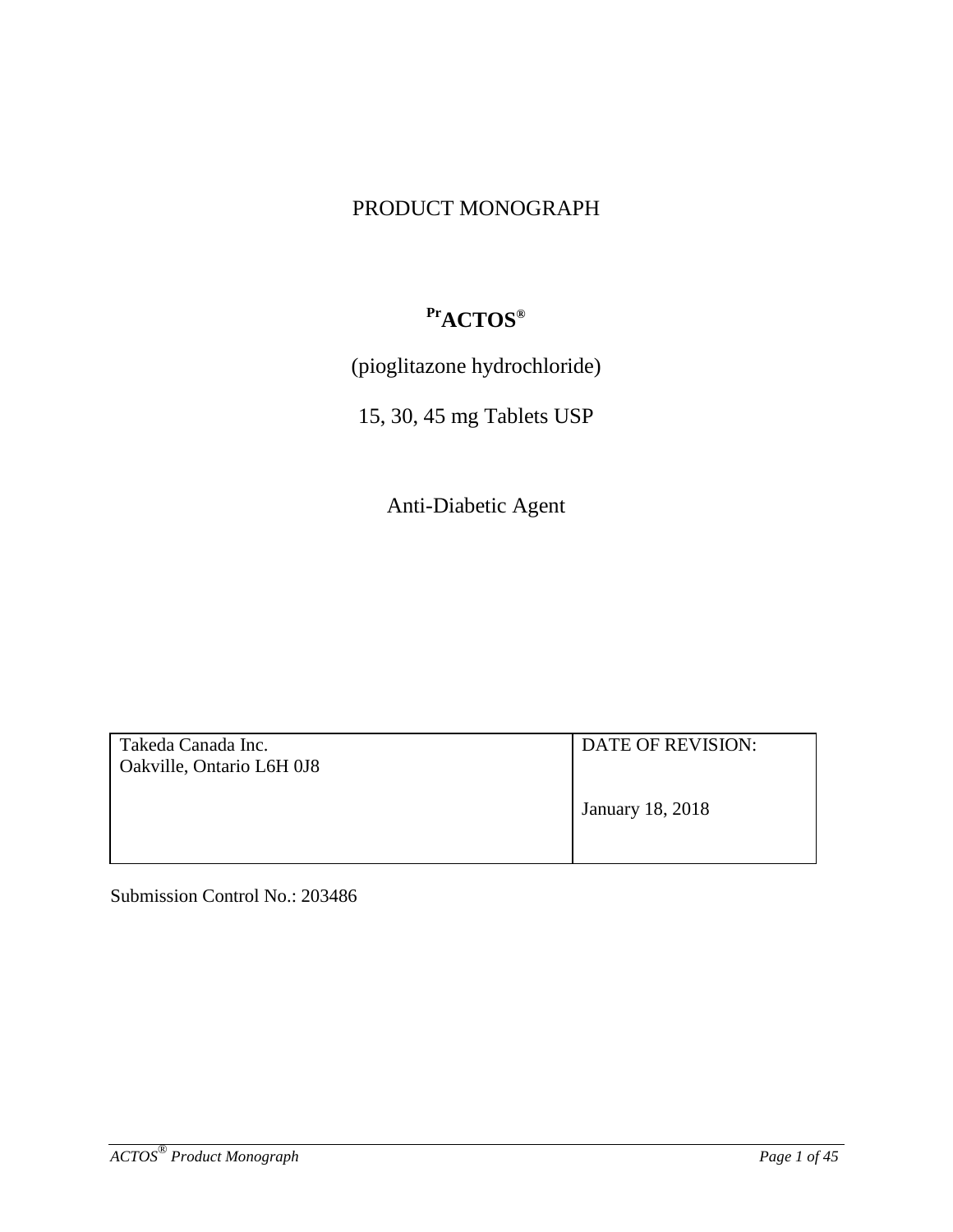## **Table of Contents**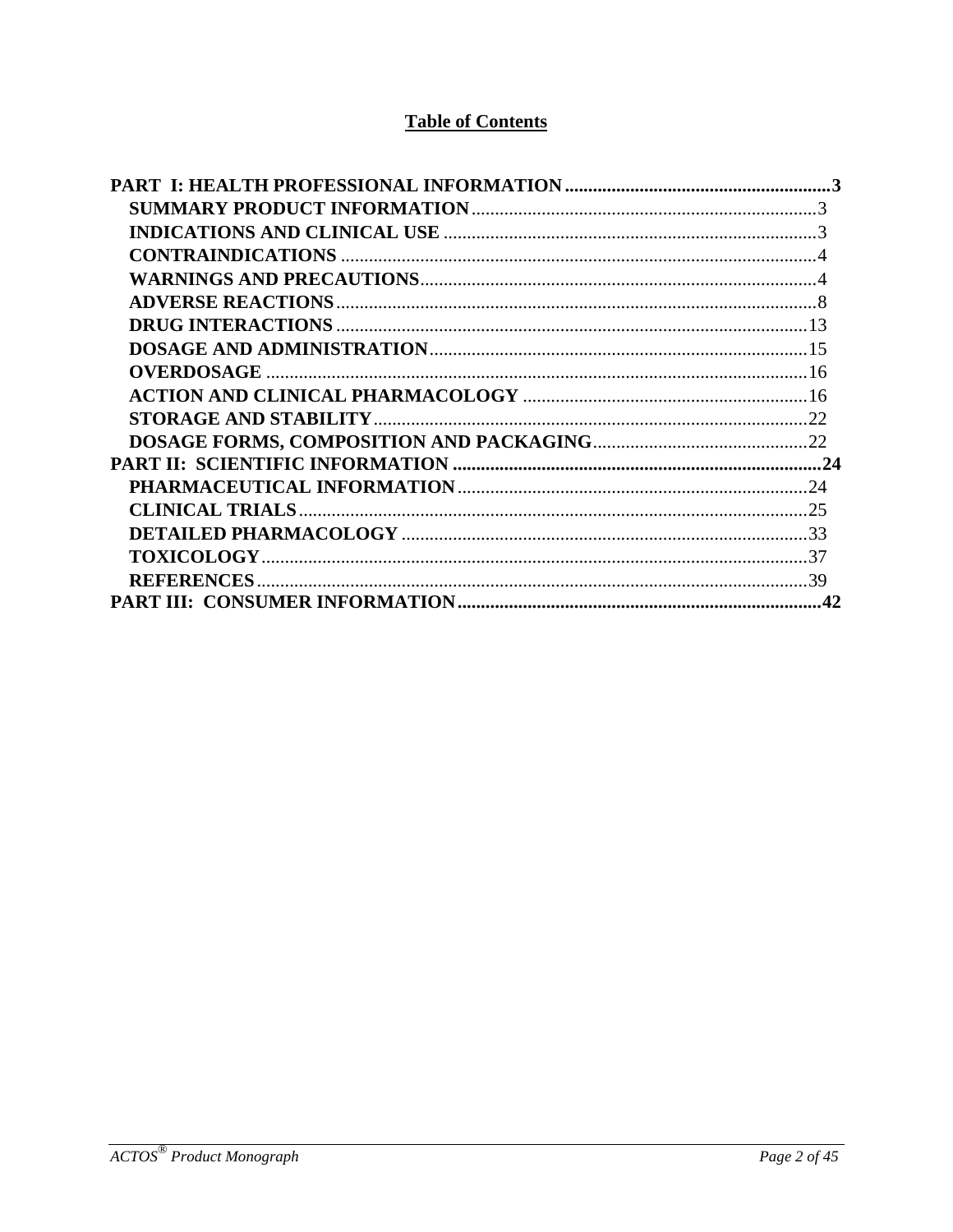## **PrACTOS®** (pioglitazone hydrochloride)

#### **PART I: HEALTH PROFESSIONAL INFORMATION**

#### <span id="page-2-1"></span><span id="page-2-0"></span>**SUMMARY PRODUCT INFORMATION**

| Route of              | Dosage Form /                          | <b>Clinically Relevant Nonmedicinal</b>                                                               |
|-----------------------|----------------------------------------|-------------------------------------------------------------------------------------------------------|
| <b>Administration</b> | <b>Strength</b>                        | <b>Ingredients</b>                                                                                    |
| Oral                  | tablets/<br>15 mg, 30 mg, 45 mg<br>USP | Lactose monohydrate<br>For a complete listing see Dosage Forms,<br>Composition and Packaging section. |

### <span id="page-2-2"></span>**INDICATIONS AND CLINICAL USE**

#### **Indications**

ACTOS® (pioglitazone hydrochloride) is indicated as monotherapy in patients not controlled by diet and exercise alone, to decrease blood glucose levels in patients with type 2 diabetes mellitus (non-insulin dependent diabetes mellitus, NIDDM).

ACTOS<sup>®</sup> is indicated for use in combination with a sulfonylurea or metformin when diet and exercise plus the single agent do not result in adequate glycemic control.

#### **Clinical Use**

It is recommended that patients be treated for an adequate period of time to evaluate change in  $HbA_{1c}$  unless glycemic control deteriorates.

Management of type 2 diabetes should also include nutritional counselling, weight reduction as needed, and exercise. These efforts are important not only in the primary treatment of type 2 diabetes, but also to maintain the efficacy of drug therapy.

#### *Geriatrics (≥65 years of age):*

No significant differences in effectiveness and safety were observed between patients over 65 years of age and younger patients in ACTOS® clinical trials.

#### *Pediatrics (<18 years of age):*

Safety and effectiveness of ACTOS<sup>®</sup> in pediatric patients have not been established. Use in patients under 18 years of age is not recommended.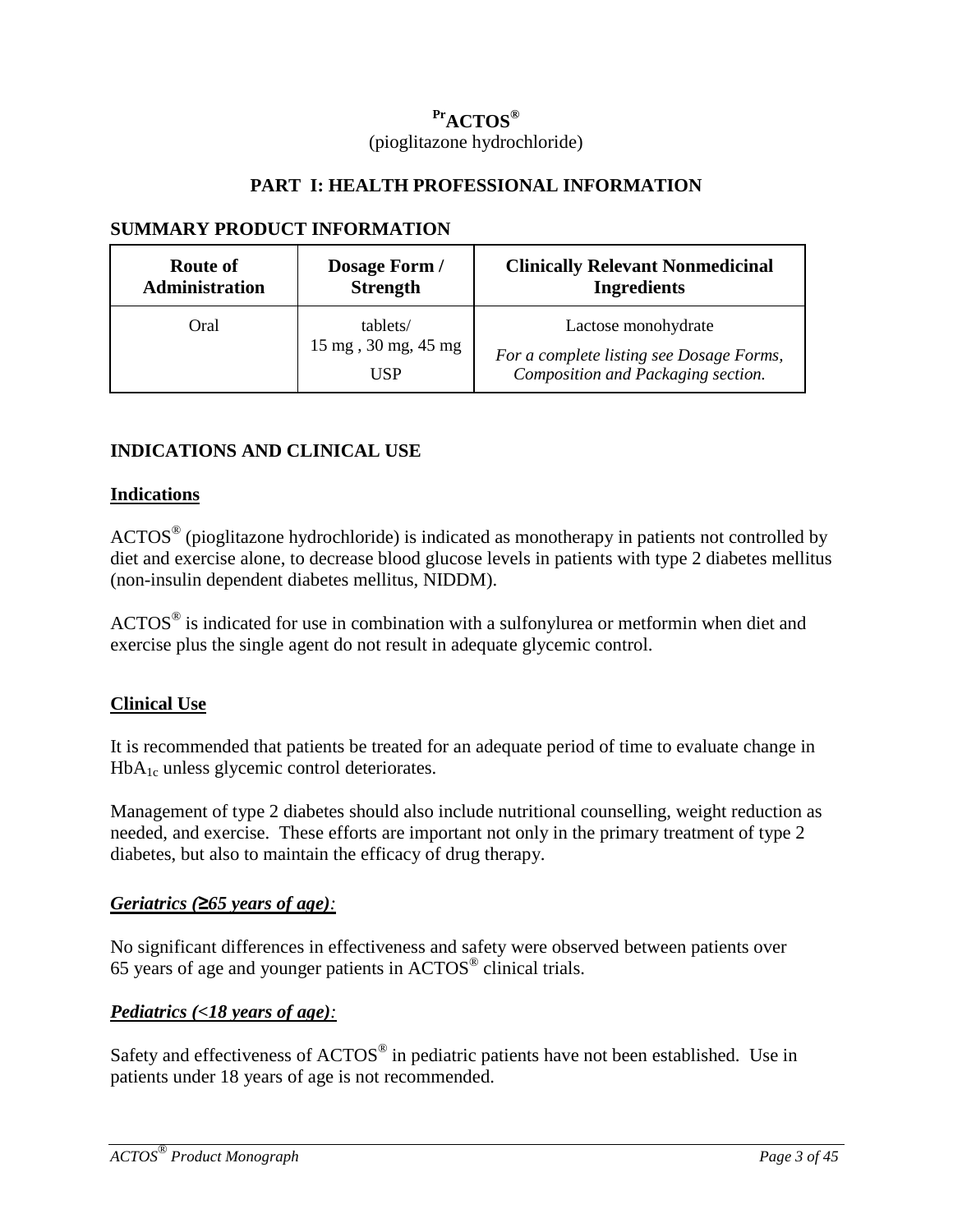### <span id="page-3-0"></span>**CONTRAINDICATIONS**

ACTOS® (pioglitazone hydrochloride) is contraindicated in:

- New York Heart Association (NYHA) Class I to IV cardiac status.
- known hypersensitivity to this drug or any of its components;
- serious hepatic impairment (*see* WARNINGS AND PRECAUTIONS, Hepatic);
- pregnancy. Insulin is recommended during pregnancy to control blood glucose levels. Oral antidiabetic agents should not be given (*see* WARNINGS AND PRECAUTIONS, Special Populations, Pregnant Women).
- Active bladder cancer or a history of bladder cancer
- Uninvestigated macroscopic haematuria

### <span id="page-3-1"></span>**WARNINGS AND PRECAUTIONS**

#### **General**

The effect of ACTOS<sup>®</sup> (pioglitazone hydrochloride) on morbidity and mortality has not been established.

ACTOS<sup>®</sup> exerts its antihyperglycemic effect only in the presence of insulin. Therefore, ACTOS<sup>®</sup> should not be used in patients with type 1 diabetes or for the treatment of diabetic ketoacidosis.

**The use of ACTOS® in combination with insulin is not indicated (See CLINICAL TRIALS).**  The use of  $\text{ACTOS}^{\circledast}$  in combination with metformin AND a sulfonylurea (triple therapy) is not indicated.

*Weight Gain*: ACTOS<sup>®</sup> may be associated with weight gain. Mean weight gain in controlled monotherapy studies ranged from 0.5 to 2.8 kg. In controlled combination therapy studies, the mean weight gain ranged from 0.95 to 3.0 kg. Treatment should be re-evaluated in patients with excessive weight gain (*see* ACTION AND CLINICAL PHARMACOLOGY, Pharmacodynamics).

*Fractures:* In a pooled analysis of randomized, controlled double-blind clinical studies, an increased incidence of bone fracture was observed in female patients taking ACTOS<sup>®</sup> versus non-TZD comparator drugs or placebo (2.6% versus 1.7%). The majority of these fractures were in the distal upper limb or distal lower limb. The risk of fracture should be considered in the care of all patients treated with ACTOS®.

#### **Carcinogenesis and Mutagenesis**

*See* PART II, TOXICOLOGY, for animal studies.

#### *Bladder Cancer*

Preclinical data suggest an increased risk of bladder cancer in pioglitazone users. A two-year carcinogenicity study was conducted in male and female rats at oral doses up to 63 mg/kg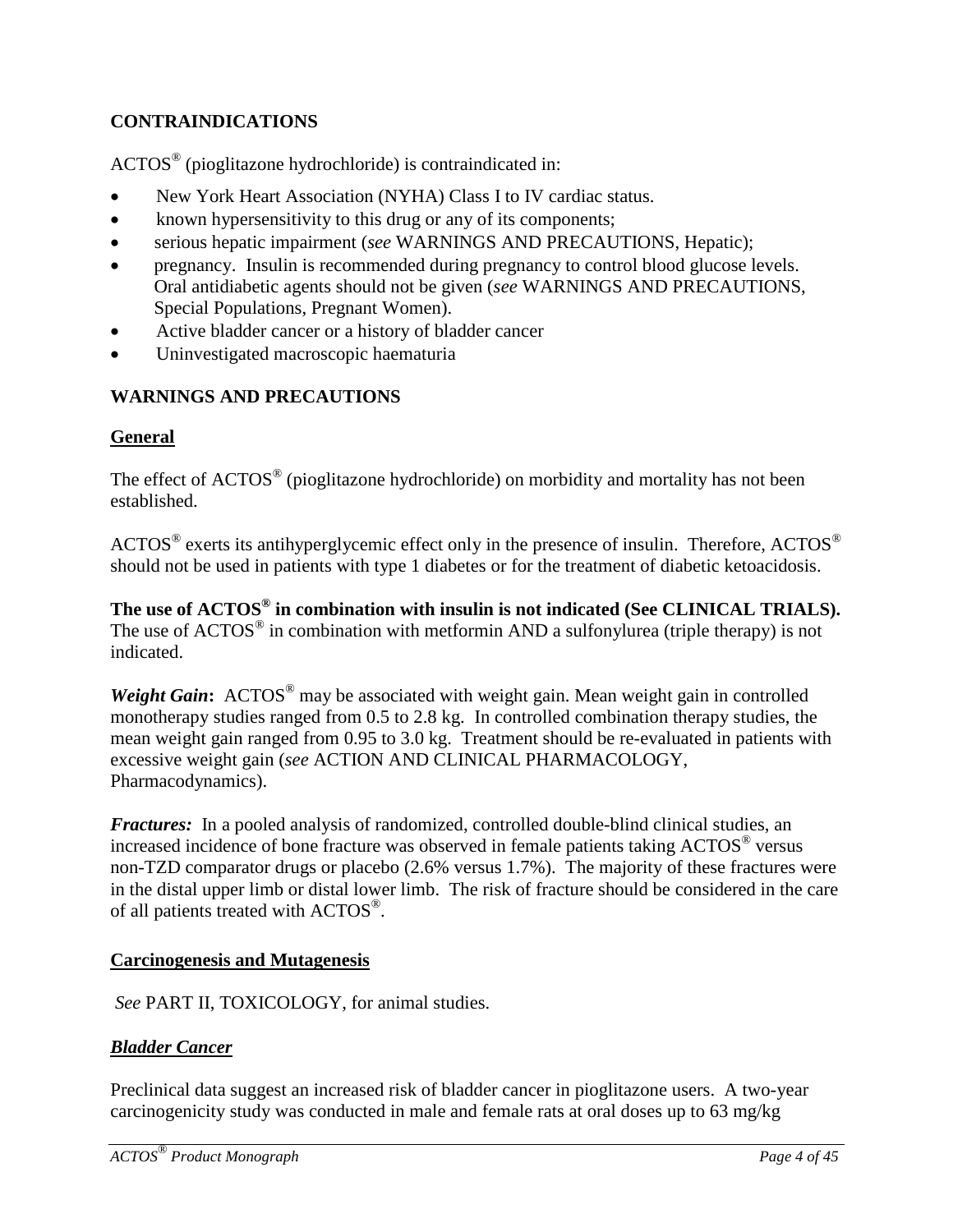(approximately 14 times the maximum recommended human oral dose of 45 mg based on  $\text{mg/m}^2$ ). Drug-induced tumours were not observed in any organ except for the urinary bladder. Benign and/or malignant transitional cell neoplasms were observed in male rats at 4 mg/kg/day and above (approximately equal to the maximum recommended human oral dose based on  $mg/m<sup>2</sup>$ ). A two-year carcinogenicity study was conducted in male and female mice at oral doses up to 100 mg/kg/day (approximately 11 times the maximum recommended human oral dose based on mg/m2). No drug-induced tumours were observed in any organ.

In two 3-year clinical studies in which pioglitazone was compared to placebo or glyburide, there were 16/3656 (0.44%) reports of bladder cancer in patients taking pioglitazone compared to 5/3679 (0.14%) in patients not taking pioglitazone. After excluding patients in whom exposure to study drug was less than one year at the time of diagnosis of bladder cancer, there were six (0.16%) cases on pioglitazone and two (0.05%) on placebo.

Cases of bladder cancer were reported more frequently in a meta-analysis of controlled clinical trials with pioglitazone (19 cases from 12506 patients, 0.15%) than in control groups (7 cases from 10212 patients, 0.07%) HR=2.64 (95% CI 1.11-6.31, p=0.029). After excluding patients in whom exposure to study drug was less than one year at the time of diagnosis of bladder cancer, there were 7 cases (0.06%) on pioglitazone and 2 cases (0.02%) in control groups.

Epidemiological studies have also suggested a small increased risk of bladder cancer in diabetic patients treated with pioglitazone, although not all studies identified a statistically significant increased risk. Inconsistent findings and limitations inherent in these and other studies preclude conclusive interpretation of the available observational data.

 $\text{ACTOS}^{\otimes}$  may be associated with an increase in the risk of urinary bladder tumours. A possible risk after short term treatment cannot be excluded. There are insufficient data to determine whether pioglitazone is a tumour promoter for urinary bladder tumours. Consequently,  $\text{ACTOS}^{\circledcirc}$ should not be used in patients with active bladder cancer or a history of bladder cancer (see CONTRAINDICATIONS).

Risk factors for bladder cancer should be assessed before initiating pioglitazone treatment (risks include age, current or past history of smoking, family history of bladder cancer, exposure to chemicals in the workplace or to certain cancer treatments such as cyclophosphamide and radiation therapy to abdomen or pelvis). Any macroscopic haematuria should be investigated before starting pioglitazone therapy.

Patients prescribed pioglitazone should be advised to seek medical attention if macroscopic haematuria or other symptoms such as dysuria, or urinary urgency develop during treatment, as these may be symptoms of bladder cancer.

### **Cardiovascular**

*Congestive Heart Failure:* Thiazolidinediones, like ACTOS<sup>®</sup>, alone or in combination with other antidiabetic agents, can cause fluid retention, which can lead to congestive heart failure. The fluid retention may very rarely present as rapid and excessive weight gain. All patients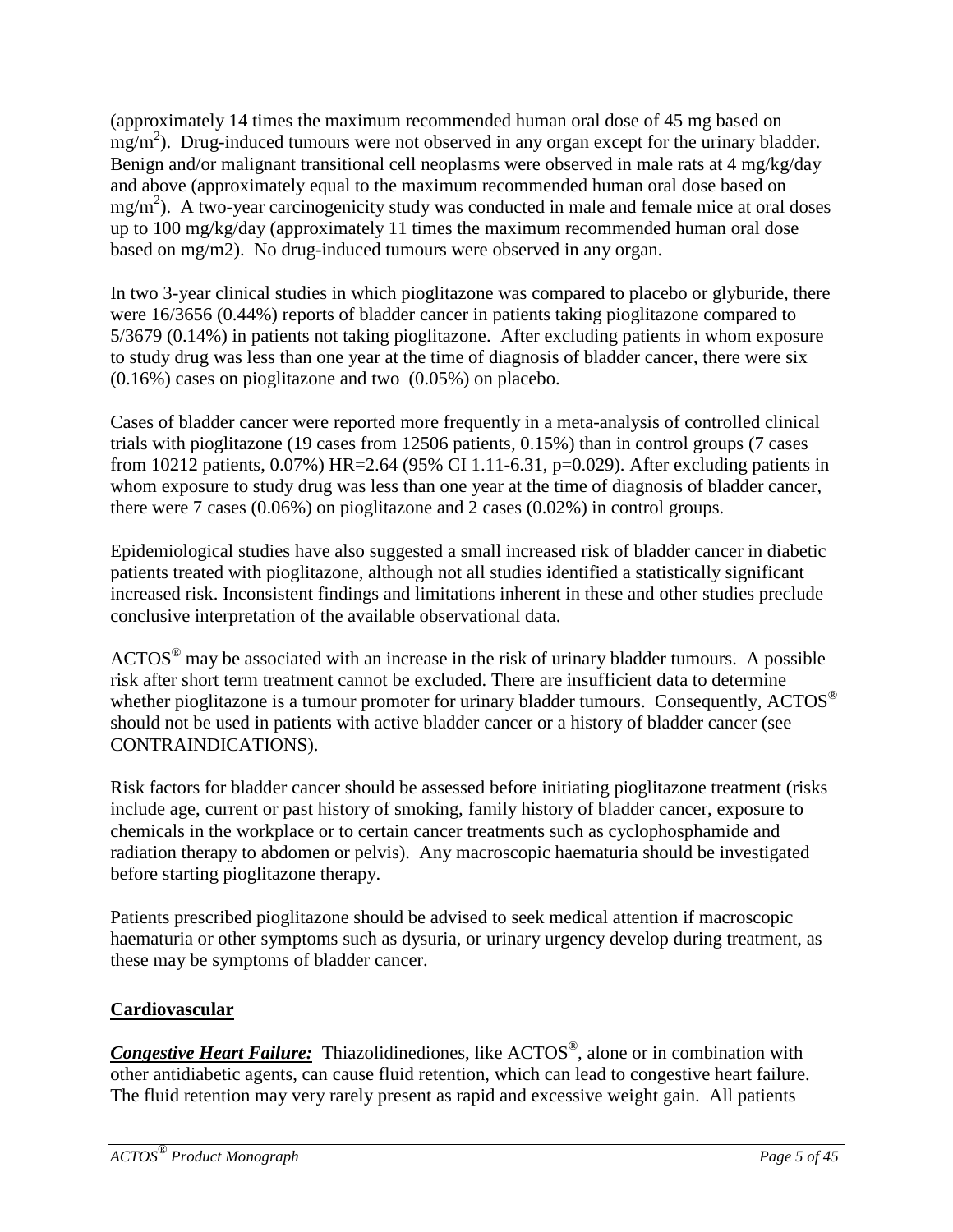should be monitored for signs and symptoms of adverse reactions relating to fluid retention and heart failure. In particular, patients who are at risk for heart failure including those receiving concurrent therapy which increases insulin levels (i.e. sulfonyureas) should be closely monitored (*see* ADVERSE REACTIONS).

Treatment with thiazolidinediones, like ACTOS®, has been associated with cases of congestive heart failure, some of which were difficult to treat unless medication was discontinued. ACTOS<sup>®</sup> should be discontinued if any deterioration in cardiac status occurs.

Since patients experiencing acute coronary syndrome (ACS) are at an increased risk of developing heart failure, and in view of the potential for pioglitazone to cause or exacerbate heart failure, initiation of pioglitazone in patients experiencing an acute coronary event is not recommended. Furthermore, discontinuation of pioglitazone during the acute phase should be considered.

ACTOS® is contraindicated in patients with NYHA Class I, II, III, and IV heart failure. Patients with severe heart failure (including NYHA Class III and IV cardiac status) were not studied during clinical trials (*see* CLINICAL TRIALS).

*Edema***:** ACTOS® should be used with caution in patients with edema. In placebo-controlled clinical studies, the incidence of edema is increased with ACTOS® relative to the control groups and may be dose-related (*See* ADVERSE REACTIONS). For information on macular edema, *see*  WARNINGS AND PRECAUTIONS, Ophthalmologic.

### **Endocrine and Metabolism**

*Hypoglycemia*: During the administration of ACTOS<sup>®</sup> as monotherapy, documented hypoglycemia has not been observed, nor would it be expected based on the mechanism of action. Patients receiving ACTOS<sup>®</sup> in combination with other hypoglycemic agents (e.g. insulin secreting agents) may be at risk for hypoglycemia, and a reduction in the dose of either agent may be necessary.

## **Hematologic**

Across all clinical studies, mean hemoglobin values declined by 2% to 4% in ACTOS<sup>®</sup>-treated patients but remained within normal limits at all times (including up to 18 months of continuous therapy). In all studies, patients were excluded if they had a hemoglobin of less than 120 g/L for males or 100 g/L for females. In the monotherapy studies, the mean hemoglobin declined from 151 to 147 g/L, with the range in the bottom 10% of hemoglobin values 111 to 125 g/L. In a long-term, open-label follow-up monotherapy study of an additional 84 weeks, the change in hemoglobin remained small, declining from 151 to 143 g/L. In the combination studies, the mean hemoglobin declined from 147 to 142 g/L, with the range in the bottom 10% of hemoglobin values 100 to 124 g/L. In a long-term, open-label follow up combination study, after an additional 72 weeks, the change in hemoglobin remained small, declining from 147 to 138 g/L. These changes may be related to increased plasma volume and have not been associated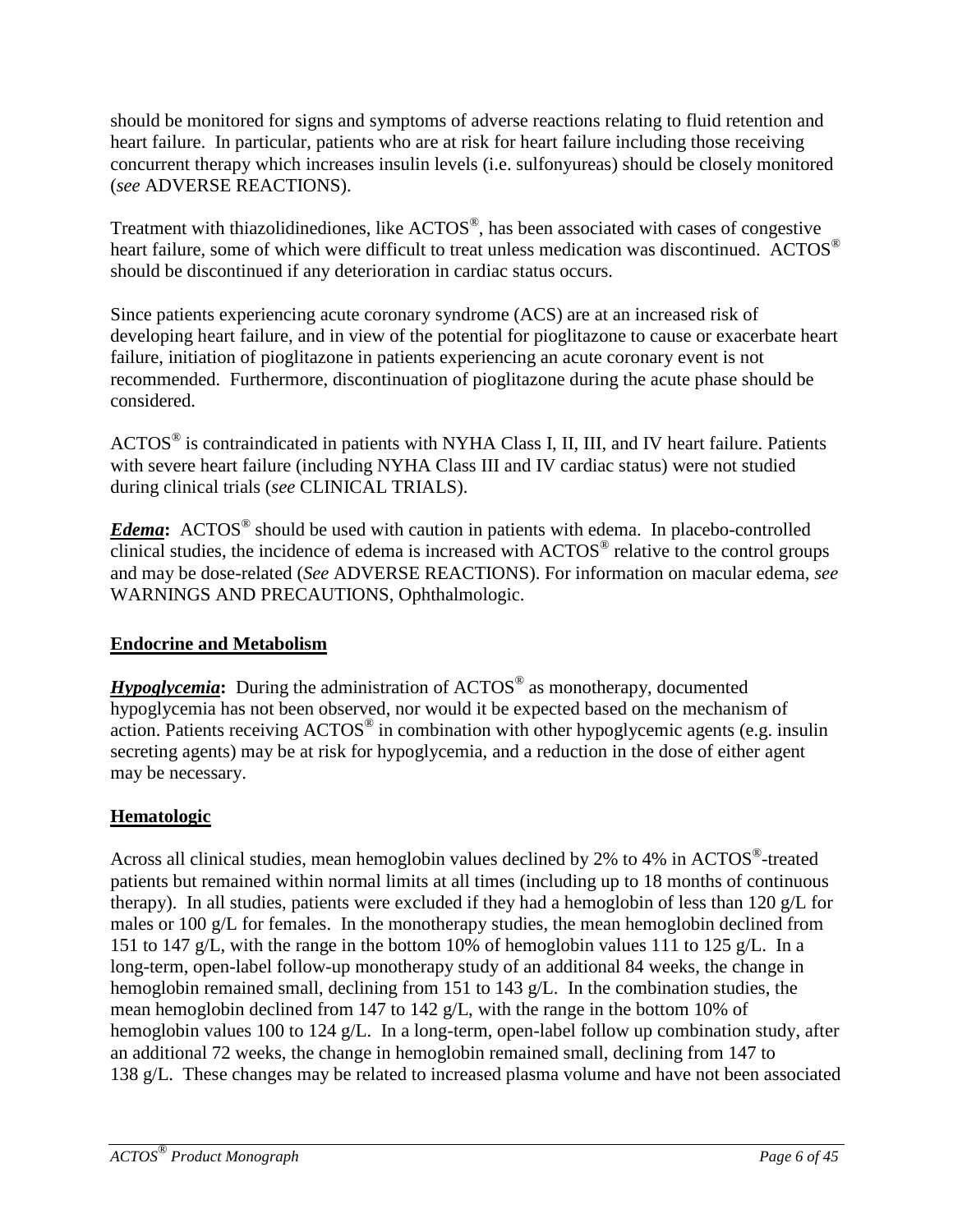with any significant hematologic clinical effects (*see* ADVERSE REACTIONS, Laboratory Abnormalities).

## **Hepatic**

#### Rare cases of severe hepatocellular injury have been reported associated with thiazolidinediones. **Therapy with ACTOS® should not be initiated in patients with increased baseline liver enzyme levels (ALT >2.5 times the upper limit of normal).**

Although available data from clinical studies show no evidence of ACTOS®-induced hepatotoxicity or ALT elevations, pioglitazone has a common thiazolidinedione structure to troglitazone, which has been associated with idiosyncratic hepatotoxicity and rare cases of liver failure, liver transplants, and death. In post-marketing experience with ACTOS<sup>®</sup>, reports of hepatitis, hepatic enzyme elevations 3 or more times the upper limit of normal, and hepatic failure with and without fatal outcome have been received. It is recommended that patients treated with ACTOS® undergo periodic monitoring of liver enzymes. Liver enzymes should be checked prior to the initiation of therapy with  $\angle ACTOS^{\circledcirc}$  in all patients. In patients with normal baseline liver enzymes, following initiation of therapy with  $\angle$ ACTOS<sup>®</sup>, it is recommended that liver enzymes be monitored periodically thereafter, per the clinical judgement of the healthcare professional. Patients with mildly elevated liver enzymes (ALT levels one to 2.5 times the upper limit of normal) at baseline or during therapy with  $\text{ACTOS}^{\circledcirc}$  should be evaluated to determine the cause of the liver enzyme elevation. Initiation of, or continuation of therapy with  $\text{ACTOS}^{\circledast}$  in patients with mild liver enzyme elevations should proceed with caution and include appropriate close clinical follow-up, including more frequent liver enzyme monitoring, to determine if the liver enzyme elevations resolve or worsen. If at any time ALT levels increase to >3 times the upper limit of normal in patients on therapy with  $\angle ACTOS^{\circledast}$ , liver enzymes should be rechecked as soon as possible. If ALT levels remain  $>3$  times the upper limit of normal, or the patient is jaundiced, therapy with ACTOS® should be discontinued (*see* DOSAGE AND ADMINISTRATION). (For Use in Patients with Hepatic Insufficiency, see under Special Populations section).

### **Ophthalmologic**

New onset and/or worsening macular edema with decreased visual acuity has been reported rarely in postmarketing experience with ACTOS<sup>®</sup>. In some cases, the visual events resolved or symptoms improved following discontinuation of ACTOS<sup>®</sup>. Physicians should consider the possibility of macular edema if a patient reports disturbances in visual acuity (*see* ADVERSE REACTIONS, Post-Marketing Reports).

### **Sexual Function/Reproduction**

In premenopausal anovulatory patients with insulin resistance, treatment with thiazolidinediones, including ACTOS®, may result in resumption of ovulation. These patients may be at risk for pregnancy if adequate contraception is not used.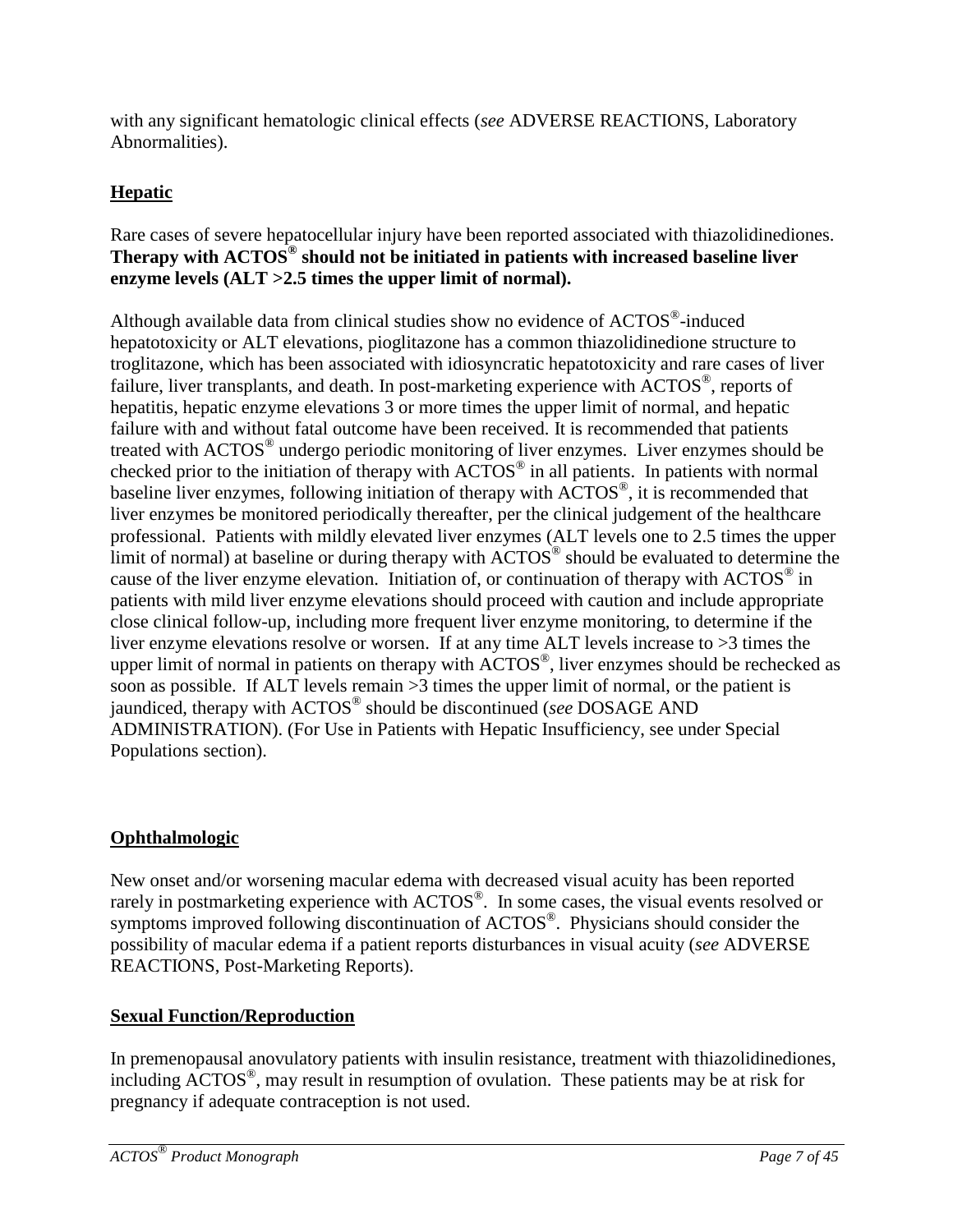#### **Special Populations**

#### *Pregnant Women:*

There are no adequate and well-controlled studies in pregnant women.  $\angle ACTOS^{\circledcirc}$  is contraindicated during pregnancy. Current information strongly suggests that abnormally high blood glucose levels during pregnancy are associated with a higher incidence of congenital anomalies as well as increased neonatal morbidity and mortality. Most experts recommend that insulin be used during pregnancy to maintain blood glucose levels as close to normal as possible.

For more information *see* TOXICOLGY, Reproduction and Teratology.

### *Nursing Women:*

Pioglitazone is secreted in the milk of lactating rats. It is not known whether ACTOS<sup>®</sup> is secreted in human milk. Because many drugs are excreted in human milk, ACTOS<sup>®</sup> should not be administered to a breast-feeding woman.

#### *Pediatrics (<18 years of age):*

Safety and effectiveness of ACTOS<sup>®</sup> in pediatric patients have not been established. Use in patients under 18 years of age is not recommended.

#### *Geriatrics (≥65 years of age):*

Approximately 500 patients in placebo-controlled clinical trials of  $\text{ACTOS}^{\circledcirc}$  were 65 and over. No significant differences in effectiveness and safety were observed between these patients and younger patients.

#### **Monitoring and Laboratory Tests**

FPG and HbA1c measurements should be performed periodically to monitor glycemic control and the therapeutic response to ACTOS®. Liver enzyme monitoring is recommended prior to initiation of therapy with  $\text{ACTOS}^{\circledast}$  in all patients and periodically thereafter per the clinical judgment of the health care professional (*see* WARNINGS AND PRECAUTIONS, Hepatic *and* ADVERSE REACTIONS, Abnormal Hematologic and Clinical Chemistry Findings).

### <span id="page-7-0"></span>**ADVERSE REACTIONS**

#### **Adverse Drug Reaction Overview**

In worldwide clinical trials, over 3700 patients with type 2 diabetes have been treated with  $\text{ACTOS}^{\circledast}$  (pioglitazone hydrochloride). For most clinical adverse events the incidence was similar for groups treated with  $\text{ACTOS}^{\circledast}$  monotherapy and those treated in combination with sulfonylureas and metformin.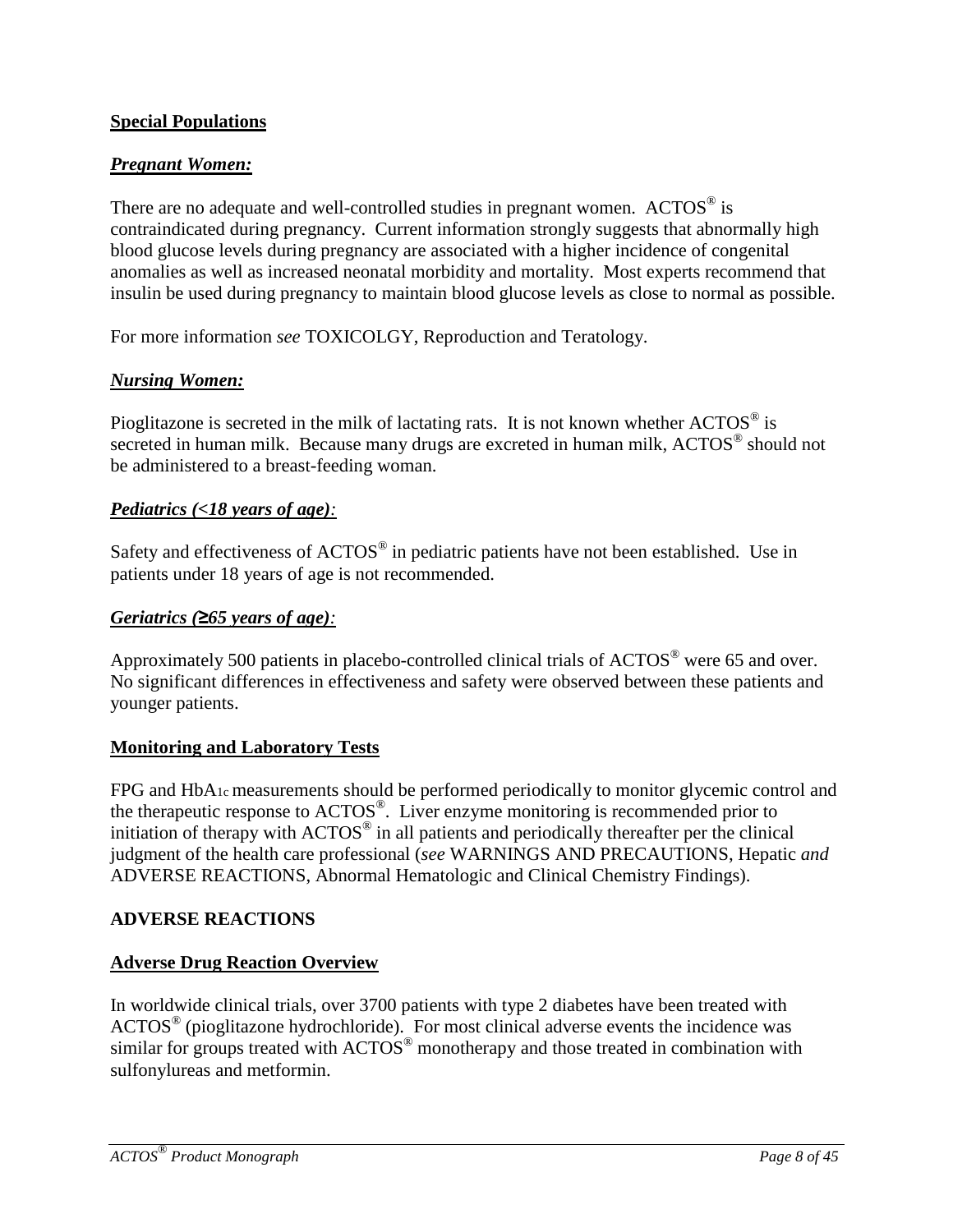### **Clinical Trial Adverse Drug Reactions**

*Because clinical trials are conducted under very specific conditions the adverse reaction rates observed in the clinical trials may not reflect the rates observed in practice and should not be compared to the rates in the clinical trials of another drug. Adverse drug reaction information from clinical trials is useful for identifying drug-related adverse events and for approximating rates*.

The overall incidence and types of adverse events reported in placebo-controlled clinical trials of  $\text{ACTOS}^{\circledast}$  monotherapy at doses of 7.5 mg, 15 mg, 30 mg, or 45 mg once daily are shown in Table 1.

|                                          | (% of Patients)           |                                                                                 |  |
|------------------------------------------|---------------------------|---------------------------------------------------------------------------------|--|
|                                          | <b>Placebo</b><br>$n=259$ | $\mathbf{A}\mathbf{C}\mathbf{T}\mathbf{O}\mathbf{S}^{\circledast}$<br>$n = 606$ |  |
| <b>Upper Respiratory Tract Infection</b> | 8.5                       | 13.2                                                                            |  |
| Headache                                 | 6.9                       | 9.1                                                                             |  |
| <b>Sinusitis</b>                         | 4.6                       | 6.3                                                                             |  |
| Myalgia                                  | 2.7                       | 5.4                                                                             |  |
| <b>Tooth Disorder</b>                    | 2.3                       | 5.3                                                                             |  |
| Diabetes Mellitus Aggravated             | 8.1                       | 5.1                                                                             |  |
| Pharyngitis                              | 0.8                       | 5.1                                                                             |  |

### **Table 1. Placebo-Controlled Clinical Studies of ACTOS**® **Monotherapy: Adverse Events Reported at a Frequency ≥5% of ACTOS**®**- Treated Patients**

In addition, 4.8% of patients on ACTOS<sup>®</sup> experienced edema, compared with 1.2% on placebo. In a long-term, open-label follow-up study of monotherapy, a cumulative incidence of edema of 6.0% has been reported with  $\text{ACTOS}^{\circledcirc}$ . Chest pain was reported in 2.3% of patients taking  $\text{ACTO}^{\circledcirc}\text{S}$  monotherapy compared with 1.5% on placebo. Heart rate and rhythm disorders were reported in 1.0% of patients taking ACTOS® monotherapy compared with 1.2% on placebo. Hypoglycemia was experienced by 1.2% of patients on  $\rm ACTOS^{\circledast}$  monotherapy compared to none on placebo.

Adverse drug reactions reported commonly (frequency >1%, <10%) and at least 0.5% in excess of placebo in double-blind placebo-controlled studies for ACTOS® monotherapy were: visual disturbance, upper respiratory tract infection, weight increased and hypoaesthesia.

The types of clinical adverse events reported when ACTOS<sup>®</sup> was used in combination with sulfonylureas ( $N=373$ ) or metformin ( $N=168$ ) were generally similar to those reported during  $\text{ACTOS}^{\circledast}$  monotherapy. The most commonly reported adverse events from the combination therapy studies with sulfonylureas or metformin are shown in Table 2.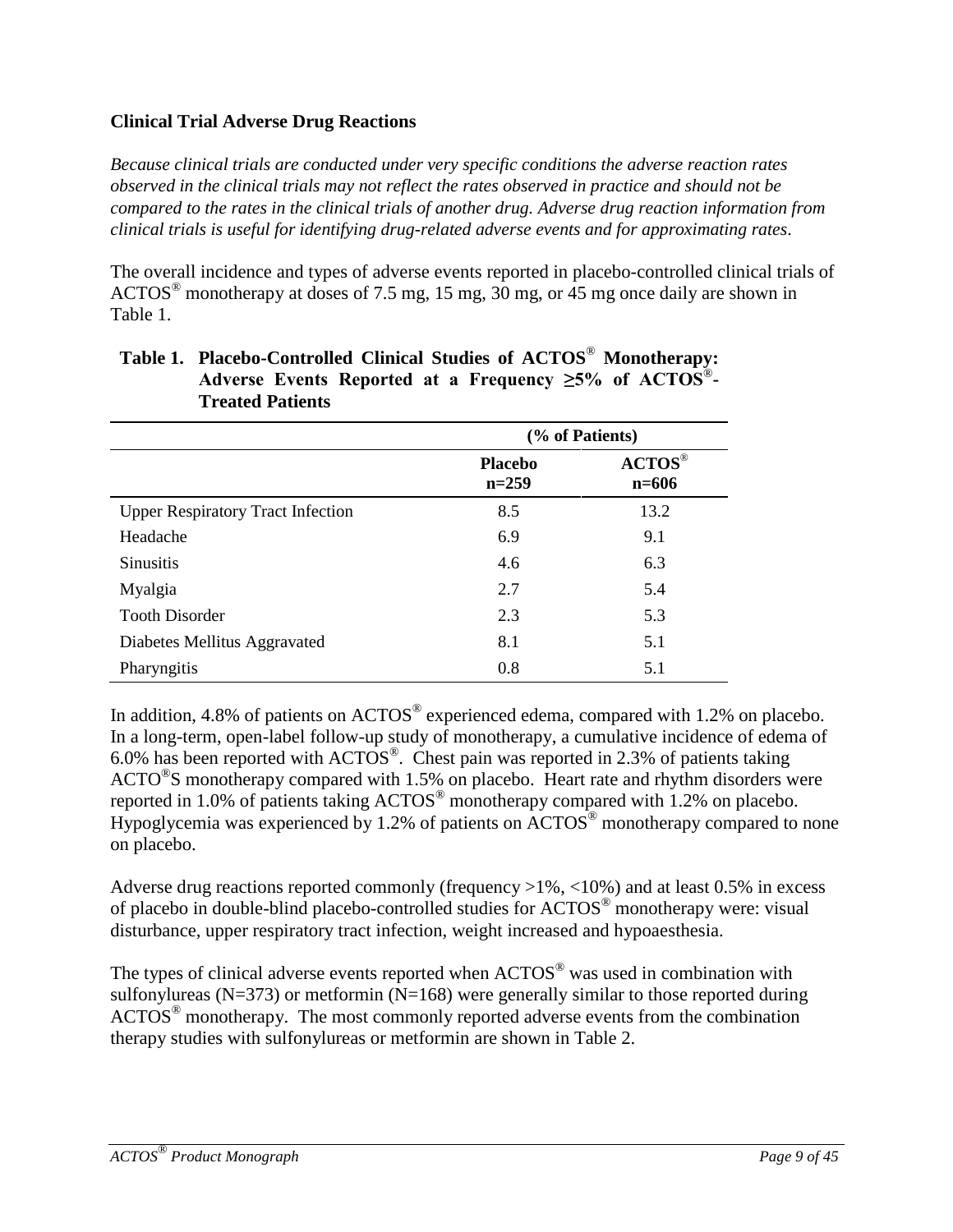|                                   | (% of Patients)           |                                                                               |                           |                                                                                 |  |
|-----------------------------------|---------------------------|-------------------------------------------------------------------------------|---------------------------|---------------------------------------------------------------------------------|--|
| <b>Combination therapy</b>        |                           | <b>Sulfonylurea</b>                                                           | <b>Metformin</b>          |                                                                                 |  |
| <b>Treatment group</b>            | <b>Placebo</b><br>$n=187$ | $\mathbf{A}\mathbf{C}\mathbf{T}\mathbf{O}\mathbf{S}^{\circledast}$<br>$n=373$ | <b>Placebo</b><br>$n=160$ | $\mathbf{A}\mathbf{C}\mathbf{T}\mathbf{O}\mathbf{S}^{\circledast}$<br>$n = 168$ |  |
| Upper respiratory tract infection | 15.5                      | 16.6                                                                          | 15.6                      | 15.4                                                                            |  |
| Accidental injury                 | 8.6                       | 3.5                                                                           | 3.8                       | 4.2                                                                             |  |
| Peripheral edema                  | 2.1                       | 5.1                                                                           | 2.5                       | 4.2                                                                             |  |
| Diarrhea                          | 3.7                       | 1.6                                                                           | 6.3                       | 4.8                                                                             |  |
| Headache                          | 3.7                       | 4.8                                                                           | 1.9                       | 6.0                                                                             |  |

### **Table 2. Placebo-Controlled Studies of ACTOS**® **in combination with a Sulfonylurea or Metformin: Adverse Events Reported at a Frequency ≥5% in any Group**

Mild to moderate hypoglycemia was reported during combination therapy with sulfonylurea. In double-blind, combination therapy studies with a sulfonylurea the incidence of hypoglycemia was higher for patients initiated with ACTOS<sup>®</sup> 30 mg than for those receiving placebo or  $\angle$ ACTOS<sup>®</sup> 15 mg (Table 3).

Edema also occurred more frequently in patients receiving ACTOS® 30 mg (Table 3; *see* also WARNINGS AND PRECAUTIONS, Weight Gain, Edema).

### **Table 3. Selected Adverse Events During Controlled, Combination Therapy Studies**

| <b>Combination</b>             | <b>Sulfonylurea</b> |                                                                                        |                                               | <b>Metformin</b> |                                               |
|--------------------------------|---------------------|----------------------------------------------------------------------------------------|-----------------------------------------------|------------------|-----------------------------------------------|
| <b>Therapy</b>                 | <b>Placebo</b>      | $\mathbf{A}\mathbf{C}\mathbf{T}\mathbf{O}\mathbf{S}^{\circledcirc}$<br>$15 \text{ mg}$ | $\text{ACTOS}^{\circledR}$<br>$30 \text{ mg}$ | <b>Placebo</b>   | $\text{ACTOS}^{\circledR}$<br>$30 \text{ mg}$ |
| N                              | 187(%)              | 184(%)                                                                                 | 189 (%)                                       | 160(%)           | 168 $(\%)$                                    |
| Hypoglycemia                   | 1(0.5)              | $\theta$                                                                               | 7(3.7)                                        | 1(0.6)           | 1(0.6)                                        |
| Edema <sup>1</sup>             | 4(2.1)              | 3(1.6)                                                                                 | 25(13.2)                                      | 4(2.5)           | 10(6.0)                                       |
| Hypertension                   | 2(1.1)              | 2(1.1)                                                                                 | 4(2.1)                                        | 2(1.3)           | 3(1.79)                                       |
| Cardiac disorders <sup>2</sup> | 4(2.1)              | 7(3.8)                                                                                 | 6(3.2)                                        | 3(1.9)           | 1(0.6)                                        |
| Ischemia <sup>3</sup>          | 3(1.6)              | 1(0.5)                                                                                 | 5(2.5)                                        | $\theta$         | 1(0.6)                                        |

<sup>1</sup> Edema and peripheral edema<br><sup>2</sup> Chest pain and abnormal ECG

<sup>3</sup> Angina pectoris, myocardial infarction, myocardial ischemia and transient ischemic attacks

During an open-label extension study, ACTOS® was added to the patient's sulfonylurea or metformin, and the dose titrated based on the  $HbA_{1c}$  response. Selected adverse events that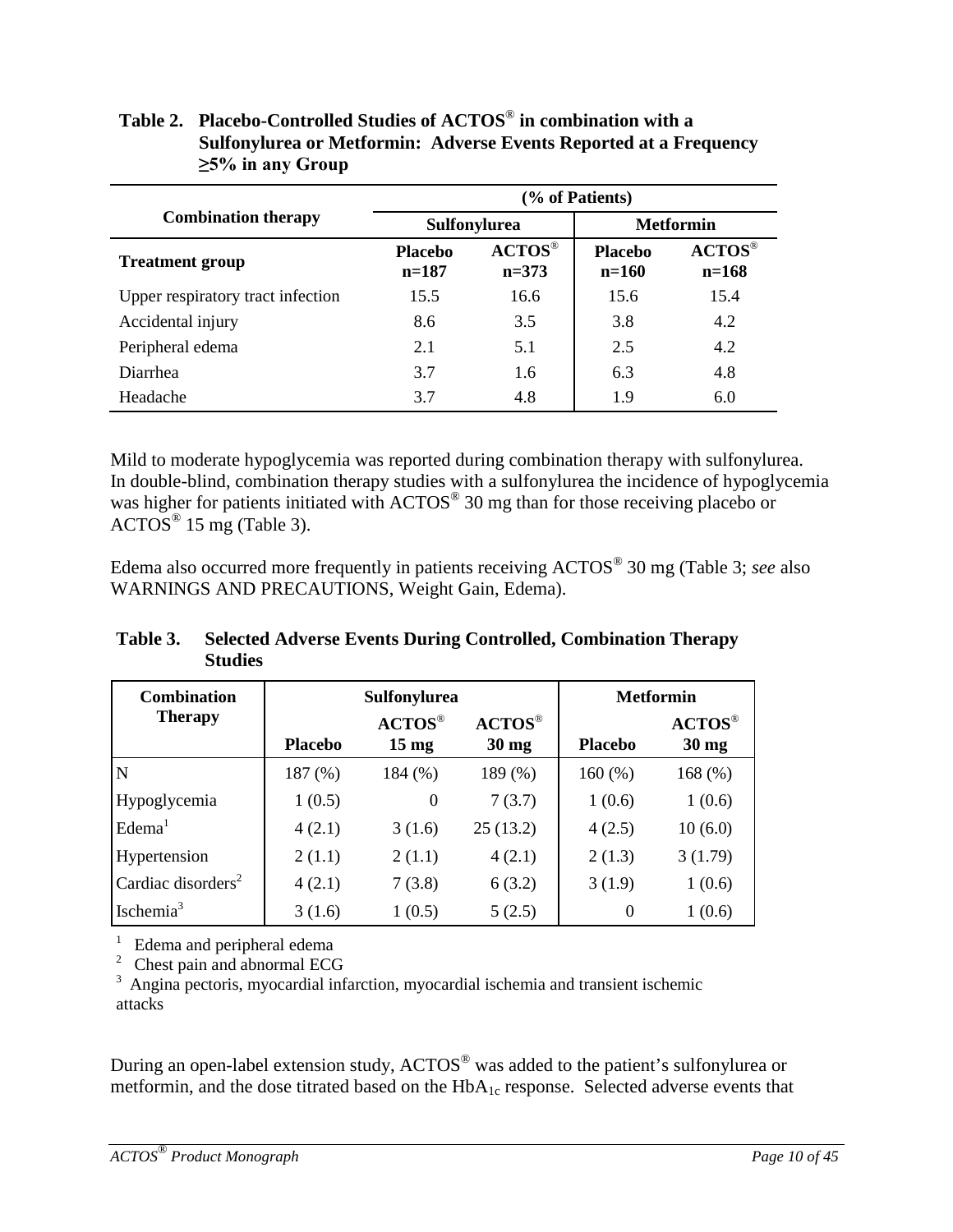occurred during this long-term study are shown in Table 4. However, the study did not include a placebo group to control for the background rate of adverse events.

| <b>Combination</b>             | <b>Sulfonylurea</b> |                 |                 | <b>Metformin</b> |                 |                 |
|--------------------------------|---------------------|-----------------|-----------------|------------------|-----------------|-----------------|
| <b>Therapy</b>                 | $15 \text{ mg}$     | $30 \text{ mg}$ | $45 \text{ mg}$ | $15 \text{ mg}$  | $30 \text{ mg}$ | $45 \text{ mg}$ |
| N                              | 46(%)               | 81 (%)          | 109(%)          | 5(%)             | 75 (%)          | 74 (%)          |
| Hypoglycemia                   | 6(13.0)             | 9(11.1)         | 4(3.7)          | 1(20.0)          | 1(1.3)          | 3(4.1)          |
| Edema <sup>1</sup>             | 8(17.4)             | 17<br>(20.9)    | 24<br>(22.0)    | $\theta$         | 13<br>(17.3)    | 11<br>(14.9)    |
| Hypertension                   | 2(4.3)              | 5(6.2)          | 9(8.3)          | $\theta$         | 5(6.7)          | 3(4.1)          |
| Cardiac disorders <sup>2</sup> | 4(8.7)              | 8(9.9)          | 12<br>(11.0)    | $\boldsymbol{0}$ | 5(6.7)          | 7(9.5)          |
| Ischemia <sup>3</sup>          | 3(6.5)              | $\Omega$        | 3(2.8)          | $\theta$         | 3(4.0)          | 2(2.7)          |

**Table 4. Selected Adverse Events During Open Label, Combination Therapy Study (67.6 Weeks Median Duration)**

<sup>1</sup> Edema and peripheral edema

<sup>2</sup> Chest pain and abnormal ECG

 $3$  Angina pectoris, myocardial infarction, myocardial ischemia and transient ischemic attacks

The incidence of withdrawals from clinical trials due to an adverse event other than hyperglycemia was similar for patients treated with placebo  $(2.8\%)$  or  $\text{ACTOS}^{\circledast}$  (3.3%).

Weight gain was observed in all clinical trials, including two patients withdrawn due to excessive weight gain. (*see* ACTION AND CLINICAL PHARMACOLOGY – Pharmacodynamics, and WARNINGS AND PRECAUTIONS).

### **Abnormal Hematologic and Clinical Chemistry Findings**

*Hematologic:* Across all clinical studies, mean hemoglobin values declined by 2% to 4% in  $\text{ACTOS}^{\circledast}$ -treated patients. These changes generally occurred within the first 4 to 12 weeks of therapy and remained relatively stable thereafter. These changes may be related to increased plasma volume associated with ACTOS® therapy and have not been associated with any significant hematologic clinical effects. Values remained within normal limits at all times (including up to 18 months of continuous therapy).

*CPK Levels*: During required laboratory testing in clinical trials, sporadic, transient elevations in creatine phosphokinase levels (CPK) were observed. An isolated elevation to greater than 10 times the upper limit of normal was noted in 9 patients (values of 2150 to 11400 IU/L. Six of these patients continued to receive ACTOS®, two patients had completed receiving study medication at the time of the elevated value and one patient discontinued study medication due to the elevation. These elevations resolved without any apparent clinical sequelae. The relationship of these events to ACTOS® therapy is unknown.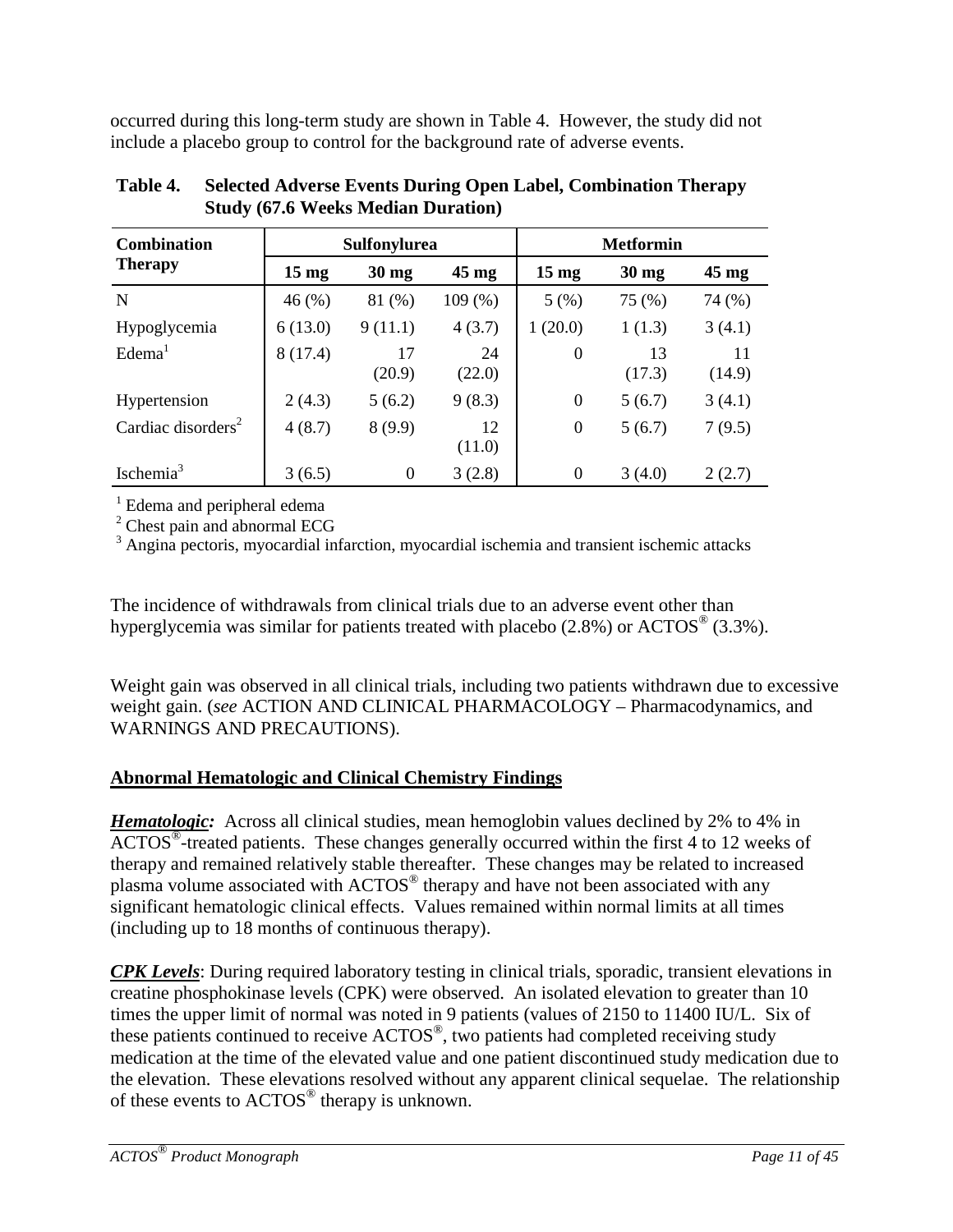*Serum Transaminase Levels:* A total of 4 of 1526 (0.26%) ACTOS®-treated patients and 2 of 793 (0.25%) placebo-treated patients had ALT values ≥3 times the upper limit of normal in double-blind, randomized clinical trials. During all clinical studies in the US, 11 of 2561 (0.43%) ACTOS<sup>®</sup>-treated patients had ALT values  $\geq$ 3 times the upper limit of normal. All patients with follow-up values had reversible elevations in ALT. In the population of patients treated with ACTOS®, mean values for bilirubin, AST, ALT, alkaline phosphatase, and GGT were decreased at the final visit compared with baseline. Fewer than 0.12% of ACTOS<sup>®</sup>-treated patients were withdrawn from clinical trials due to abnormal liver function tests.

In pre-approval clinical trials, there were no cases of idiosyncratic drug reactions leading to hepatic failure.

### **Post-Marketing Adverse Drug Reactions**

Findings from post-market experience with  $\text{ACTOS}^{\otimes}$  are reported below, including spontaneously reported adverse drug reactions. Because the latter are reported voluntarily from a population of uncertain size, it is not always possible to reliably estimate their frequency or clearly establish a causal relationship to ACTOS® exposure.

In post-marketing experience with  $\text{ACTOS}^{\circledast}$ :

- cases of congestive heart failure have been reported in patients both with and without previously known heart disease; and
- cases of pulmonary edema have been reported

Cases of hepatitis and of hepatic enzyme elevations to 3 or more times the upper limit of normal have been received. Very rarely, these reports have involved hepatic failure with and without fatal outcome, although causality has not been established.

Postmarketing reports of new onset or worsening (diabetic) macular edema with decreased visual acuity have been reported rarely with the use of pioglitazone as monotherapy or in combination therapy. Affected patients also frequently reported concurrent peripheral edema. In some cases, symptoms improved following discontinuation of pioglitazone.

In a pooled analysis of randomized, controlled double-blind clinical studies, an increased incidence of bone fracture was observed in female patients taking ACTOS<sup>®</sup> versus metformin, sulfonylureas or placebo (2.6% versus 1.7%). The majority of these fractures were in the distal upper limb or distal lower limb.

Postmarketing reports of bladder cancer have been reported very rarely with the use of pioglitazone.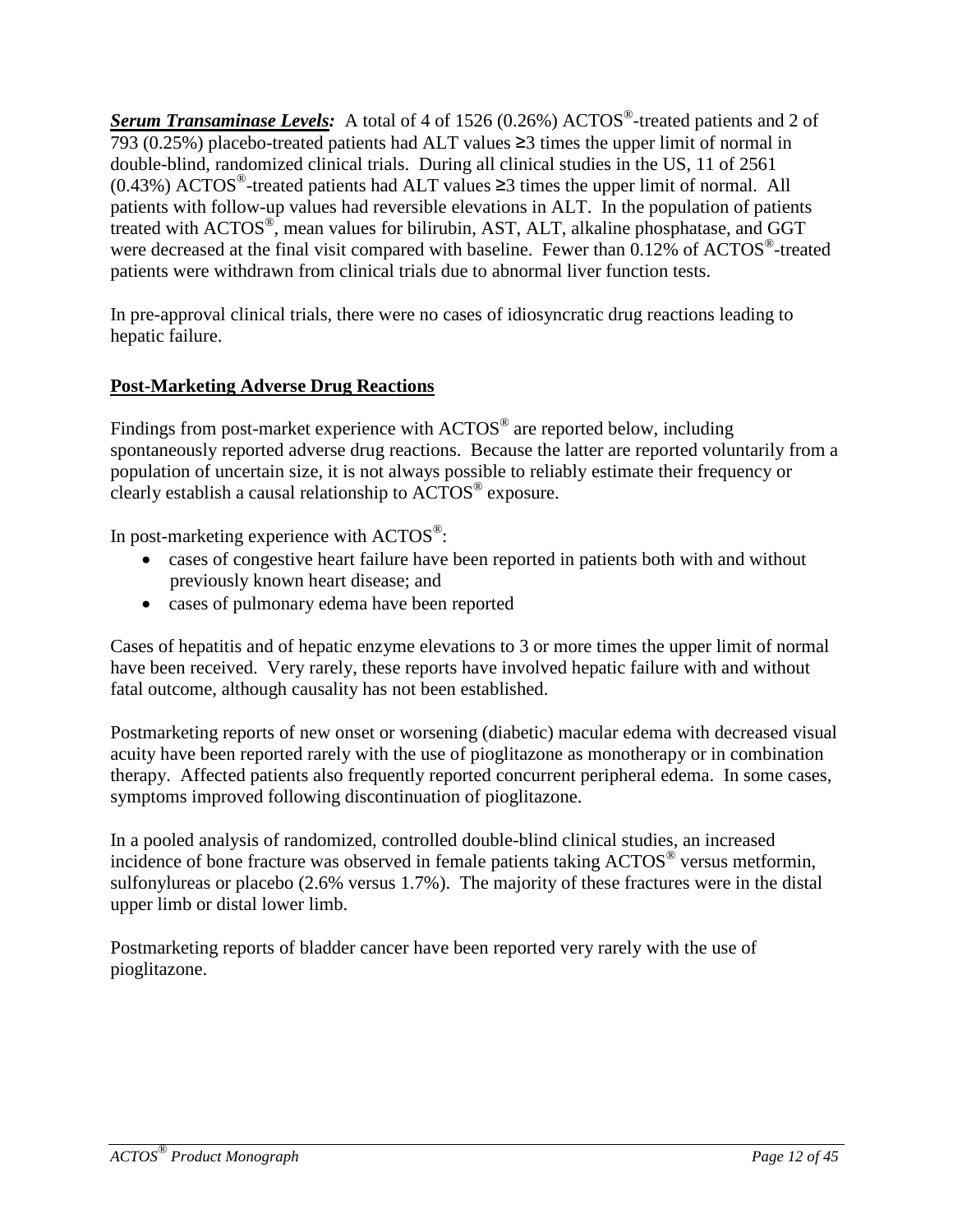## <span id="page-12-0"></span>**DRUG INTERACTIONS**

## **Overview**

Pioglitazone neither induced nor inhibited P450 activity when tested following chronic administration to rats or when incubated with human P450 liver microsomes, indicating minimal effects of ACTOS® on metabolic pathways of the liver. The cytochrome P450 isoform CYP3A4 is partially responsible for the metabolism of pioglitazone.

Patients on drugs metabolized by cytochrome P450 enzymes including calcium channel blockers and HMG-CoA reductase inhibitors were permitted in clinical trials.

### **Drug-Drug Interactions**

The following drugs were studied in healthy volunteers with a co-administration of  $\text{ACTOS}^{\circledast}$ . Listed below are the results:

*Oral Contraceptives*: Co-administration of ACTOS<sup>®</sup> (45 mg once daily) and an oral contraceptive (1 mg norethindrone plus 0.035 mg ethinyl estradiol once daily) for 21 days, resulted in least square mean (90% CI) values for ethinyl estradiol of 0.87 (0.78-0.96) for  $C_{\text{max}}$ and 0.89 (0.83-0.96) for  $AUC_{(0-24)}$ . There were no significant changes in norethindrone  $AUC_{(0-24)}$ . 24) and Cmax. In view of the high variability of ethinyl estradiol pharmacokinetics, the clinical significance of this finding is unknown.

*Glipizide:* In healthy volunteers, coadministration of ACTOS<sup>®</sup> (45 mg once daily) and glipizide (5.0 mg once daily) for 7 days did not alter the steady-state pharmacokinetics of glipizide.

*Digoxin:* In healthy volunteers, coadministration of ACTOS<sup>®</sup> (45 mg once daily) with digoxin (0.25 mg once daily) for 7 days did not alter the steady-state pharmacokinetics of digoxin.

*Warfarin:* In healthy volunteers, coadministration of ACTOS<sup>®</sup> (45 mg once daily) for 7 days with warfarin did not alter the steady-state pharmacokinetics of warfarin. In addition, ACTOS® has no clinically significant effect on prothrombin time when administered to patients receiving chronic warfarin therapy.

*Metformin:* In healthy volunteers, coadministration of metformin (1000 mg) and ACTOS<sup>®</sup> after 7 days of ACTOS® (45 mg once daily) did not alter the pharmacokinetics of the single dose of metformin.

*Fexofenadine HCl*: Co-administration of ACTOS<sup>®</sup> (45 mg once daily) for 7 days with 60 mg fexofenadine administered orally twice daily resulted in no significant effect on pioglitazone pharmacokinetics. ACTOS® had no significant effect on the pharmacokinetics of fexofenadine administered in the AM. However, co-administration of ACTOS<sup>®</sup> with fexofenadine administered in the PM resulted in least square mean (90% CI) values for fexofenadine of 1.37 (1.14-1.63) for C<sub>max</sub> and 1 30 (1.15-1.46) for AUC<sub>(0-τ)</sub>. The clinical significance of this AM/PM variation is unknown.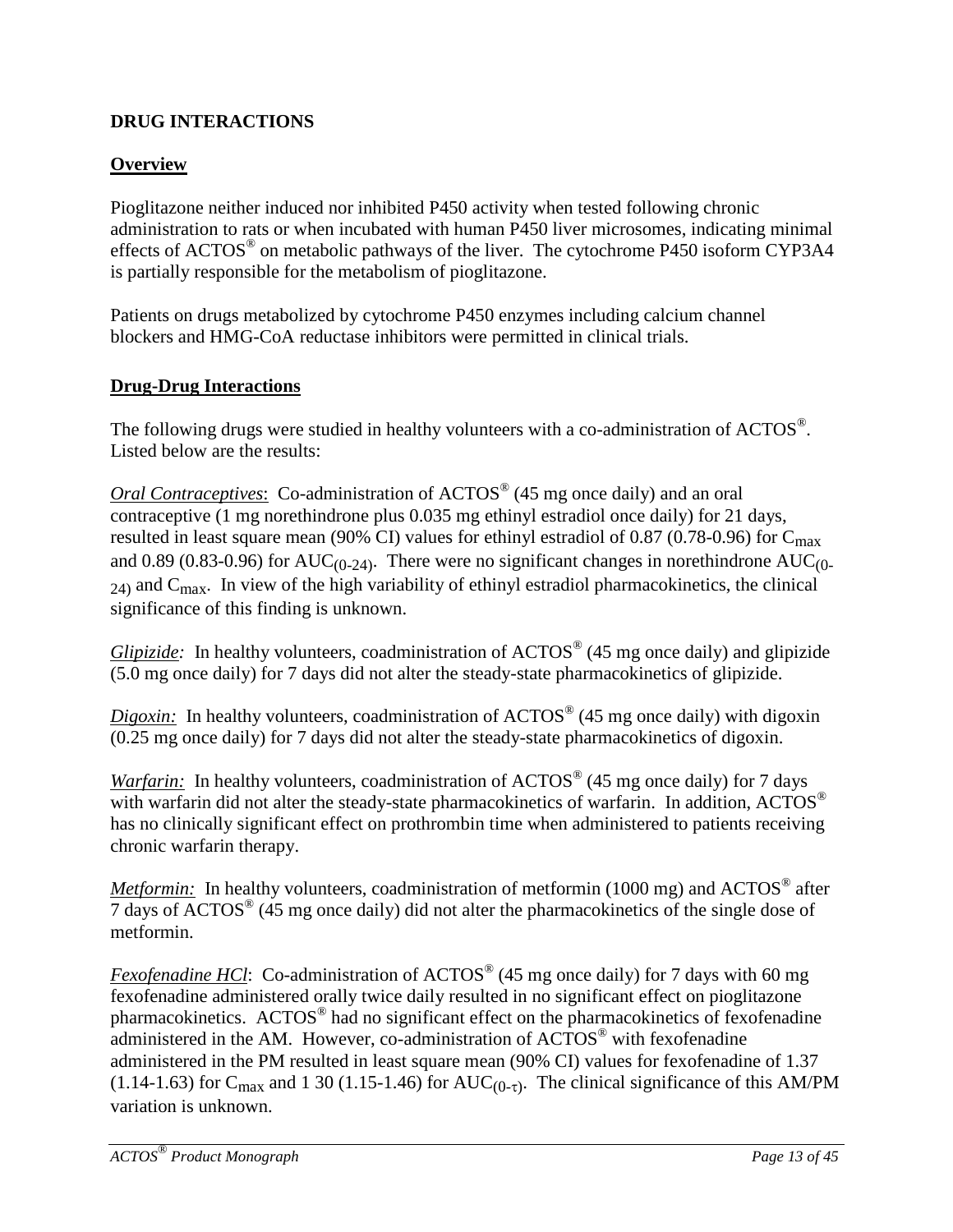*Midazolam*: Administration of ACTOS<sup>®</sup> (45 mg once daily) for 15 days followed by a single 7.5 mg dose of midazolam syrup resulted in least square mean (90% CI) values for unchanged midazolam of 0.74 (0 66-0.84) for C<sub>max</sub> and 0.74 (0.65-0.83) for AUC<sub>(0-∞)</sub>.

*Ranitidine HCl*: Co-administration of ACTOS<sup>®</sup> (45 mg once daily) for 7 days with ranitidine administered orally twice daily for either 4 or 7 days resulted in no significant effect on pioglitazone pharmacokinetics. ACTOS® showed no significant effect on ranitidine pharmacokinetics.

*Nifedipine ER*: Co-administration of ACTOS<sup>®</sup> (45 mg once daily) for 7 days with 30 mg nifedipine ER administered orally once daily for 4 days to male and female volunteers did not affect the pharmacokinetics of nifedipine in females, but resulted in least square mean (90% CI) values for unchanged nifedipine of 0.75 (0.62-0.91) for C<sub>max</sub> and 0.78 (0.69-0.88) for AUC<sub>(0-τ)</sub> in males. In view of the high variability of nifedipine pharmacokinetics, the clinical significance of this finding is unknown.

*Ketoconazole*: Co-administration of ACTOS<sup>®</sup> (45 mg once daily) for 7 days with ketoconazole 200 mg administered twice daily resulted in least square mean (90% CI) values for total pioglitazone of 1.17 (1.10-1.24) for  $C_{\text{max}}$ , 1.21 (1.16-1.25) for AUC<sub>(0-24)</sub> and 1.29 (1.23-1.35) for Cmin. These changes are not expected to have any significant effect on the clinical efficacy of ACTOS®.

*Atorvastatin Calcium*: Co-administration of ACTOS® (45 mg once daily) for 7 days with atorvastatin calcium (LIPITOR $^{\circ}$ ) 80 mg once daily resulted in least square mean (90% CI) values for total pioglitazone of 0.78 (0.70-0.88) for  $C_{\text{max}}$ , 0.80 (0.73-0.88) for AUC<sub>(0-24)</sub> and 0.89 (0.82-0.96) for C<sub>min</sub>. For total atorvastatin the least square mean (90% CI) values were 0.76  $(0.65-0.89)$  for C<sub>max</sub>, 0.87 (0.80-0.95) for AUC<sub>(0-24)</sub> and 0.96 (0.88-1.04) for C<sub>min</sub>.

*Theophylline*: Co-administration of ACTOS<sup>®</sup> (45 mg once daily) for 7 days with theophylline 400 mg administered twice daily resulted in no change in the pharmacokinetics of either drug.

*Gemfibrozil:* Co-administration of ACTOS<sup>®</sup> 30 mg with gemfibrozil 600 mg twice daily (an inhibitor of CYP2C8) was reported to result in a 3-fold increase in AUC of pioglitazone. Given the potential for dose-related adverse events, the dose of ACTOS<sup>®</sup> may need to be decreased when ACTOS<sup>®</sup> is coadministered with gemfibrozil. Close monitoring of glycemic control should be considered.

*Rifampicin*: Co-administration of ACTOS<sup>®</sup> 30 mg with rifampicin 600 mg once daily (an inducer of CYP2C8) was reported to result in a 54% decrease in AUC of pioglitazone. The dose of ACTOS<sup>®</sup> may need to be increased when the drug is coadministered with rifampicin. Close monitoring of glycemic control should be considered.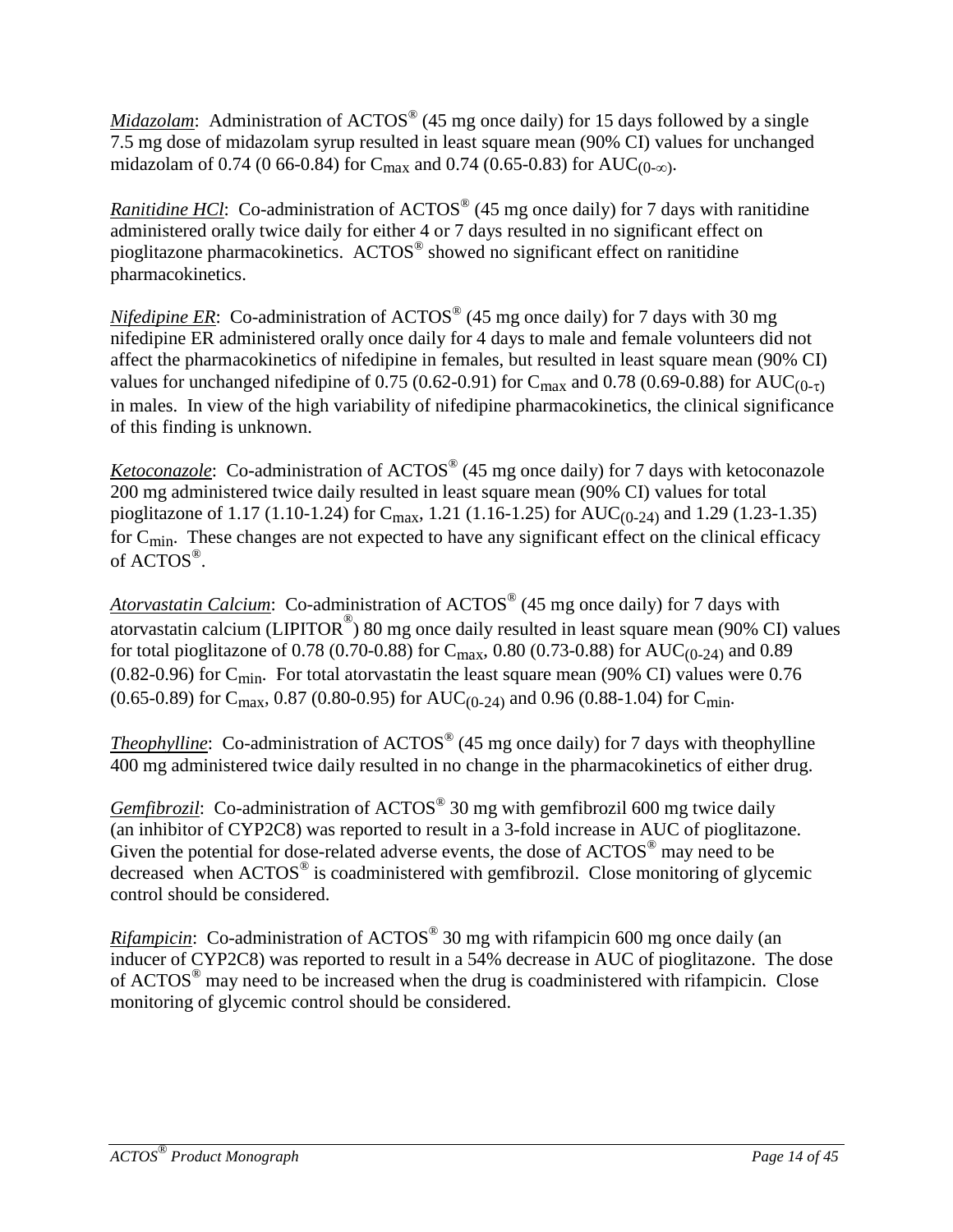### **Drug-Food Interactions**

 $\text{ACTOS}^{\circledast}$  may be taken without regard to meals. Food slightly delays the time to peak serum concentration but does not alter the extent of absorption.

#### **Drug-Herb Interactions**

Interactions with herbal products have not been established.

#### **Drug-Laboratory Interactions**

Interactions with laboratory tests have not been established.

#### <span id="page-14-0"></span>**DOSAGE AND ADMINISTRATION**

#### **Dosing Considerations**

The management of antidiabetic therapy should be individualized. Ideally, the response to therapy should be evaluated using  $HbA_{1c}$ , which is a better indicator of long-term glycemic control than FBG alone. HbA<sub>1c</sub> reflects glycemia over the past two to three months. In clinical use, it is recommended that patients be treated with ACTOS<sup>®</sup> for a period of time adequate to evaluate change in  $HbA_{1c}$  unless glycemic control deteriorates.

Liver enzymes should be checked prior to the initiation of therapy with ACTOS® in all patients. ACTOS<sup>®</sup> is contraindicated in patients with severe hepatic impairment. Therapy with ACTOS<sup>®</sup> should not be initiated if a patient exhibits clinical evidence of active liver disease or increased serum transaminase levels (ALT  $>2.5$  times upper limit of normal). If ALT levels remain  $>3$ times the upper limit of normal, therapy with ACTOS® should be discontinued. See WARNINGS AND PRECAUTIONS – Hepatic. In cases where therapy is to be initiated, dose adjustment in patients with hepatic disease is not required (*see* ACTIONS AND CLINICAL PHARMACOLOGY, Special Populations).

Dose adjustment in patients with renal insufficiency is not required (see ACTIONS AND CLINICAL PHARMACOLOGY, Special Populations).

As adverse events such as edema and weight gain appear to be dose-related, the smallest effective dose should be used.

#### **Recommended Dose and Dosage Adjustment**

ACTOS® should be taken once daily without regard to meals.

The dose of ACTOS<sup>®</sup> (pioglitazone hydrochloride) should not exceed 45 mg once daily since doses higher than 45 mg once daily have not been studied in placebo-controlled clinical studies.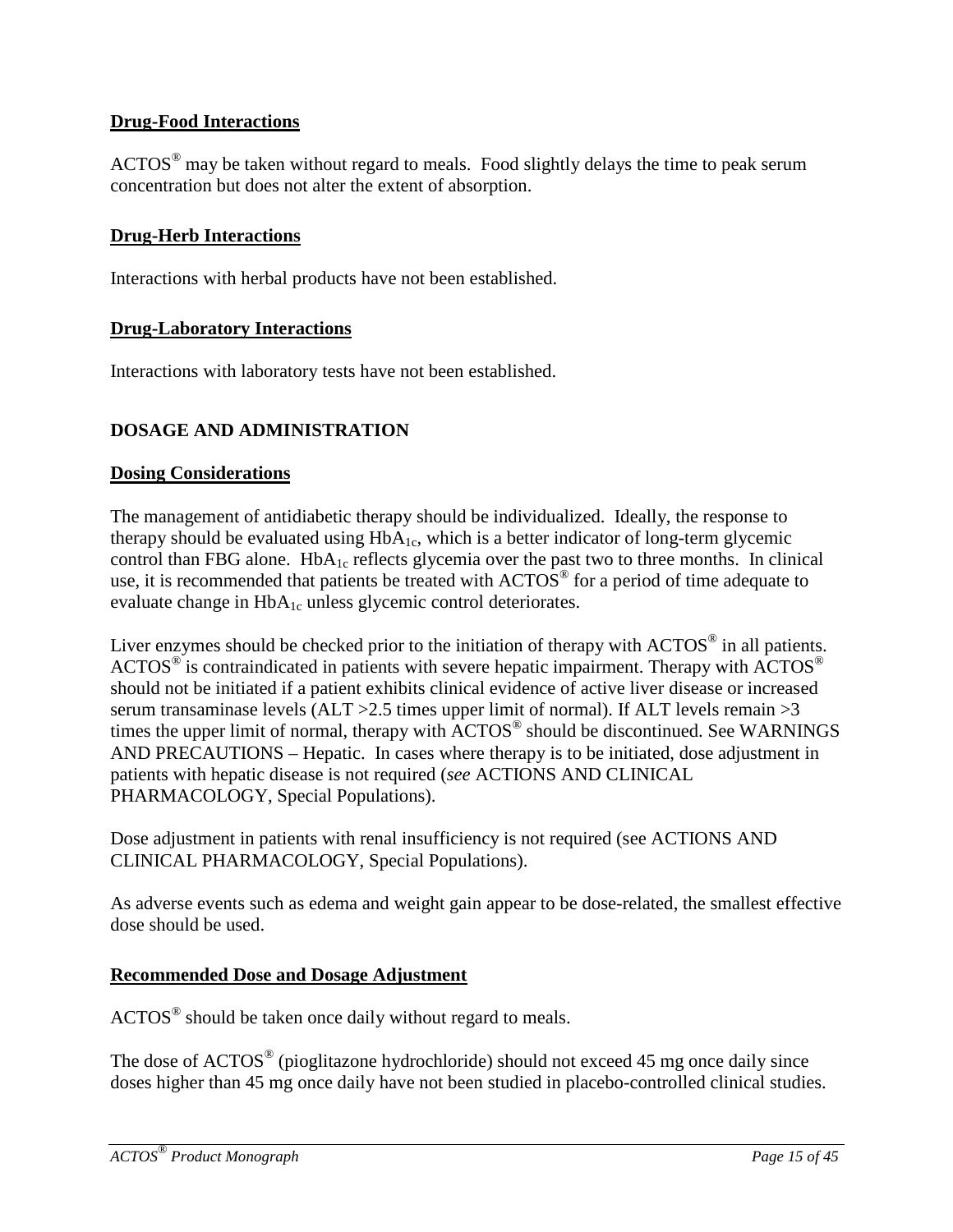*Monotherapy:* ACTOS<sup>®</sup> in patients not adequately controlled with diet and exercise may be initiated at 15 mg or 30 mg once daily. For patients who respond inadequately to the initial dose of ACTOS®, the dose can be increased in increments up to 45 mg once daily.

*Combination Therapy:* In patients not adequately controlled with a sulfonylurea or metformin, ACTOS® may be initiated at 15 or 30 mg once daily. For patients who do not respond adequately to the initial dose, ACTOS<sup>®</sup> may be increased in increments up to 45 mg once daily.

In patients receiving a sulfonylurea, the dose of the sulfonylurea may need to be decreased if hypoglycemia occurs (see ADVERSE REACTIONS). It is unlikely that the metformin dose will require adjustment because of hypoglycemia.

### **Missed Dose**

If a dose of  $\text{ACTOS}^{\circledast}$  is missed at its usual time, it should be taken as soon as possible. However, if it is too close to the time of the next dose, the missed dose should be skipped and treatment should be resumed with the next scheduled dose.

### <span id="page-15-0"></span>**OVERDOSAGE**

During controlled clinical trials, one case of overdose with ACTOS® (pioglitazone hydrochloride) was reported. A male patient took 120 mg per day for four days, then 180 mg per day for seven days. The patient denied any clinical symptoms during this period.

In the event of overdosage, appropriate supportive treatment should be initiated according to the patient's clinical signs and symptoms.

For management of a suspected drug overdose, contact your regional Poison Control Centre.

### <span id="page-15-1"></span>**ACTION AND CLINICAL PHARMACOLOGY**

#### **Mechanism of Action**

ACTOS® (pioglitazone hydrochloride) is a thiazolidinedione antidiabetic agent that depends on the presence of insulin for its mechanism of action. ACTOS® decreases insulin resistance in the periphery and liver, resulting in increased insulin-dependent glucose disposal and decreased hepatic glucose output respectively.

ACTOS® improves glycemic control while reducing circulating insulin levels. Unlike sulfonylureas,  $\angle$ ACTOS<sup>®</sup> is not an insulin secretagogue. ACTOS<sup>®</sup> is a potent and highly selective agonist for peroxisome proliferator-activated receptor-gamma (PPARγ). PPARγ receptors are found in tissues important for insulin action such as adipose tissue, skeletal muscle, and liver. Activation of PPARγ nuclear receptors modulates the transcription of a number of insulin responsive genes involved in the control of glucose and lipid metabolism, and in the maturation of preadipocytes, predominantly of subcutaneous origin.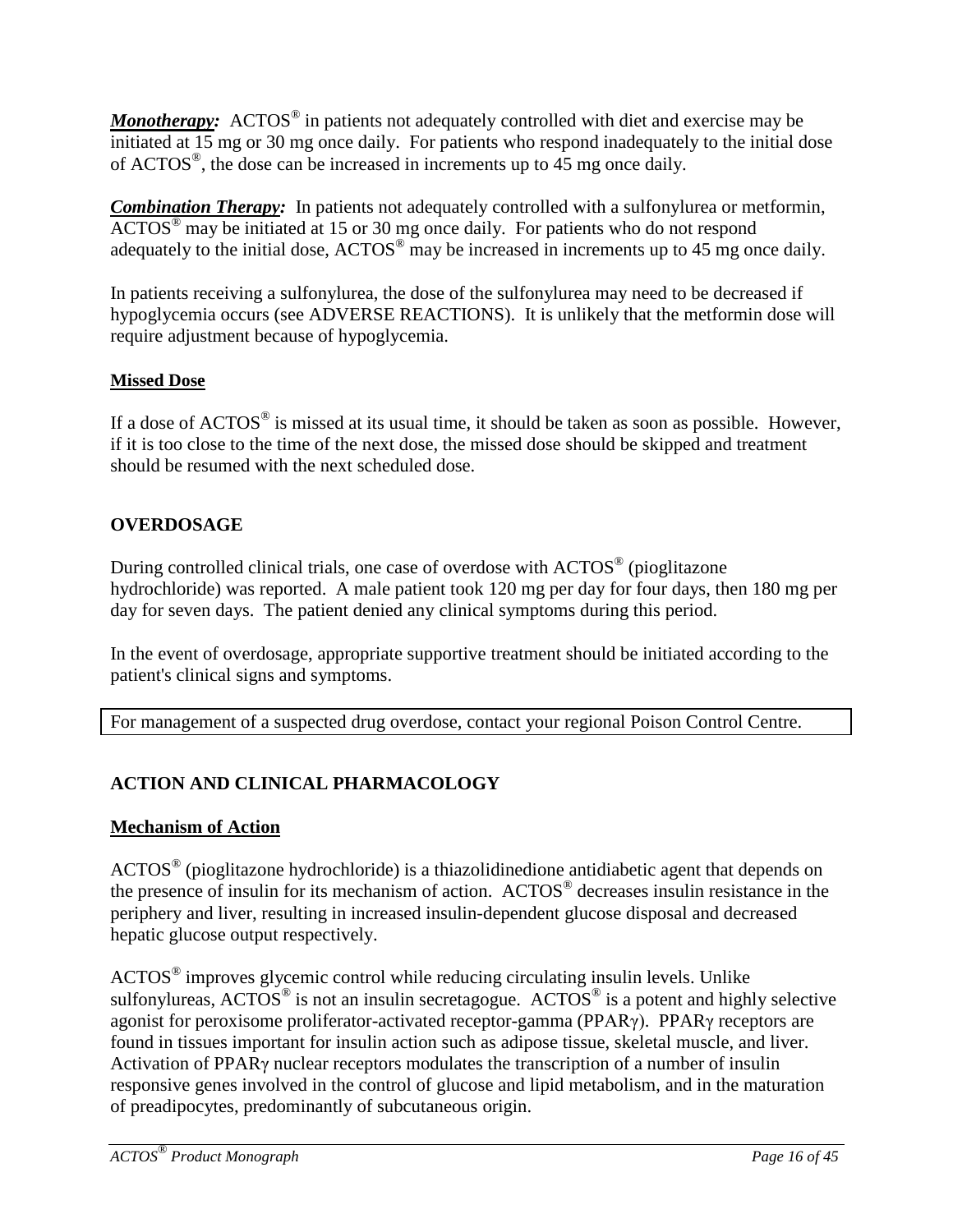Insulin resistance is a primary feature characterizing the pathogenesis of type 2 diabetes.  $\text{ACTOS}^{\circledast}$  results in increased responsiveness of insulin-dependent tissues.  $\text{ACTOS}^{\circledast}$  significantly improves hepatic and peripheral (muscle) tissue sensitivity to insulin in patients with type 2 diabetes. ACTOS® also results in significant reductions in markers of beta cell hyperstimulation, such as fasting insulin and fasting C-peptide. In short term clinical studies of 16 weeks duration, ACTOS<sup>®</sup> has also been shown to significantly improve biochemical markers of pancreatic beta cell function.

In clinical studies in patients with type 2 diabetes,  $\text{ACTOS}^{\circledcirc}$  reduces the hyperglycemia and hyperinsulinemia characteristic of insulin-resistant states, including type 2 diabetes. ACTOS<sup>®</sup> significantly reduces hemoglobin  $A_{1c}$  (Hb $A_{1c}$ , a marker for long term glycemic control), and fasting blood glucose (FBG) in patients with type 2 diabetes.

Low HDL-C and elevated triglycerides are common in patients with type 2 diabetes. ACTOS<sup>®</sup> significantly increases high density lipoprotein cholesterol (HDL-C) and reduces triglycerides in patients with type 2 diabetes. It also increases the particle size of low density lipoprotein.

ACTOS<sup>®</sup> significantly reduces carotid arterial intimal medial thickness. It also results in modest, but significant, reductions in blood pressure. In addition, ACTOS<sup>®</sup> significantly decreases microalbuminuria in patients with type 2 diabetes.

Since  $\text{ACTOS}^{\circledcirc}$  enhances the effects of circulating insulin (by decreasing insulin resistance), it does not lower blood glucose in animal models that lack endogenous insulin.

### **Pharmacodynamics**

Clinical studies demonstrate that ACTOS® improves insulin sensitivity in insulin-resistant patients. ACTOS® enhances cellular responsiveness to insulin, increases insulin-dependent glucose disposal, improves hepatic sensitivity to insulin, and improves dysfunctional glucose homeostasis. In patients with type 2 diabetes, the decreased insulin resistance produced by ACTOS® results in significantly lower blood glucose concentrations, lower plasma insulin levels, and lower  $HbA_{1c}$  values. Based on results from open-label extension studies, the glucose lowering effects of ACTOS<sup>®</sup> are sustained for more than 1 year, but some patients require titration to higher doses to maintain the response. The effect of ACTOS® occurs in the absence of weight loss.

ACTOS® exerts its antihyperglycemic effect in the presence of insulin. Because ACTOS® does not stimulate insulin secretion, hypoglycemia would not be expected in patients treated with ACTOS® alone.

In pharmacodynamic studies of both monotherapy and combination therapy, treatment with ACTOS® was associated with decreases in free fatty acids.

In a 26-week, placebo-controlled, dose-ranging study, mean triglyceride levels decreased in the 15 mg, 30 mg, and 45 mg ACTOS® dose groups compared to a mean increase in the placebo group. Mean HDL-C levels increased to a greater extent in the ACTOS®-treated patients than in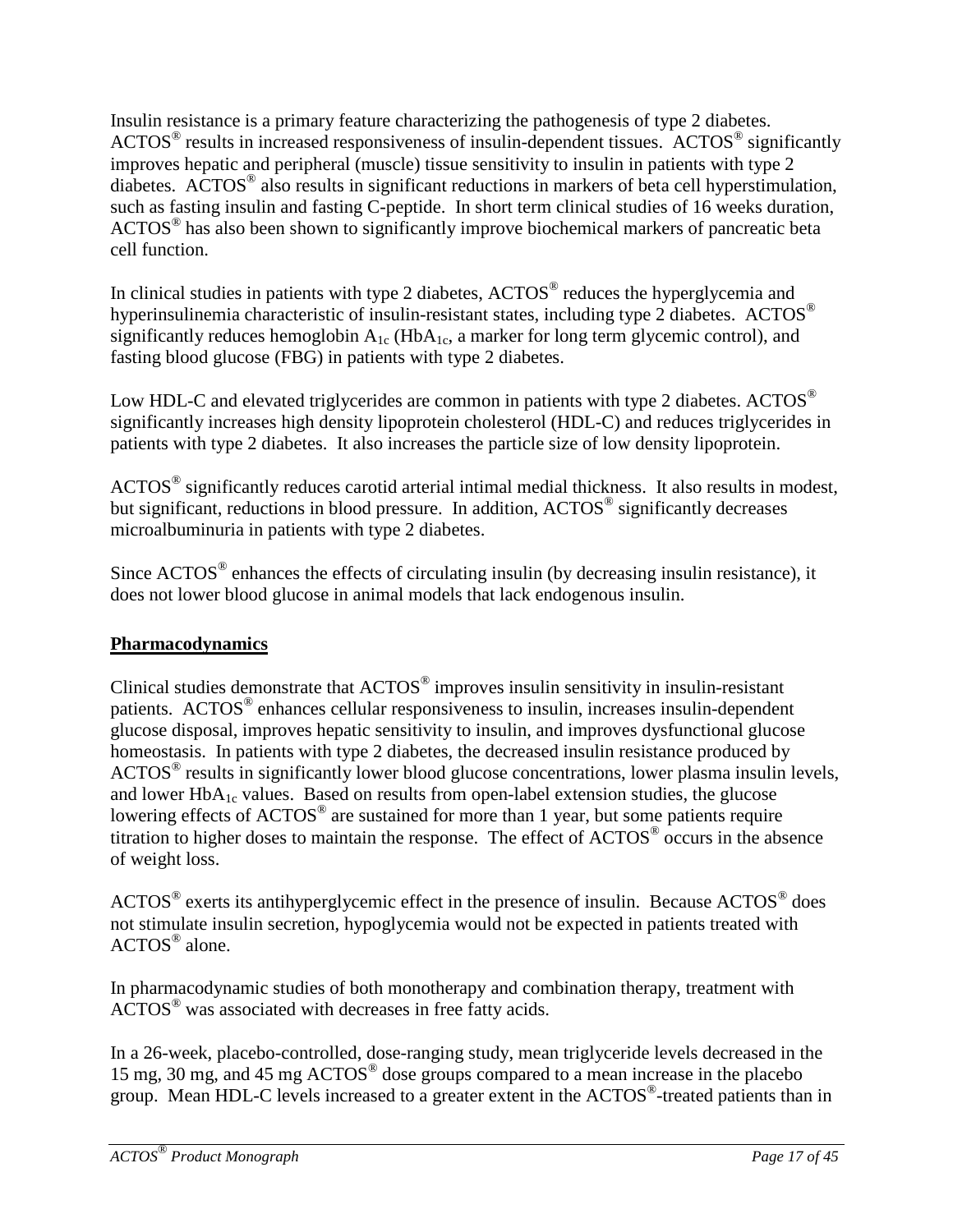the placebo-treated patients. There were no consistent differences for low density lipoprotein cholesterol (LDL-C) and total cholesterol in ACTOS®-treated patients compared to placebo (see Table 5).

|                                        | <b>Placebo</b> | $\angle$ ACTOS <sup>®</sup> 15 | $\mathbf{A}\mathbf{C}\mathbf{T}\mathbf{O}\mathbf{S}^{\circledcirc}$ 30 | $\mathbf{A}\mathbf{C}\mathbf{T}\mathbf{O}\mathbf{S}^{\circledcirc}$ 45 |
|----------------------------------------|----------------|--------------------------------|------------------------------------------------------------------------|------------------------------------------------------------------------|
|                                        |                | mg<br><b>Once Daily</b>        | mg<br><b>Once Daily</b>                                                | mg<br><b>Once Daily</b>                                                |
| Triglycerides (mmol/L)                 | $N=79$         | $N=79$                         | $N = 84$                                                               | $N=77$                                                                 |
| Baseline (mean)                        | 2.97           | 3.2                            | 2.95                                                                   | 2.93                                                                   |
| Percent change from baseline<br>(mean) | 4.8%           | $-9.0\%$                       | $-9.6%$                                                                | $-9.3%$                                                                |
| <b>HDL Cholesterol (mmol/L)</b>        | $N=79$         | $N=79$                         | $N=83$                                                                 | $N=77$                                                                 |
| Baseline (mean)                        | 1.08           | 1.04                           | 1.06                                                                   | 1.05                                                                   |
| Percent change from baseline<br>(mean) | 8.1%           | 14.1%                          | 12.2%                                                                  | 19.1%                                                                  |
| LDL Cholesterol (mmol/L)               | $N=65$         | $N=63$                         | $N=74$                                                                 | $N=62$                                                                 |
| Baseline (mean)                        | 3.59           | 3.41                           | 3.51                                                                   | 3.28                                                                   |
| Percent change from baseline<br>(mean) | 4.8%           | 7.2%                           | 5.2%                                                                   | 6.0%                                                                   |
| <b>Total Cholesterol (mmol/L)</b>      | $N=79$         | $N=79$                         | $N = 84$                                                               | $N=77$                                                                 |
| Baseline (mean)                        | 5.81           | 5.69                           | 5.76                                                                   | 5.53                                                                   |
| Percent change from baseline           | 4.4%           | 4.6%                           | 3.3%                                                                   | 6.4%                                                                   |
| (mean)                                 |                |                                |                                                                        |                                                                        |

|  | Table 5. Lipids in a 26-Week, Multicentre, Placebo-Controlled Dose-Ranging Study |  |  |
|--|----------------------------------------------------------------------------------|--|--|
|  |                                                                                  |  |  |

In two other monotherapy studies (study duration 24 weeks and 16 weeks), the results were generally consistent with the data above. For ACTOS®-treated patients, the placebo-corrected mean changes from baseline decreased by 21 to 23% for triglycerides, and increased by 5 to 13% for HDL-C.

Statistically significant increases in HDL-C and reductions in triglycerides were also observed with  $\text{ACTOS}^{\circledast}$  in 2 controlled, combination therapy studies (each 16 weeks duration), in which patients with type 2 diabetes who were receiving therapy with a sulfonylurea or metformin were randomized to placebo or combination therapy with ACTOS®.

Patients taking statins were not excluded from clinical trials. In these patients, the mean increases in HDL-C and reductions of triglycerides with ACTOS® were observed in addition to the effects of the statin.

ACTOS® is also associated with weight gain (*see* WARNINGS AND PRECAUTIONS, and ADVERSE REACTIONS). In addition,  $\text{ACTOS}^{\circledast}$  significantly decreases visceral (abdominal) fat stores while increasing extra-abdominal fat. The reduction in visceral fat correlates with improved hepatic and peripheral tissue insulin sensitivity.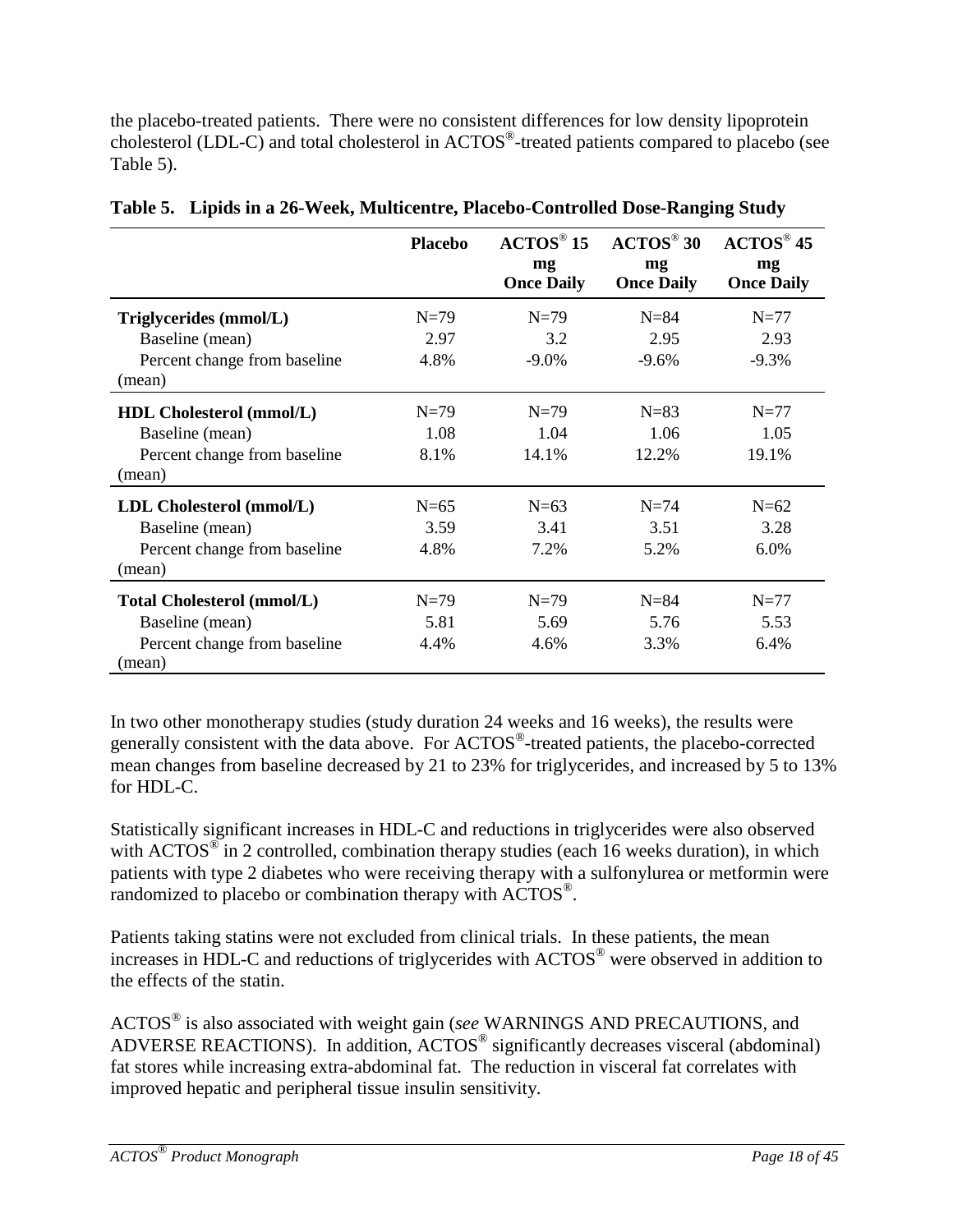The graph below (Figure 1) plots the change in body weight for patients who had completed 48 weeks of treatment with pioglitazone in an open-label trial.



Data Source: End-of-Text Table 36.1A.

### **Figure 1. Mean Change from Baseline for Body Weight by Visit, for Patients who Completed 48 Weeks of Open-Label Treatment**

As indicated in Figure 1, at Week 48 the mean change from baseline in body weight was 5.55 kg for the de novo group (newly diagnosed patients), 6.34 kg for the roll-over placebo group (double-blind placebo treatment followed by open-label pioglitazone), and 5.36 kg for the rollover pioglitazone group (double-blind pioglitazone treatment followed by open-label pioglitazone). For the total patient group, the mean change from baseline in body weight was 5.56 kg. The maximum and minimum weight changes observed up to Week 48 from time of entry into this open-label trial for the total patient group were 21.77 kg and - 19.86 kg, respectively (median weight change: 4.54 kg).

Two patients were withdrawn from the study due to reported weight increases of 15.6 kg and 20.8 kg respectively. For the first patient, the investigator believed the weight gain was due to edema, and for the second, a dose of 60 mg of pioglitazone was used, and the patient had dietary factors that could have also contributed to the weight gain. Any abnormally large weight gain experienced by some patients may be due to fluid retention. (*see* WARNINGS AND PRECAUTIONS, Edema).

During two placebo-controlled, 16 week, combination therapy studies the mean weight increased for all ACTOS<sup>®</sup> treatment groups: for the sulfonylurea combination therapy study the mean increases with  $\text{ACTOS}^{\circledast}$  15 mg and 30 mg were 1.9 and 2.9 kg, respectively; for the metformin combination therapy study, the mean increase with  $\text{ACTOS}^{\circledR}$  30 mg was 0.95 kg.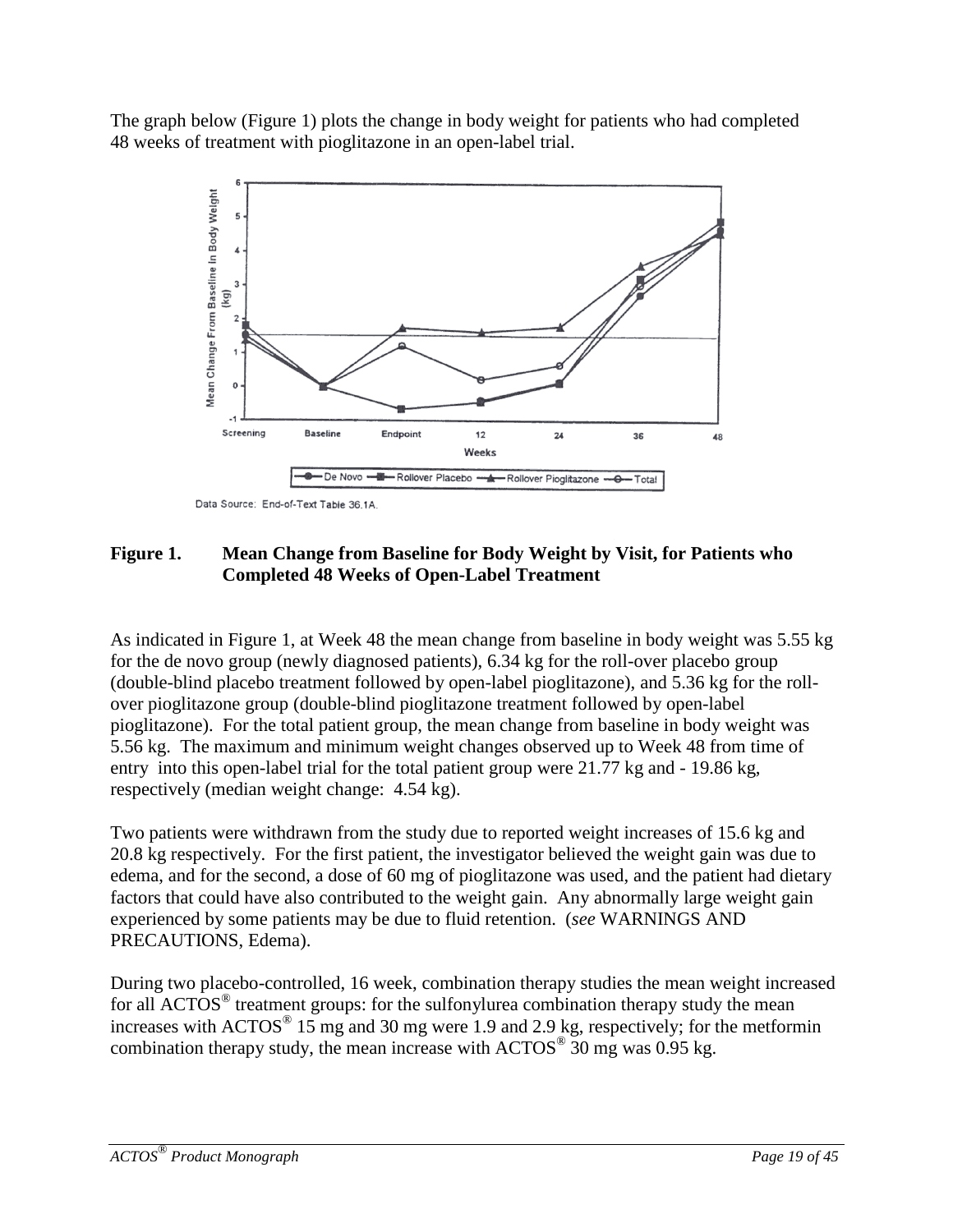However, the individual weight change was highly variable. The range of weight changes during the studies is shown in Table 6 (*see* WARNINGS AND PRECAUTIONS, Weight Gain).

| Combination        | Sulfonylurea   |                                                                                        |                                                                                        | <b>Metformin</b> |                                                                                       |
|--------------------|----------------|----------------------------------------------------------------------------------------|----------------------------------------------------------------------------------------|------------------|---------------------------------------------------------------------------------------|
| Therapy:           | <b>Placebo</b> | $\mathbf{A}\mathbf{C}\mathbf{T}\mathbf{O}\mathbf{S}^{\circledcirc}$<br>$15 \text{ mg}$ | $\mathbf{A}\mathbf{C}\mathbf{T}\mathbf{O}\mathbf{S}^{\circledcirc}$<br>$30 \text{ mg}$ | <b>Placebo</b>   | $\mathbf{A}\mathbf{C}\mathbf{T}\mathbf{O}\mathbf{S}^{\circledast}$<br>$30 \text{ mg}$ |
| N                  | $160\,(%)$     | 157(%)                                                                                 | 168 $(% )$                                                                             | 112(%)           | 137(%)                                                                                |
| $>10$ kg loss      | 1(0.6)         |                                                                                        |                                                                                        |                  | 1(0.6)                                                                                |
| $>5$ to 10 kg loss | 13(8.1)        | 2(1.3)                                                                                 | 4(2.4)                                                                                 | 15(13.4)         | 9(6.6)                                                                                |
| 0 to $<$ 5 kg loss | 76(47.5)       | 23(14.6)                                                                               | 16(9.5)                                                                                | 54 (48.2)        | 21(15.3)                                                                              |
| $0 \text{ kg}$     | 19(11.9)       | 5(3.2)                                                                                 | 4(2.4)                                                                                 | 9(8.0)           | 10(7.3)                                                                               |
| 0 to 5 kg gain     | 49 (30.6)      | 110(70.0)                                                                              | 106(63.1)                                                                              | 33(29.5)         | 81(59.1)                                                                              |
| $>5$ to 10 kg gain | 2(1.3)         | 16(10.2)                                                                               | 36(21.4)                                                                               | 1(0.9)           | 15(10.9)                                                                              |
| $>10$ kg gain      |                | 1(0.6)                                                                                 | 2(1.2)                                                                                 |                  |                                                                                       |

**Table 6. Change in Weight During Double-Blind, Combination Therapy Studies**

In patients receiving long-term combination therapy with sulfonylurea or metformin, median weight gain (5.40 kg after at least 60 weeks  $\text{ACTOS}^{\circledcirc}$  therapy) was similar to that with  $\text{ACTOS}^{\circledcirc}$ monotherapy (median weight gain 4.54 kg after 48 weeks).

### **Pharmacokinetics**

Serum concentrations of total pioglitazone (pioglitazone plus active metabolites) remain elevated 24 hours after once-daily dosing. Steady-state serum concentrations of both pioglitazone and total pioglitazone are achieved within 7 days. At steady state, two of the pharmacologically active metabolites of pioglitazone, Metabolites III (M-III) and IV (M-IV), reach serum concentrations equal to or greater than pioglitazone. At steady state, in both healthy volunteers and in patients with type 2 diabetes, pioglitazone comprises approximately 30% to 50% of the peak total pioglitazone serum concentrations and 20% to 25% of the total area under the serum concentration-time curve (AUC).

Maximum serum concentration ( $C_{\text{max}}$ ), AUC, and trough serum concentrations ( $C_{\text{min}}$ ) for both pioglitazone and total pioglitazone increase proportionally at doses of 15 mg and 30 mg per day. There is a slightly less than proportional increase for pioglitazone and total pioglitazone at a dose of 60 mg per day.

*Absorption:* Following oral administration, in the fasting state, pioglitazone is first measurable in serum within 30 minutes, with peak concentrations observed within 2 hours. Food slightly delays the time to peak serum concentration to 3 to 4 hours, but does not alter the extent of absorption.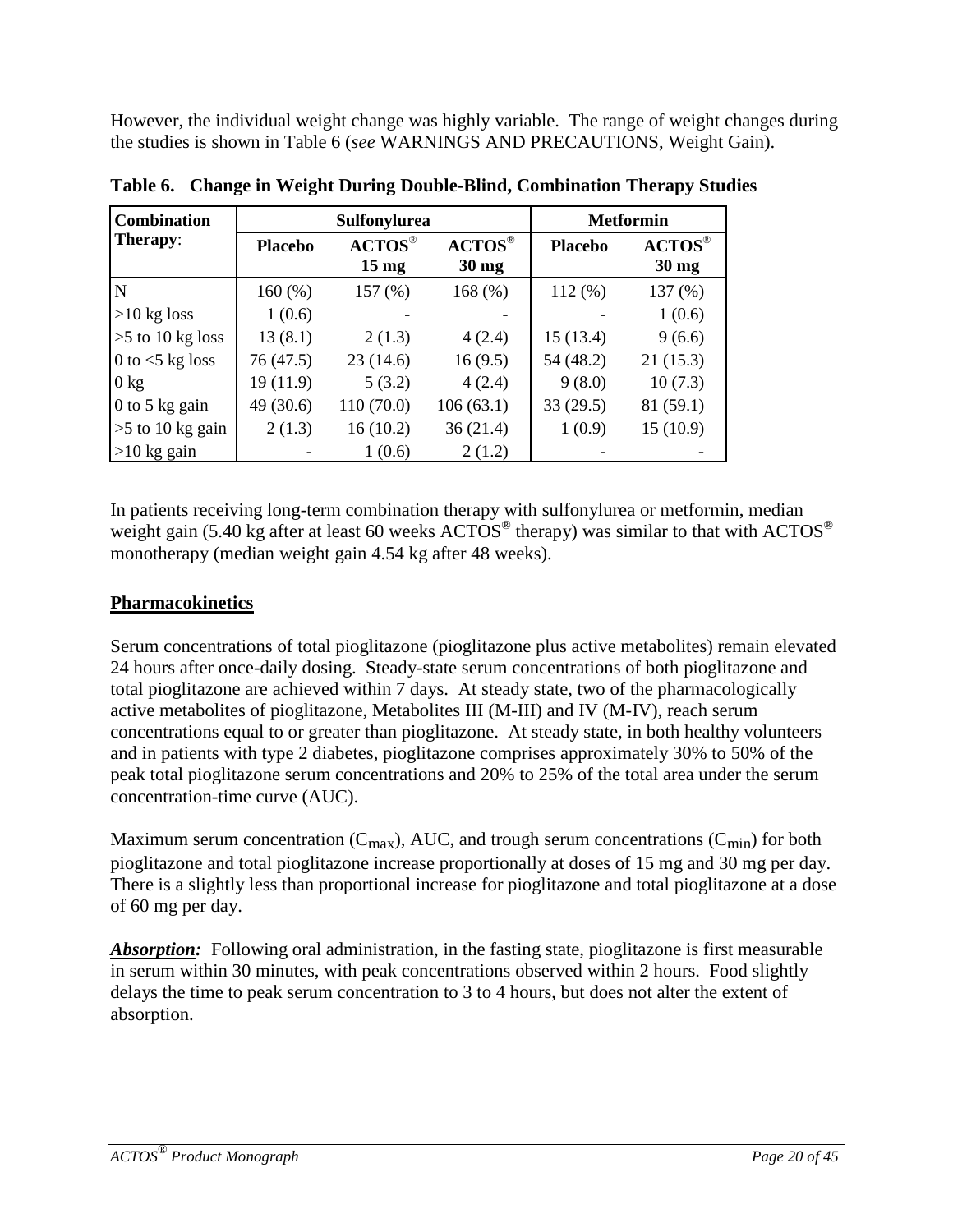*Distribution:* The mean apparent volume of distribution (Vd/F) of pioglitazone following singledose administration is  $0.63 \pm 0.41$  (mean  $\pm$  SD) L/kg of body weight. Pioglitazone is extensively protein bound (>99%) in human serum, principally to serum albumin. Pioglitazone also binds to other serum proteins, but with lower affinity. Metabolites M-III and M-IV also are extensively bound (>98%) to serum albumin.

*Metabolism:* Pioglitazone is extensively metabolized by hydroxylation and oxidation; the metabolites also partly convert to glucuronide or sulfate conjugates. Metabolites M-II and M-IV (hydroxy derivatives of pioglitazone) and M-III (keto derivative of pioglitazone) are pharmacologically active in animal models of type 2 diabetes. In addition to pioglitazone, M-III and M-IV are the principal drug-related species found in human serum following multiple dosing.

Pioglitazone incubated with expressed human P450 or human liver microsomes results in the formation of M-IV and to a much lesser degree, M-II. The major cytochrome P450 isoforms involved in the hepatic metabolism of pioglitazone are CYP2C8 and CYP3A4 (>50% of metabolism) with contributions from a variety of other isoforms including the mainly extrahepatic CYP1A1. Ketoconazole inhibited up to 85% of hepatic pioglitazone metabolism in vitro at an equimolar concentration to pioglitazone. At higher than therapeutic concentrations, pioglitazone had no effect on the reactions mediated by human liver microsomes expressing cytochrome P450 isoforms including CYP2C8 and CYP3A4. The potential induction or inhibition of CYP3A4 by pioglitazone has been observed in vivo (See Drug-Drug Interactions).

*Excretion:* Following oral administration, approximately 15% to 30% of the pioglitazone dose is recovered in the urine as metabolites. Renal elimination of unchanged pioglitazone is negligible, and the drug is excreted primarily as metabolites and their conjugates. It is presumed that most of the oral dose is excreted into the bile either unchanged or as metabolites and eliminated in the feces.

The mean serum half-life of pioglitazone and total pioglitazone ranges from 3 to 7 hours and 16 to 24 hours, respectively. Pioglitazone has an apparent clearance, CL/F, calculated to be 5 to 7 L/hr.

## **Special Populations and Conditions**

*Pediatrics:* Pharmacokinetic data in the pediatric population are not available. ACTOS<sup>®</sup> is not recommended for patients under 18 years of age.

*Geriatrics:* In healthy elderly subjects, peak serum concentrations of pioglitazone and total pioglitazone are not significantly different, but AUC values are slightly higher and the terminal half-life values slightly longer than for younger subjects. These changes were not of a magnitude that would be considered clinically relevant.

*Gender:* ACTOS<sup>®</sup> improved glycemic control in both males and females. In controlled clinical trials the mean C<sub>max</sub> and AUC values were increased 20% to 60% in females. HbA<sub>1c</sub> decreases from baseline were generally greater for females than for males (average mean absolute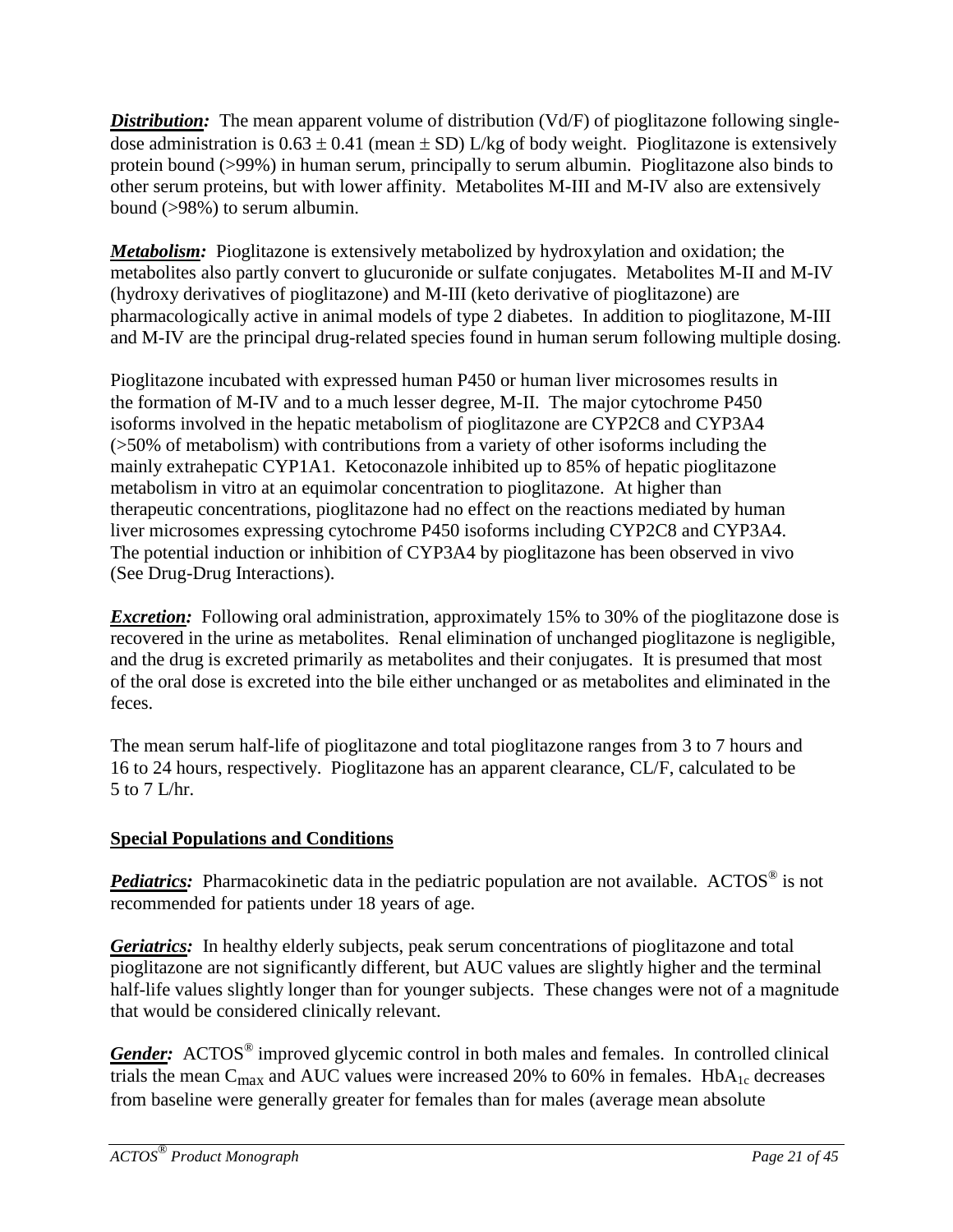difference in  $HbA_{1c}$  0.005). Since therapy should be individualized for each patient to achieve glycemic control, no dose adjustment is recommended based on gender alone.

*Hepatic Insufficiency:* A single-dose, open-label study was conducted to investigate the effects of impaired hepatic function on pioglitazone. A group of 24 subjects was enrolled; 12 with normal hepatic function and 12 with abnormal hepatic function classified as Childs-Pugh Class B or C. Subjects received a 30 mg pioglitazone tablet 10 minutes after a diet-controlled meal, and changes in the serum pharmacokinetic profile and urinary excretion of pioglitazone and its metabolites were then studied. Compared with controls, subjects with impaired hepatic function have a 45% reduction in pioglitazone and total (pioglitazone plus active metabolites) mean peak concentrations but no change in the mean AUC values. The findings of this study showed that the extent of pioglitazone absorption, as indicated by  $AUC_{(0-24)}$ , was similar in both normal subjects and individuals with impaired hepatic function. No adverse events attributable to pioglitazone were reported in either group, and no clinically significant changes in baseline laboratory tests, including liver function tests, were observed.

Although no adverse events attributed to drug were noted in any group,  $\text{ACTOS}^{\circledast}$  should be used with caution in patients with hepatic disease. Therapy with  $\angle ACTOS^{\circledcirc}$  should not be initiated if a patient exhibits clinical evidence of active liver disease or increased serum transaminase levels (ALT >2.5 times upper limit of normal) at baseline (See WARNINGS AND PRECAUTIONS, Hepatic).

*Renal Insufficiency:* The serum elimination half-life of pioglitazone, M-III, and M-IV remains unchanged in patients with moderate (creatinine clearance 0.5 to 1.0 mL/s [30 to 60 mL/min]) to severe (creatinine clearance <0.5 mL/s [30 mL/min]) renal impairment when compared to normal subjects. No dose adjustment in patients with renal dysfunction is recommended.

## <span id="page-21-0"></span>**STORAGE AND STABILITY**

ACTOS® (pioglitazone hydrochloride) tablets USP may be stored at controlled room temperature (15°C − 30°C). Keep container tightly closed and protect from moisture.

## <span id="page-21-1"></span>**DOSAGE FORMS, COMPOSITION AND PACKAGING**

### **Dosage Forms and Packaging**

**15 mg tablet USP:** White to off-white, round, convex, non-scored tablet with "ACTOS" printed on one side and "15" on the other. Available in bottles of 90.

**30 mg tablet USP:** White to off-white, round, flat, non-scored tablet with "ACTOS" printed on one side and "30" on the other. Available in bottles of 90.

**45 mg tablet USP:** White to off-white, round, flat, non-scored tablet with "ACTOS" printed on one side and "45" on the other. Available in bottles of 90.

### **Composition**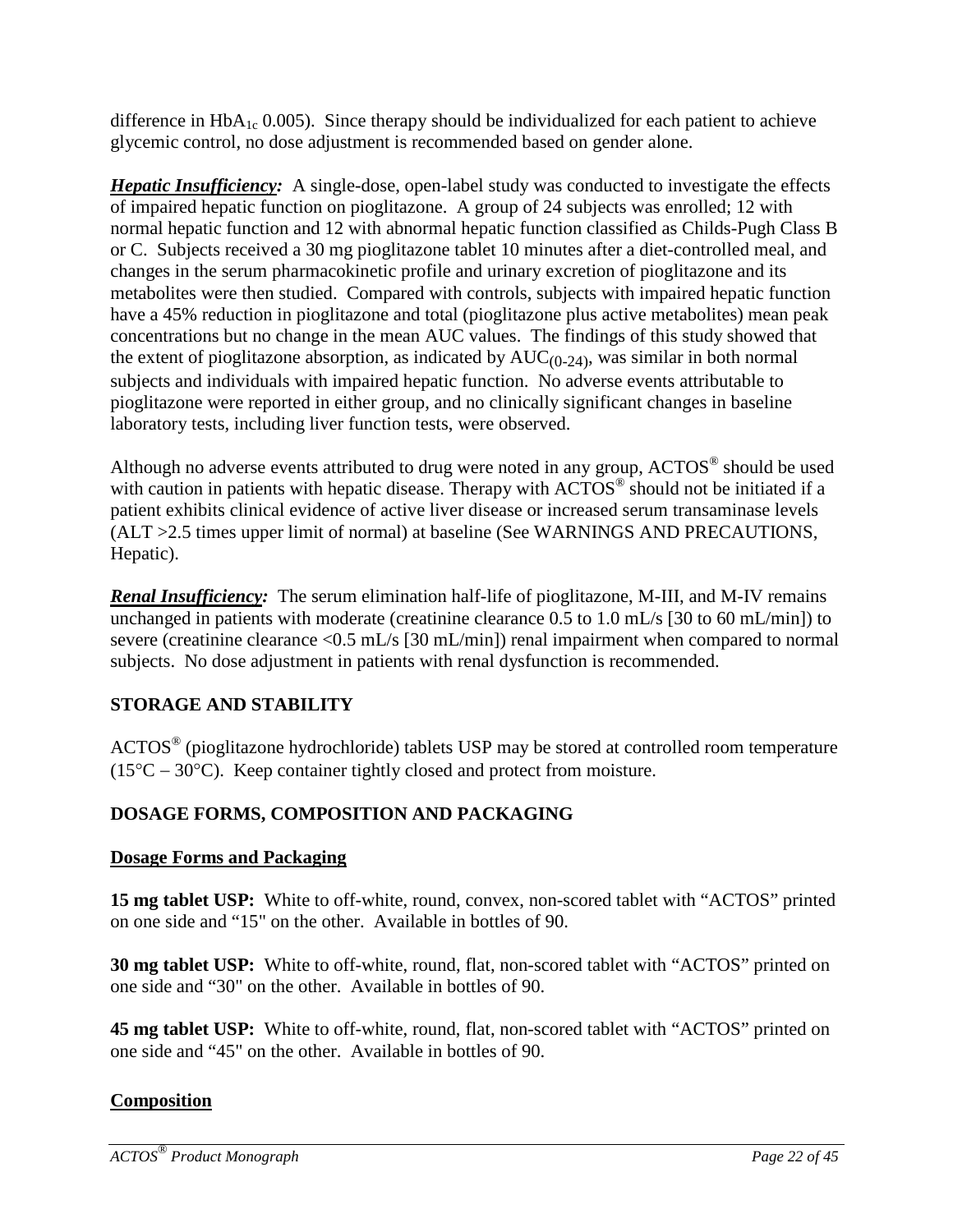Active ingredients: Pioglitazone HCl Inactive ingredients: Lactose monohydrate, hydroxypropylcellulose, carboxymethylcellulose calcium, magnesium stearate.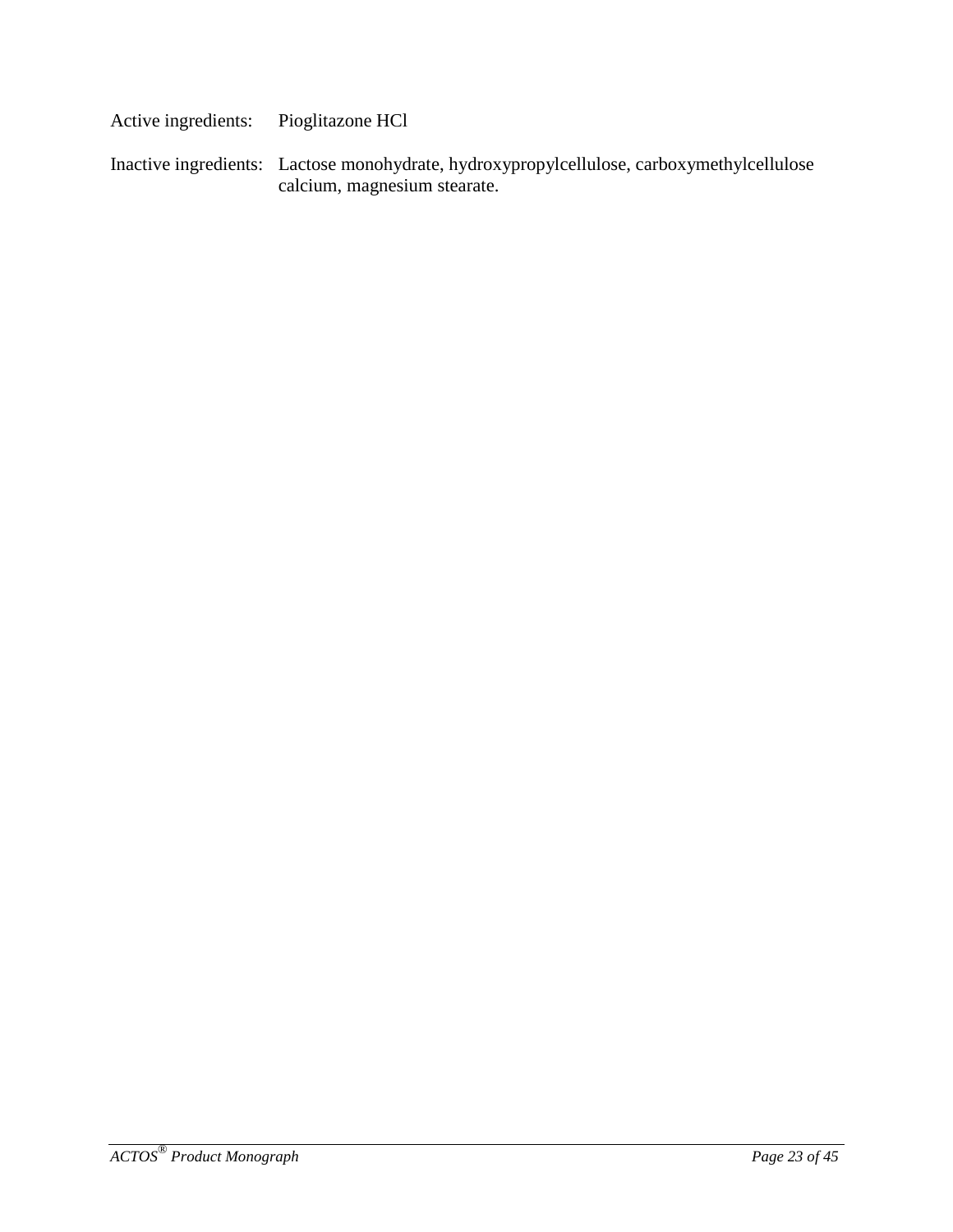#### **PART II: SCIENTIFIC INFORMATION**

#### <span id="page-23-1"></span><span id="page-23-0"></span>**PHARMACEUTICAL INFORMATION**

#### **Drug Substance**

| Proper Name:                                       | Pioglitazone hydrochloride                                                                               |
|----------------------------------------------------|----------------------------------------------------------------------------------------------------------|
| <b>Chemical Name:</b>                              | $(\pm)$ -5-[[4-[2-(5-ethyl-2-pyridinyl)ethoxy]phenyl]methyl]-2,4-<br>thiazolidinedione monohydrochloride |
| Molecular Formula: $C_{19}H_{20}N_2O_3S \cdot HCl$ |                                                                                                          |
| Molecular Weight:                                  | 392.90                                                                                                   |
| <b>Structural Formula:</b>                         | $^{\circ}$ 0.0 $\alpha$ –                                                                                |

Physicochemical properties: White crystalline powder, odourless and slightly bitter. Solubility Profile:

| <b>Solvent</b>      | Solubility $(mg/mL)^*$ | <b>USP Descriptive Term</b> |
|---------------------|------------------------|-----------------------------|
| Dimethylsulfoxide   | 335                    | Freely soluble              |
| Dimethylformamide   | 88                     | Soluble                     |
| Methanol            | 79                     | Soluble                     |
| Glacial Acetic Acid | 11                     | Sparingly soluble           |
| Dehydrated Ethanol  | 8.1                    | Slightly soluble            |
| Chloroform          | 3.4                    | Slightly soluble            |
| Acetonitrile        | 0.84                   | Very slightly soluble       |
| Acetone             | 0.49                   | Very slightly soluble       |
| Acetic Anhydride    | 0.48                   | Very slightly soluble       |
| Octanol             | 0.3                    | Very slightly soluble       |
| Water               | 0.032                  | Practically insoluble       |
| Ether               | 0.0051                 | Insoluble                   |
| n-Hexane            | 0.000055               | Insoluble                   |

\* Solubility in various organic solvents at 20°C

pKa: The pKa<sub>1</sub> and pKa<sub>2</sub> values estimated by the non-linear least squares method, were 5.8 (=N- in the pyridine ring) and 6.4 (-NH- in the thiazolidinedione ring), respectively.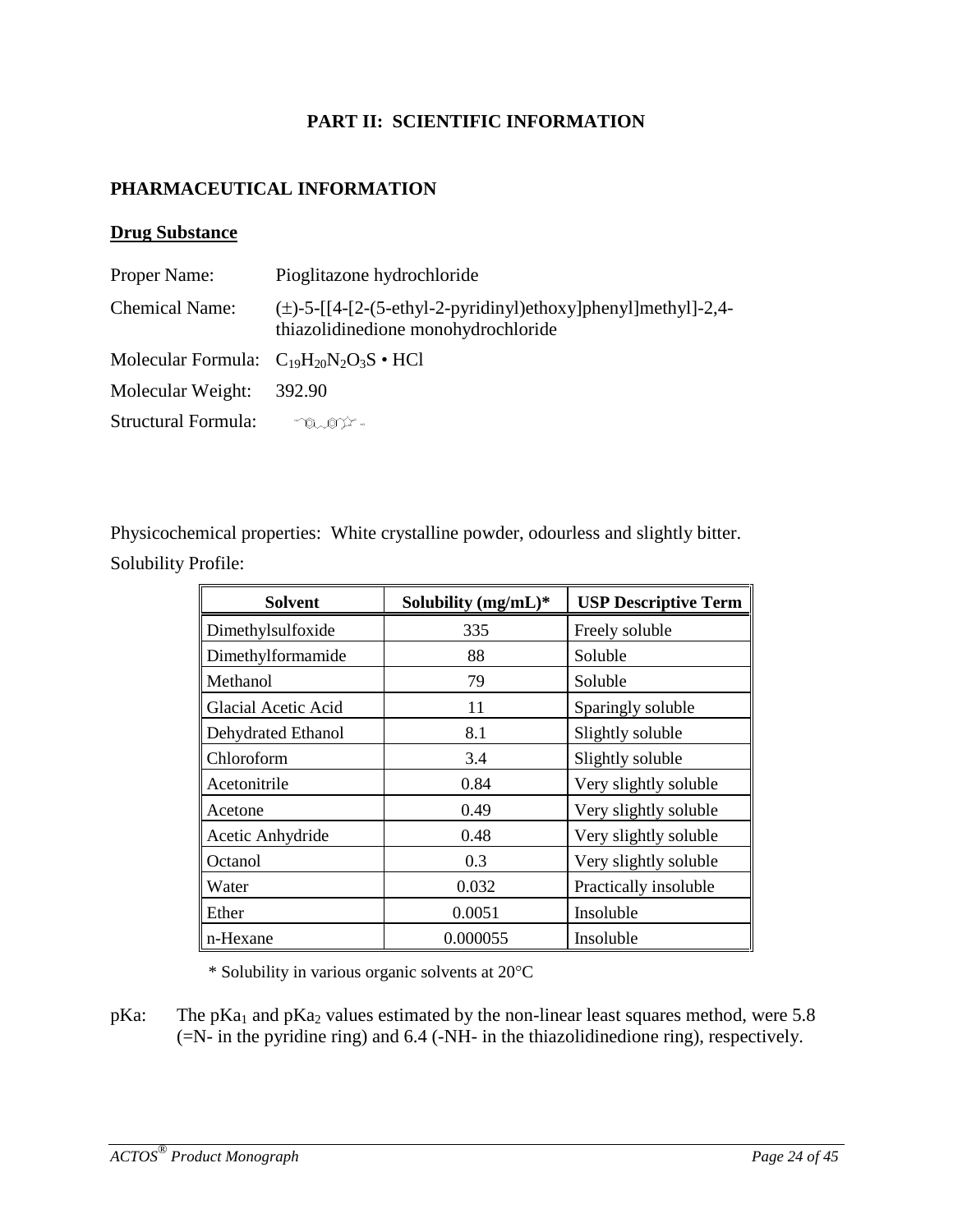#### <span id="page-24-0"></span>**CLINICAL TRIALS**

#### **Monotherapy Trials**

Three randomized, double-blind, placebo-controlled trials with durations from 16 to 26 weeks were conducted to evaluate the use of  $\text{ACTOS}^{\circledcirc}$  as monotherapy in patients with type 2 diabetes. These studies examined  $\text{ACTOS}^{\circledcirc}$  at doses up to 45 mg or placebo once daily in 865 patients. All three studies included patients previously treated with another oral antidiabetic agent (sulfonylureas,  $n=524$ ; metformin,  $n=170$ ; acarbose,  $n=19$ ) and patients who were previously untreated (n=268).

**Study 1:** In a 26-week dose-ranging study, 408 patients with type 2 diabetes were randomized to receive 7.5 mg, 15 mg, 30 mg, or  $45 \text{ mg}$  of  $\angle$ ACTOS<sup>®</sup>, or placebo once daily. Therapy with any previous antidiabetic agent was discontinued 8 weeks prior to the double-blind period. Treatment with 15 mg, 30 mg, and 45 mg of  $\angle$ ACTOS<sup>®</sup> produced statistically significant improvements in  $HbA_{1c}$  and FBG at endpoint compared to placebo (see Figure 2, Table 7).

Figure 2 shows the time course for changes in FBG and  $HbA_{1c}$  for the entire study population in this 26-week study.



#### **Figure 2.** Mean change From Baseline for FBG and  $HbA_{1c}$  in a 26-Week **Placebo-Controlled Dose-Ranging Study**

Table 7 shows  $HbA_{1c}$  and FBG values for the entire study population.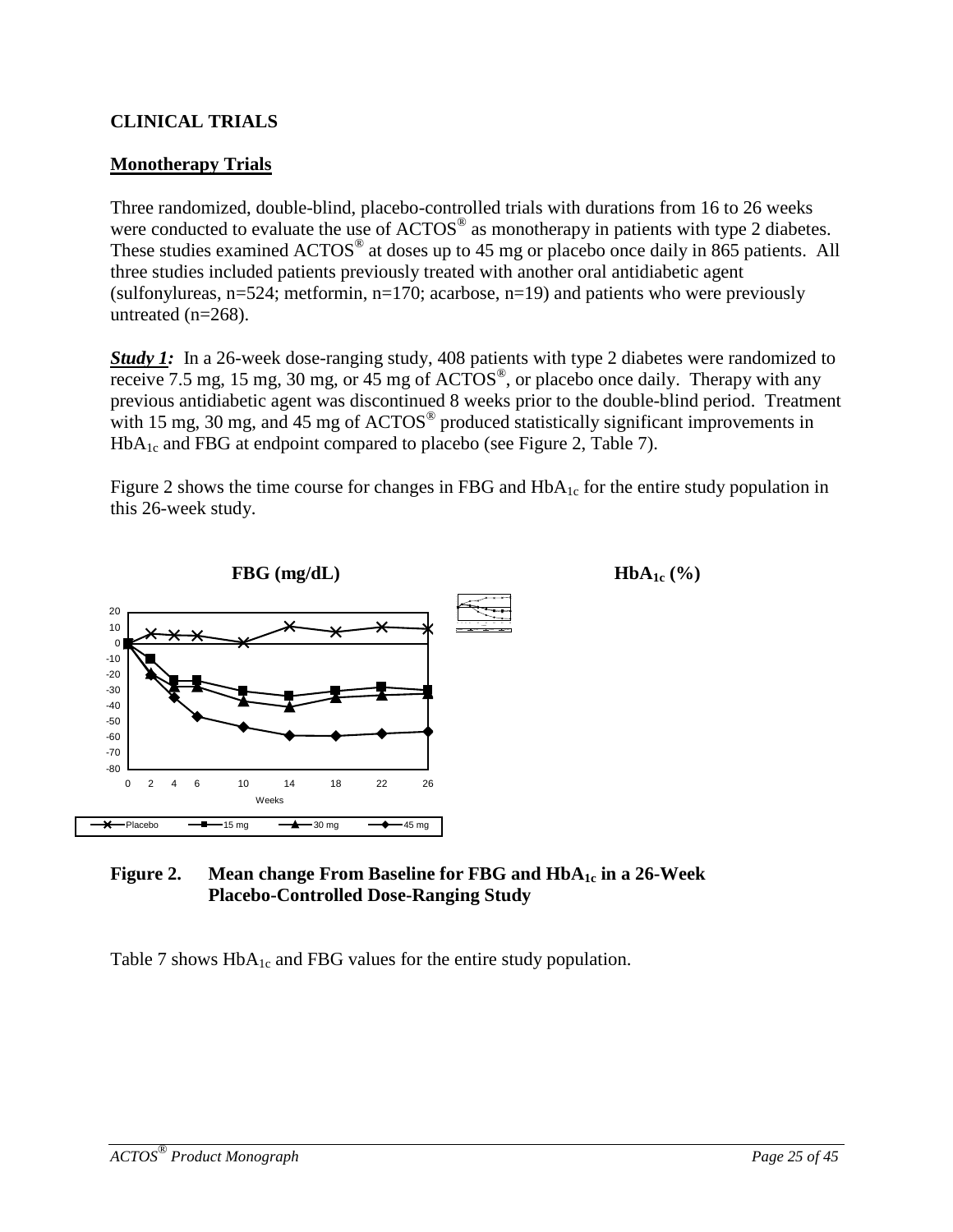|                                                 | <b>Placebo</b> | $\mathbf{A}\mathbf{C}\mathbf{T}\mathbf{O}\mathbf{S}^{\circledast}$ 15 | $\mathbf{ACTOS}^\circledast\,30$ | $\mathbf{A}\mathbf{C}\mathbf{T}\mathbf{O}\mathbf{S}^{\circledast}$ 45 |
|-------------------------------------------------|----------------|-----------------------------------------------------------------------|----------------------------------|-----------------------------------------------------------------------|
|                                                 |                | mg                                                                    | mg                               | mg                                                                    |
|                                                 |                | <b>Once Daily</b>                                                     | <b>Once Daily</b>                | <b>Once Daily</b>                                                     |
| <b>Total Population</b>                         |                |                                                                       |                                  |                                                                       |
| $HbA_{1c}$                                      | $N=79$         | $N=79$                                                                | $N=85$                           | $N=76$                                                                |
| Baseline (mean)                                 | 0.104          | 0.102                                                                 | 0.102                            | 0.103                                                                 |
| Change from baseline (adjusted)<br>$mean+$ )    | 0.007          | $-0.003$                                                              | $-0.003$                         | $-0.009$                                                              |
| Difference from placebo (adjusted<br>$mean^+)$  |                | $-0.010*$                                                             | $-0.010*$                        | $-0.016*$                                                             |
| $FBG$ (mmol/L)                                  | $N=79$         | $N=79$                                                                | $N = 84$                         | $N=77$                                                                |
| Baseline (mean)                                 | 14.9           | 14.8                                                                  | 14.9                             | 15.3                                                                  |
| Change from baseline (adjusted)<br>$mean+$ )    | 0.5            | $-1.7$                                                                | $-1.8$                           | $-3.1$                                                                |
| Difference from placebo (adjusted)<br>$mean+$ ) |                | $-2.2*$                                                               | $-2.3*$                          | $-3.6*$                                                               |

#### **Table 7. Glycemic Parameters in a 26-Week Placebo-Controlled Dose-Ranging Study**

+ Adjusted for baseline, pooled centre, and pooled centre by treatment interaction

 $*$  p  $\leq 0.050$  vs. placebo

The study population included patients not previously treated with antidiabetic medication (naive; 31%) and patients who were receiving antidiabetic medication at the time of study enrollment (previously treated; 69%). The data for the naive and previously treated patient subsets are shown in Table 8. All patients entered an 8 week washout/run-in period prior to double-blind treatment. This run-in period was associated with little change in  $HbA_{1c}$  and FBG values from screening to baseline for the naive patients; however, for the previously-treated group, washout from previous anti-diabetic medication resulted in deterioration of glycemic control and increases in HbA<sub>1c</sub> and FBG.

#### **Table 8. Glycemic Parameters in a 26-Week Placebo-Controlled Dose-Ranging Study**

|                                                | <b>Placebo</b> | $\angle$ ACTOS <sup>®</sup> 15<br>mg<br><b>Once Daily</b> | $\angle$ ACTOS <sup>®</sup> 30<br>mg<br><b>Once Daily</b> | $\mathbf{ACTOS}^{\circledcirc}$ 45<br>mg<br><b>Once Daily</b> |
|------------------------------------------------|----------------|-----------------------------------------------------------|-----------------------------------------------------------|---------------------------------------------------------------|
| <b>Naive to Therapy</b>                        |                |                                                           |                                                           |                                                               |
| $HbA_{1c}$                                     | $N=25$         | $N=26$                                                    | $N=26$                                                    | $N=21$                                                        |
| Screening (mean)                               | 0.093          | 0.1                                                       | 0.095                                                     | 0.098                                                         |
| Baseline (mean)                                | 0.090          | 0.099                                                     | 0.093                                                     | 0.100                                                         |
| Change from baseline (adjusted)<br>$mean*$ )   | 0.006          | $-0.008$                                                  | $-0.006$                                                  | $-0.019$                                                      |
| Difference from placebo (adjusted<br>$mean*$ ) |                | $-0.014$                                                  | $-0.013$                                                  | $-0.026$                                                      |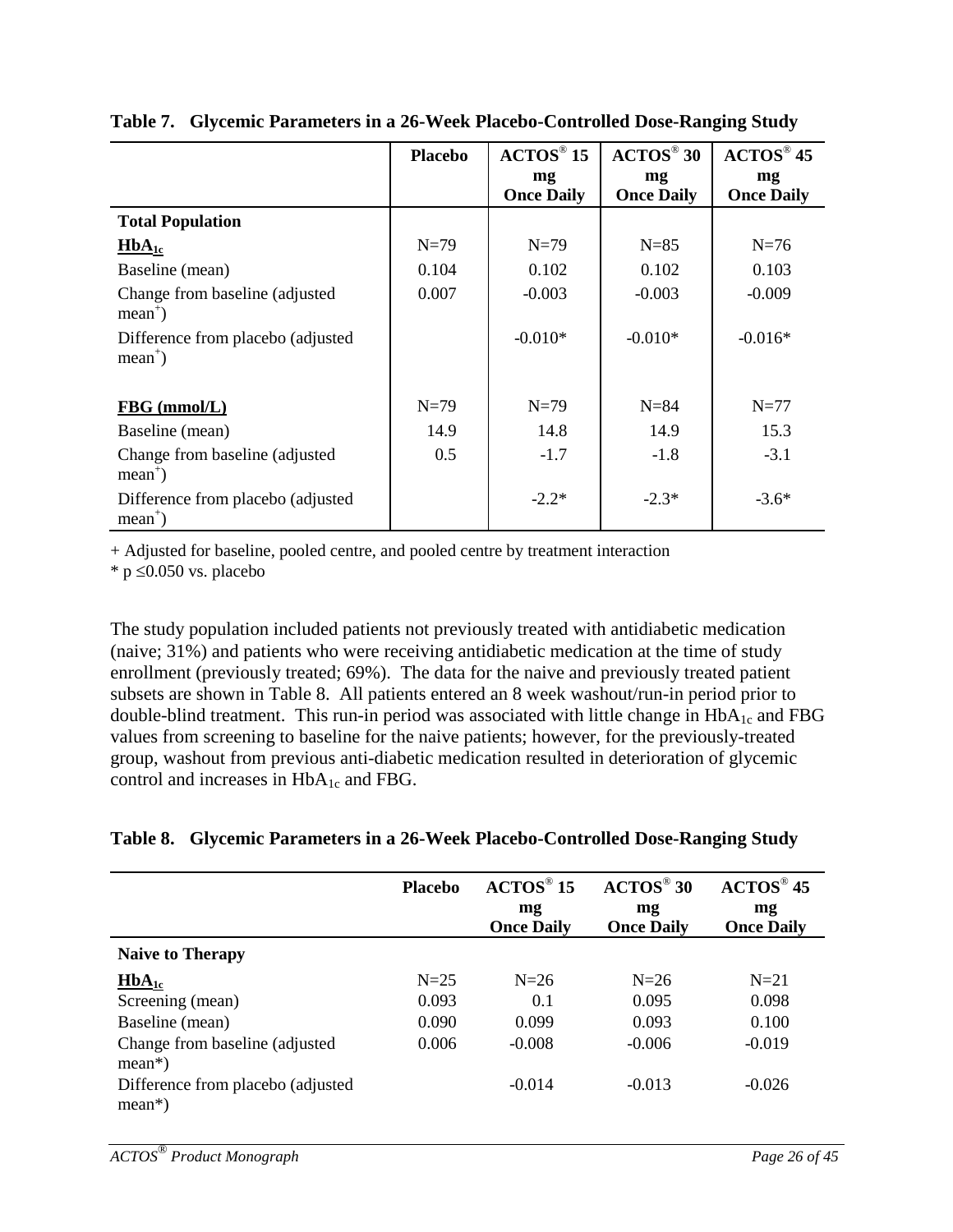| FBG (mmol/L)                                   | $N=25$ | $N=26$   | $N=26$   | $N=21$   |
|------------------------------------------------|--------|----------|----------|----------|
| Screening (mean)                               | 12.4   | 13.6     | 13.3     | 13.3     |
| Baseline (mean)                                | 12.7   | 13.9     | 12.5     | 13.0     |
| Change from baseline (adjusted<br>$mean*$ )    | 0.9    | $-2.1$   | $-2.3$   | $-3.6$   |
| Difference from placebo (adjusted<br>$mean*$ ) |        | $-2.9$   | $-3.1$   | $-4.4$   |
| <b>Previously Treated</b>                      |        |          |          |          |
| $HbA_{1c}$                                     | $N=54$ | $N=53$   | $N=59$   | $N = 55$ |
| Screening (mean)                               | 0.093  | 0.090    | 0.091    | 0.090    |
| Baseline (mean)                                | 0.109  | 0.104    | 0.104    | 0.106    |
| Change from baseline (adjusted<br>$mean*$ )    | 0.008  | $-0.001$ | $\theta$ | $-0.006$ |
| Difference from placebo (adjusted<br>$mean*$ ) |        | $-0.01$  | $-0.009$ | $-0.014$ |
| <b>FBG</b> (mmol/L)                            | $N=54$ | $N=53$   | $N = 58$ | $N=56$   |
| Screening (mean)                               | 12.3   | 11.6     | 12.8     | 11.9     |
| Baseline (mean)                                | 15.8   | 15.3     | 15.9     | 16.2     |
| Change from baseline (adjusted<br>$mean*$ )    | 0.2    | $-1.8$   | $-1.5$   | $-3.1$   |
| Difference from placebo (adjusted<br>$mean*$ ) |        | $-2.0$   | $-1.7$   | $-3.3$   |

\* Adjusted for baseline and pooled centre

*Study 2*: In a 24-week study, 260 patients with type 2 diabetes were randomized to one of two forced-titration ACTOS® treatment groups or a mock titration placebo group. Therapy with any previous antidiabetic agent was discontinued 6 weeks prior to the double-blind period. In one ACTOS® treatment group, patients received an initial dose of 7.5 mg once daily. After four weeks, the dose was increased to 15 mg once daily and after another four weeks, the dose was increased to 30 mg once daily for the remainder of the study (16 weeks). In the second ACTOS<sup>®</sup> treatment group, patients received an initial dose of 15 mg once daily and were titrated to 30 mg once daily and 45 mg once daily in a similar manner. Treatment with ACTOS®, as described, produced statistically significant improvements in  $HbA_{1c}$  and FBG at endpoint compared to placebo (see Table 9).

#### **Table 9. Glycemic Parameters in a 24-week Placebo-Controlled Forced-Titration Study**

|                                       | <b>Placebo</b> | $\mathbf{A}\mathbf{C}\mathbf{T}\mathbf{O}\mathbf{S}^{\circledcirc}$ 30<br>$mg^+$<br><b>Once Daily</b> | $\mathrm{ACTOS}^{\circledcirc}$ 45 mg <sup>+</sup><br><b>Once Daily</b> |
|---------------------------------------|----------------|-------------------------------------------------------------------------------------------------------|-------------------------------------------------------------------------|
| <b>Total Population</b><br>$HbA_{1c}$ | $N=83$         | $N=85$                                                                                                | $N=85$                                                                  |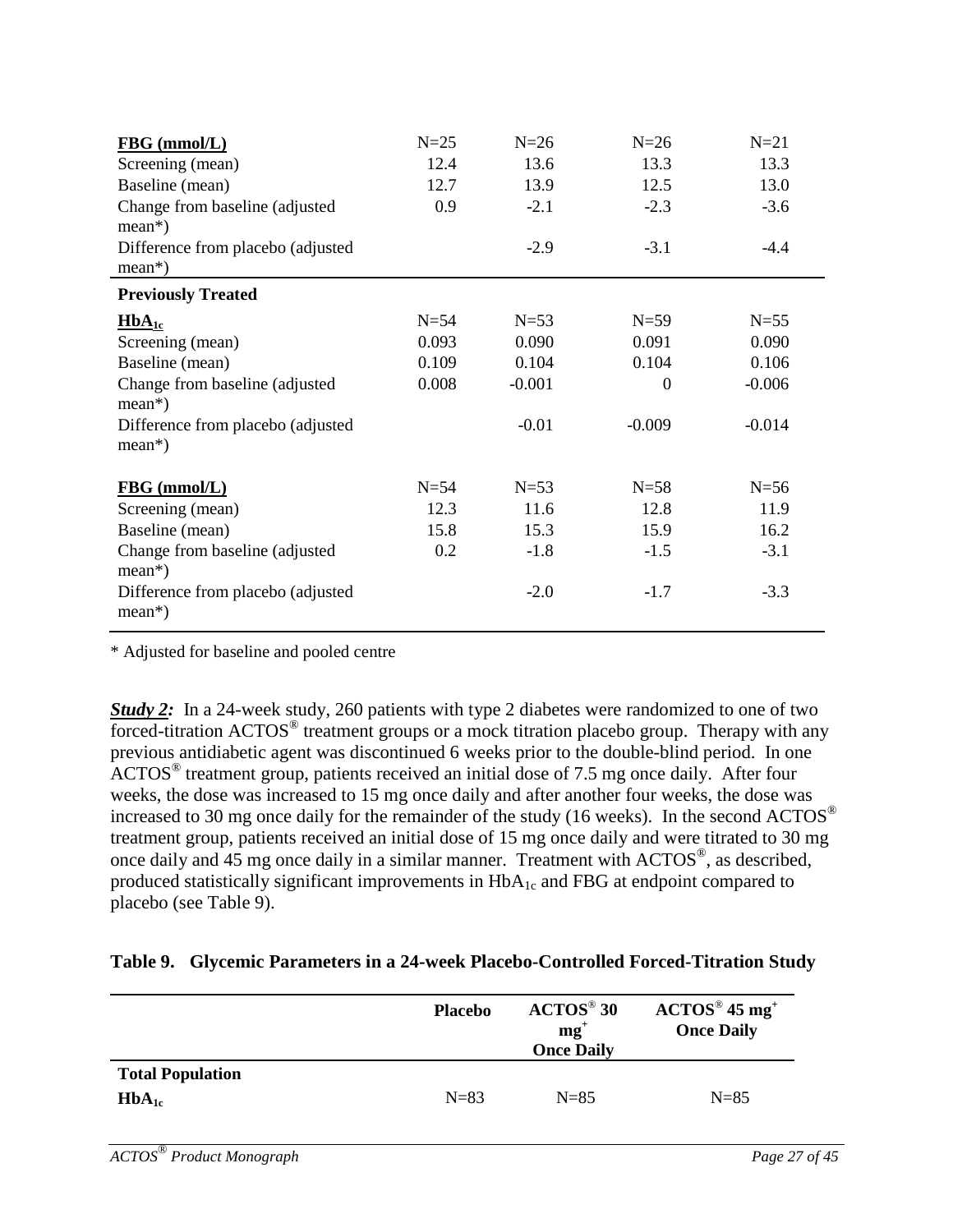| Baseline (mean)                                                 | 0.108  | 0.103     | 0.108     |
|-----------------------------------------------------------------|--------|-----------|-----------|
| Change from baseline (adjusted mean <sup>++</sup> )             | 0.009  | $-0.006$  | $-0.006$  |
| Difference<br>placebo<br>from<br>(adjusted)<br>$mean^{++}$ )    |        | $-0.015*$ | $-0.015*$ |
|                                                                 |        |           |           |
| FBG (mmol/L)                                                    | $N=78$ | $N=82$    | $N=85$    |
| Baseline (mean)                                                 | 15.5   | 14.9      | 15.6      |
| Change from baseline (adjusted mean <sup><math>+</math></sup> ) | 1.0    | $-2.4$    | $-2.8$    |

<sup>+</sup> Final dose in forced titration

<sup>++</sup> Adjusted for baseline, pooled centre, and pooled centre by treatment interaction

 $*$  p  $\leq 0.050$  vs. placebo

For patients who had not been previously treated with antidiabetic medication (24%), mean values at screening were 0.101 for  $HbA_{1c}$  and 13.2 mmol/L for FBG. At baseline, mean  $HbA_{1c}$ was 0.102 and mean FBG was 13.5 mmol/L. Compared with placebo, treatment with  $\text{ACTOS}^{\circledcirc}$ titrated to a final dose of 30 mg and 45 mg resulted in reductions from baseline in mean  $HbA_{1c}$  of 0.023 and 0.026 and mean FBG of 3.5 mmol/L and 5.3 mmol/L, respectively. For patients who had been previously treated with antidiabetic medication (76%), this medication was discontinued at screening. Mean values at screening were 0.094 for  $HbA_{1c}$  and 12.0 mmol/L for FBG. At baseline, mean  $HbA_{1c}$  was 0.107 and mean FBG was 16.1 mmol/L. Compared with placebo, treatment with ACTOS® titrated to a final dose of 30 mg and 45 mg resulted in reductions from baseline in mean HbA<sub>1c</sub> of 0.013 and 0.014 and mean FBG of 3.1 mmol/L and 3.3 mmol/L, respectively. The decrease in percent mean  $HbA_{1c}$  was not greater in the group with a final dose of 45 mg compared to a final dose of 30 mg.

For patients who had been previously treated with antidiabetic medication, 10% of patients in the final dose of 30 mg, and 4% of patients in the final dose of 45 mg groups did not complete the trial due to an insufficient therapeutic effect. For patients who had not been previously treated with antidiabetic medication, 5% of patients in both groups did not complete the trial due to an insufficient therapeutic effect.

**Study 3:** In a 16-week study, 197 patients with type 2 diabetes were randomized to treatment with  $30 \text{ mg}$  of ACTOS<sup>®</sup> or placebo once daily. Therapy with any previous antidiabetic agent was discontinued 6 weeks prior to the double-blind period. Treatment with 30 mg of  $\text{ACTOS}^{\circledast}$ produced statistically significant improvements in  $HbA_{1c}$  and FBG at endpoint compared to placebo (see Table 10).

#### **Table 10. Glycemic Parameters in a 16-Week Placebo-Controlled Study**

| <b>Placebo</b> | $\mathbf{A}\mathbf{CTOS}^{\circledast}$ 30 |
|----------------|--------------------------------------------|
|                | mg                                         |
|                | <b>Once Daily</b>                          |
|                |                                            |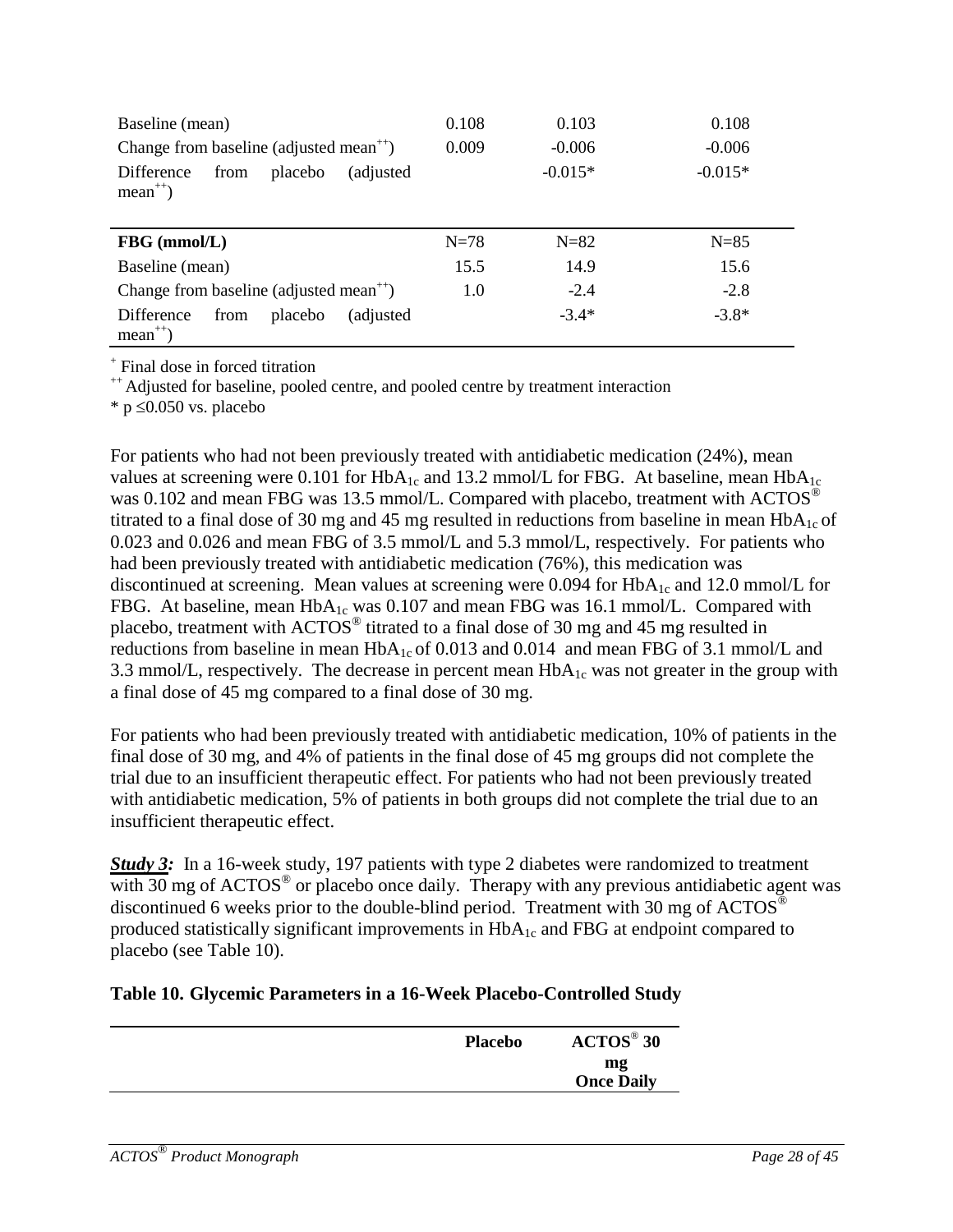| <b>Total Population</b>                               |        |           |  |
|-------------------------------------------------------|--------|-----------|--|
| $HbA_{1c}$                                            | $N=93$ | $N = 100$ |  |
| Baseline (mean)                                       | 0.103  | 0.105     |  |
| Change from baseline (adjusted mean <sup>+</sup> )    | 0.008  | $-0.006$  |  |
| Difference from placebo (adjusted mean <sup>+</sup> ) |        | $-0.014*$ |  |
|                                                       |        |           |  |
|                                                       |        |           |  |
| $FBG$ (mmol/L)                                        | $N=91$ | $N=99$    |  |
| Baseline (mean)                                       | 15     | 15.2      |  |
| Change from baseline (adjusted mean <sup>+</sup> )    | 0.4    | $-2.8$    |  |
| Difference from placebo (adjusted mean <sup>+</sup> ) |        | $-3.2*$   |  |

Adjusted for baseline, pooled centre, and pooled centre by treatment interaction

\* p≤ 0.050 vs. placebo

For patients who had not been previously treated with antidiabetic medication (40%), mean values at screening were 0.103 for  $HbA_{1c}$  and 13.3 mmol/L for FBG. At baseline, mean  $HbA_{1c}$ was 0.104 and mean FBG was 14.1 mmol/L. Compared with placebo, treatment with ACTOS® 30 mg resulted in reductions from baseline in mean  $HbA_{1c}$  of 0.010 and mean FBG of 3.4 mmol/L. For patients who had been previously treated with antidiabetic medication (60%), this medication was discontinued at screening. Mean values at screening were  $0.094$  for  $HbA<sub>1c</sub>$  and 12.0 mmol/L for FBG. At baseline, mean  $HbA_{1c}$  was 0.106 and mean FBG was 15.9 mmol/L. Compared with placebo, treatment with  $\text{ACTOS}^{\circledast}$  30 mg resulted in reductions from baseline in mean HbA<sub>1c</sub> of 0.013 and mean FBG of 2.6 mmol/L. In this study, the response to ACTOS<sup>®</sup> brought the patients previously treated with other agents back to the values used before entering the trial, i.e. it largely corrected the increase in  $HbA_{1c}$  seen during the run-in period.

Figure 3 shows the time course for changes in FBG and  $HbA_{1c}$  in naive patients and previous users of antidiabetic medications, during this 16-week study.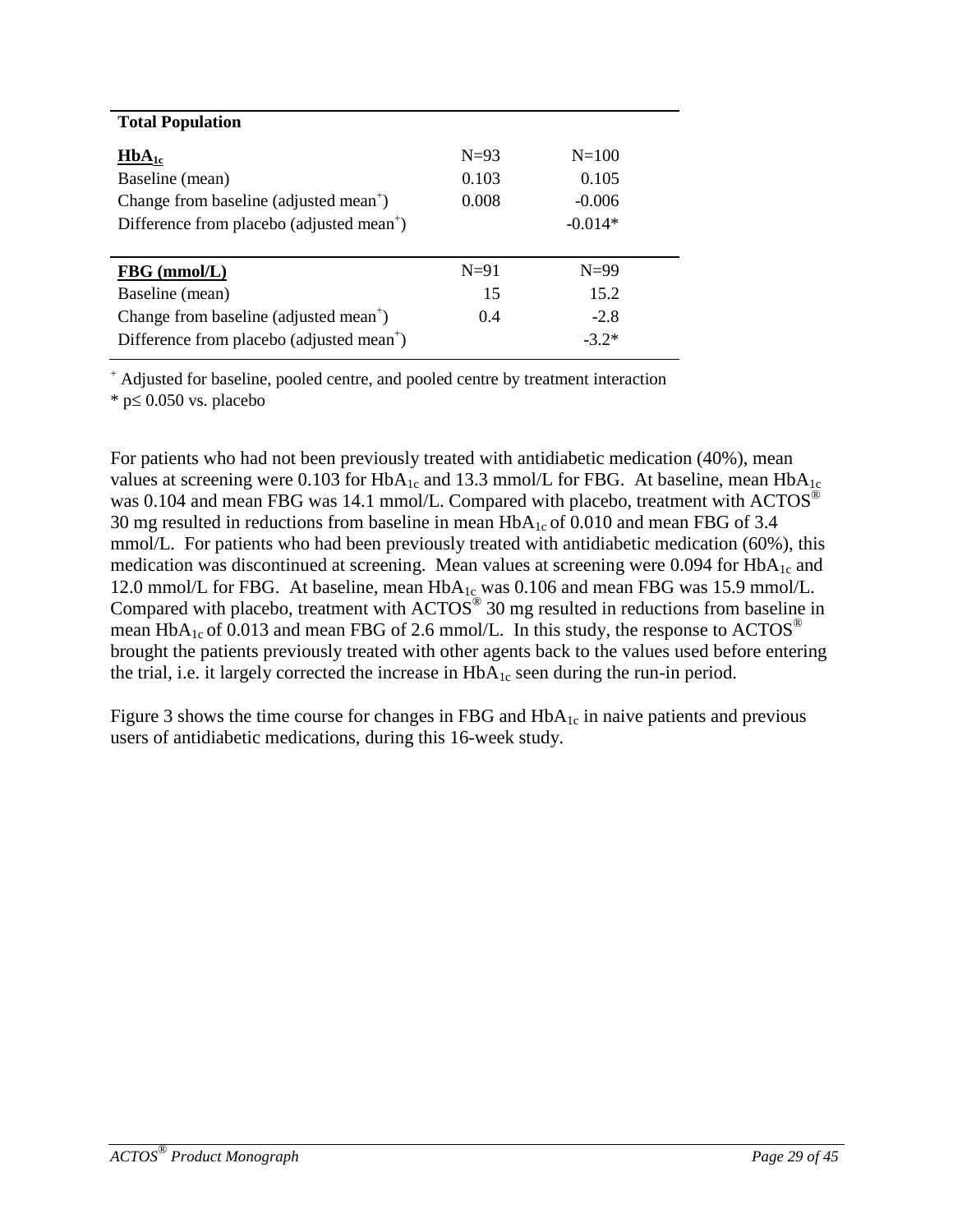

### **Figure 3.** Mean Change from Baseline for FBG and  $HbA_{1c}$  in a 16-Week **Placebo-Controlled Study**

A subset analysis was performed on the combined results of the above monotherapy studies to determine if the  $HbA_{1c}$  levels at study entry had an effect on the outcome of the results. There was no meaningful difference in the efficacy of  $\text{ACTOS}^{\circledcirc}$  in lowering  $\text{HbA}_{1c}$  levels in patients entering the studies with  $HbA_{1c}$  values which were  $< 0.09$  compared to those entering with values which were  $\geq 0.09$ .

## **Combination Therapy Trials**

Three 16-week, randomized, double-blind, placebo-controlled clinical studies were conducted to evaluate the effects of ACTOS<sup>®</sup> on glycemic control in patients with type 2 diabetes who were inadequately controlled (HbA<sub>1c</sub> ≥0.08) despite current therapy with a sulfonylurea, metformin, or insulin. Previous diabetes treatment may have been monotherapy or combination therapy.

## *ACTOS***®** *Plus Sulfonylurea:*

In one double-blind combination study, 560 patients with type 2 diabetes on a sulfonylurea, either alone or combined with another antidiabetic agent, were randomized to receive either placebo or  $\text{ACTOS}^{\circledast}$  15 or 30 mg once daily in addition to their current sulfonylurea regimen. Any other antidiabetic agent was withdrawn. Figure 4 shows the changes in  $HbA_{1c}$  over the 16 week study period. Compared with placebo, the addition of  $\text{ACTOS}^{\circledast}$  to the sulfonylurea significantly reduced the mean  $HbA_{1c}$  by 0.009 and 0.013 for the 15 mg and 30 mg doses, respectively. Compared with placebo, mean FBG decreased by 2.2 mmol/L (15 mg dose) and 3.2 mmol/L (30 mg dose).

ACTOS® resulted in dose-dependent, significant increases in HDL-C (15 mg, 0.04; 30 mg, 0.10 mmol/L;  $p<0.05$ ) and decreases in triglycerides (15 mg,  $-0.44$ ; 30 mg,  $-0.80$  mmol/L;  $p<0.05$ ).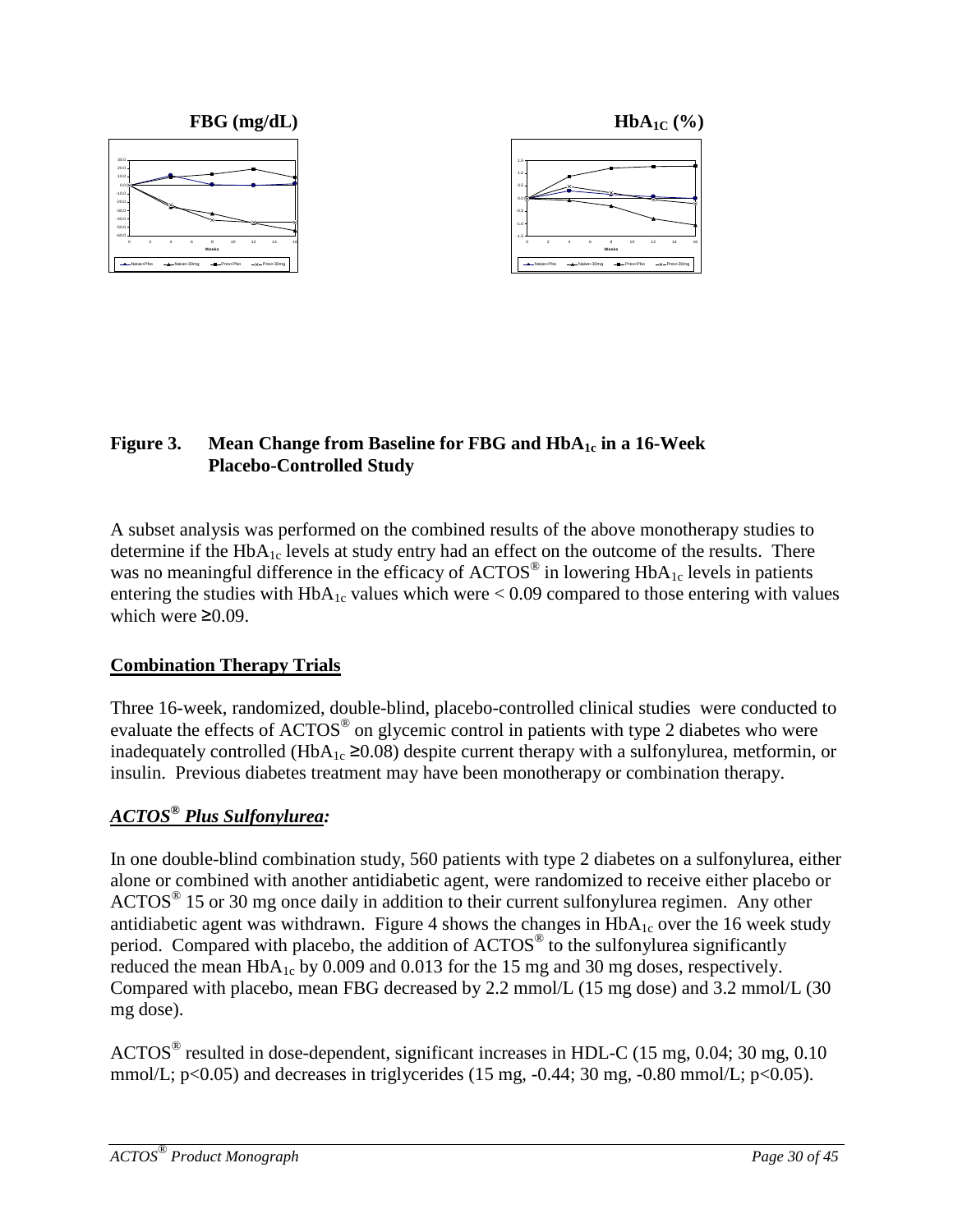*See also* ACTION AND CLINICAL PHARMACOLOGY: Pharmacodynamics, WARNINGS AND PRECAUTIONS: Cardiovascular and Edema, Weight Gain, and ADVERSE REACTIONS.

The therapeutic effect of ACTOS<sup>®</sup> in combination with sulfonylurea was observed in patients regardless of whether the patients were receiving low, medium, or high doses of sulfonylurea (<50%, 50%, or >50% of the recommended maximum daily dose). A number of different sulfonylureas were used in this study including glyburide (55% of patients) and glipizide (19% of patients).

## *ACTOS***®** *Plus Metformin:*

In a second double-blind combination study, 328 patients with type 2 diabetes on metformin either alone or combined with another antidiabetic agent, were randomized to receive placebo or  $\text{ACTOS}^{\circledast}$  30 mg once daily in addition to their metformin. Any other antidiabetic agent was withdrawn. Compared to placebo, the addition of ACTOS<sup>®</sup> to metformin significantly reduced the mean  $HbA_{1c}$  by 0.008 and decreased the mean FBG by 2.1 mmol/L (Figure 4). ACTOS<sup>®</sup> also significantly increased HDL-C (0.08 mmol/L; p<0.05) and decreased triglycerides (-0.72 mmol/L; p<0.05). *See also* ACTION AND CLINICAL PHARMACOLOGY: Pharmacodynamics, WARNINGS AND PRECAUTIONS: Cardiovascular and Edema, Weight Gain, and ADVERSE REACTIONS.



### Figure 4: Mean Change from Baseline for HbA<sub>1c</sub> (%) during Placebo-Controlled, **ACTOS**® **Combination Therapy Studies**

The therapeutic effect of  $\text{ACTOS}^{\circledcirc}$  in combination with metformin was observed in patients regardless of whether the patients were receiving lower or higher doses of metformin (<2000 mg per day or  $\geq$ 2000 mg per day).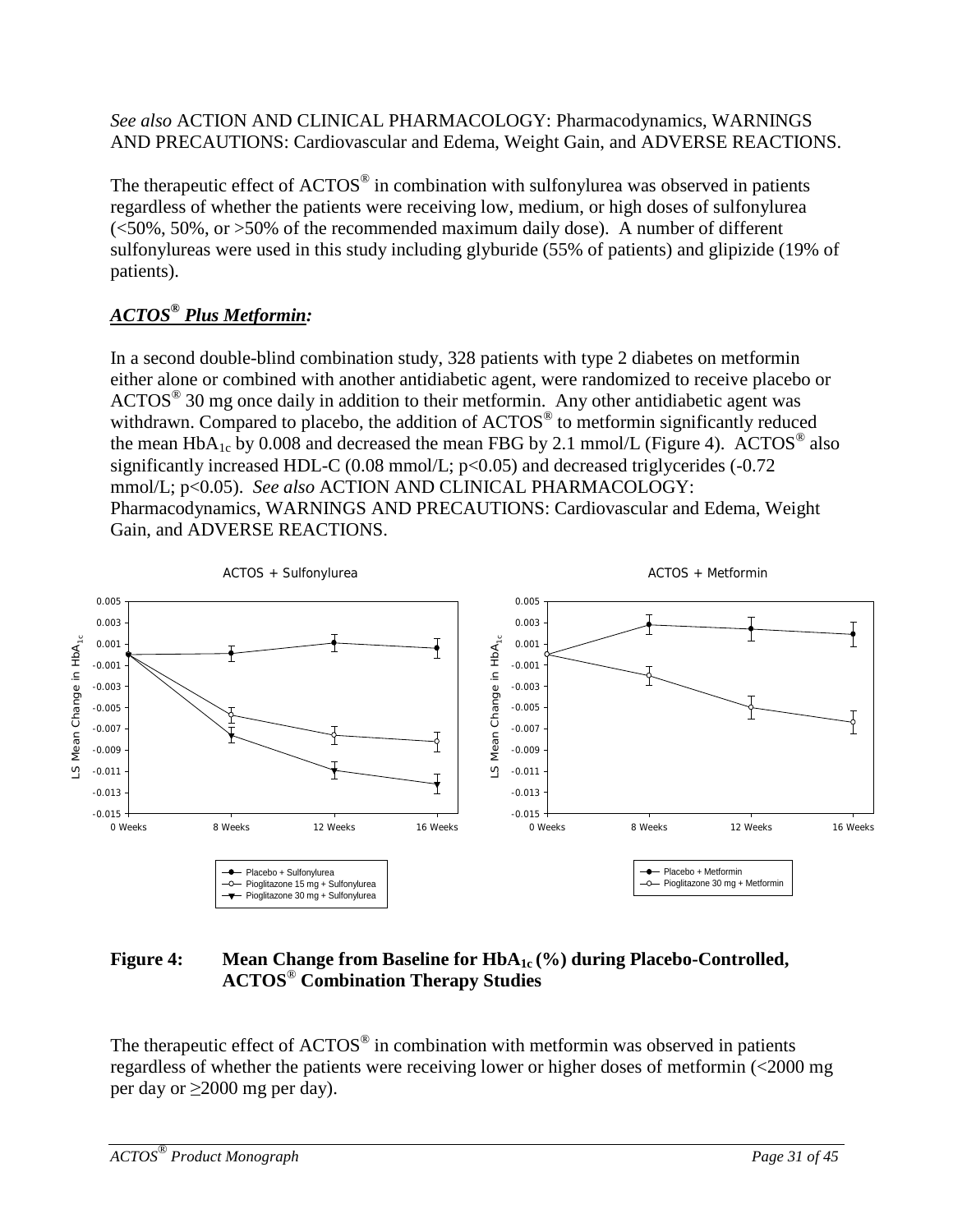## *Long Term ACTOS® Therapy:*

During an open label extension of double-blind combination therapy studies with sulfonylurea or metformin, 236 patients received ACTOS® in combination with sulfonylurea and 154 received ACTOS® in combination with metformin. Patients receiving sulfonylurea were initiated with ACTOS® 15 mg daily whereas those receiving metformin were initiated with ACTOS® 30 mg daily. Based on the  $HbA_{1c}$  response, the ACTOS<sup>®</sup> dose could be titrated up to 45 mg daily. The median duration of open label ACTOS® therapy was 67.6 weeks; the maximum duration was 84 weeks.

The mean changes for  $HbA_{1c}$ , FBG, triglycerides and HDL-C for the ACTOS<sup>®</sup> treatment groups during the preceding double blind studies were sustained for at least 60 weeks open-label treatment. For those patients who completed at least 60 weeks of open label treatment with ACTOS<sup>®</sup>, the mean reduction from double-blind baseline for  $HbA_{1c}$  was 0.013 (p<0.0001). Mean FBG was reduced 3.7 mmol/L (mean change -25.12%). The mean change in triglycerides and HDL-C was -10.4% and +9.3%, respectively. All mean changes were comparable for both combination therapies.

The types of adverse events reported in the open label extension study were, in general, similar to those in the preceding double-blind studies (see ADVERSE REACTIONS).

## *ACTOS® Plus Insulin:*

## **The use of ACTOS® in combination with insulin is not indicated.**

In a double blind combination study, 566 patients with type 2 diabetes receiving a median of 60.5 units per day of insulin, either alone or combined with another antidiabetic agent, were randomized to receive placebo or to  $\text{ACTOS}^{\circledast}$  15 or 30 mg once daily in addition to their insulin. Any other antidiabetic agent was discontinued. Adverse events most commonly reported for patients taking  $\text{ACTOS}^{\circledcirc}$  plus insulin therapy were hypoglycemia (7.9%, 15.4%,  $\text{ACTOS}^{\circledcirc}$  15 and 30 mg, respectively), upper respiratory tract infection (8.4%, 14.9%, ACTOS® 15 and 30 mg, respectively) and edema (12.6%, 17.6%,  $\text{ACTOS}^{\circledcirc}$  15 and 30 mg, respectively); for the placebo plus insulin patients, the incidence of these adverse events was as follows: hypoglycemia, 4.8%; upper respiratory tract infection, 9.6%; edema, 7%.

#### *Cardiovascular Studies:*

In a six-month placebo-controlled study of 334 patients with type 2 diabetes and a long-term (one year or more) open-label study of more than 350 patients with type 2 diabetes, echocardiographic evaluation revealed no increase in mean left ventricular mass index or decrease in mean cardiac index in patients treated with ACTOS®. Preload-induced cardiac hypertrophy has been observed in some animal toxicology studies.

In clinical trials that excluded patients with New York Heart Association (NYHA) Class III and IV cardiac status, electrocardiographic evidence of left ventricular hypertrophy, a history of myocardial infarction, coronary angioplasty, coronary bypass graft, unstable angina pectoris, transient ischemic attacks, or a documented cerebrovascular accident 6 months preceding the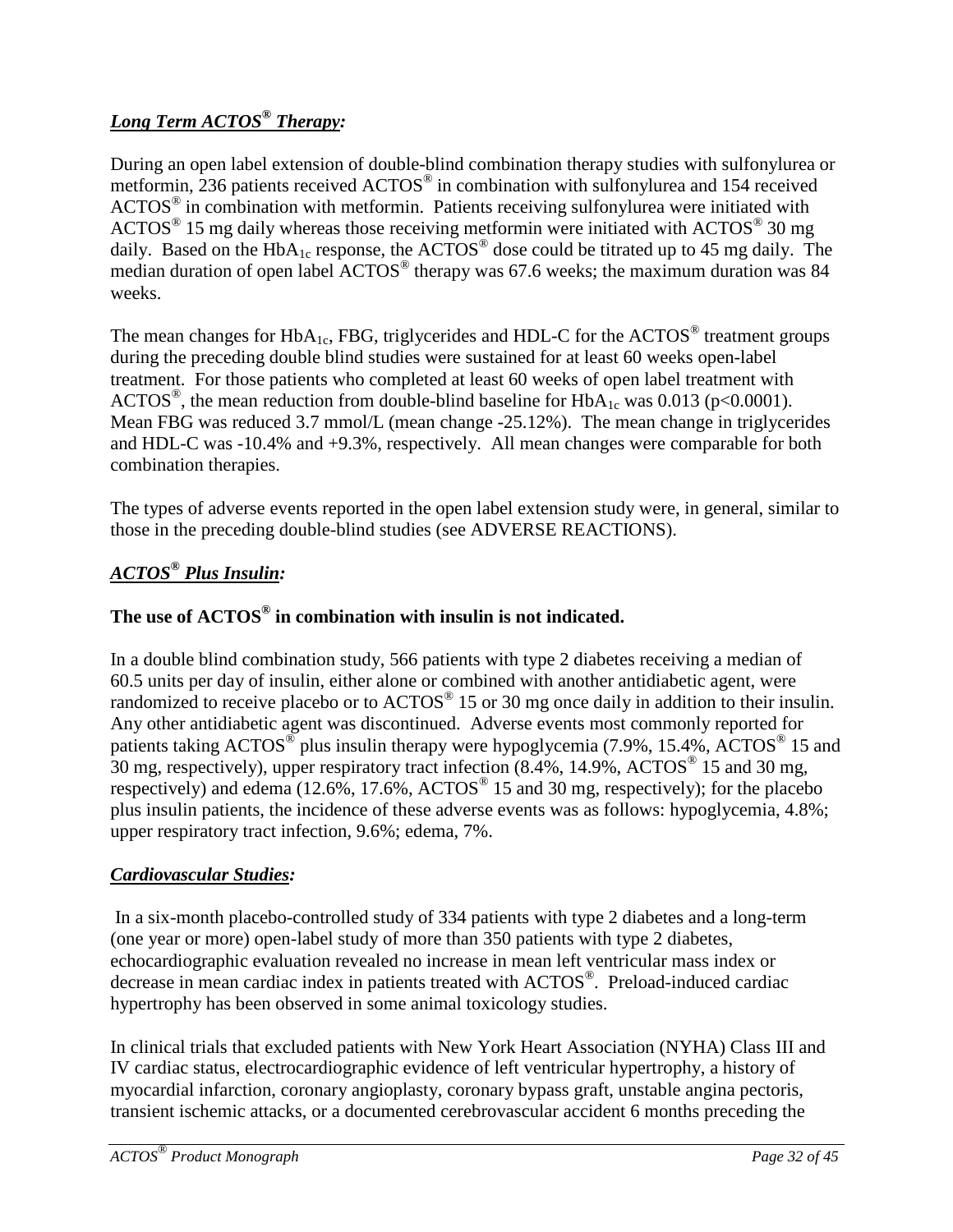study, no increased incidence of serious cardiac adverse events potentially related to volume expansion (e.g., congestive heart failure) was observed. Patients with NYHA Class III and IV cardiac status were not studied in ACTOS® clinical trials. In pre-market clinical trials there is limited exposure of ACTOS® in patients with Class II cardiac status.

A 24-week post-marketing safety study was performed to compare  $\text{ACTOS}^{\circledast}$  (n=262) to glyburide (n=256) in uncontrolled diabetic patients (mean  $HbA_{1C}$  8.8% at baseline, mean duration of diabetes 11.8 years) with NYHA Class II (81%) and Class III heart failure and ejection fraction less than 40% (mean EF 30% at baseline). Insulin was being used at baseline by 33.2% (172/518) of patients, evenly distributed between treatment groups. During the study, 54.2% (142/262) and 42.6% (109/256) of subjects in the pioglitazone and glyburide groups, respectively, had concomitant insulin use. Overall incidence rates for a first event signifying congestive heart failure (CHF) progression were 13.4% (35/262) in the pioglitazone group and 8.2% (21/256) in the glyburide group (p=0.024), with a treatment difference observed from 6 weeks. The higher rate was driven mainly by a disproportionately higher rate of overnight hospitalization for worsening CHF in the pioglitazone group (9.9%) compared to the glyburide group (4.7%). No difference in cardiovascular mortality between treatment groups was observed.

## <span id="page-32-0"></span>**DETAILED PHARMACOLOGY**

## **Clinical Effects on Glucose Metabolism**

In early single-dose and multiple-dose tolerance studies, conducted in healthy volunteers over the range of ACTOS® (pioglitazone) 2 mg to 60 mg, assessment of effect was attempted by measuring fasting and postprandial serum levels of glucose, insulin, and C-peptide. As expected in normal volunteers who do not have an underlying resistance to the effects of insulin at the cellular level, no symptoms of hypoglycemia or decreases in serum glucose levels were observed. Despite the small sample sizes in each group and corresponding large variations in group means, statistical analysis provided some evidence of a drug effect in the single-dose study: decreases in the postprandial insulin area under the concentration-time curve. This effect is consistent with a drug-related increase in insulin sensitivity, the drug action seen in diabetic animals. No effect on postprandial glucose or C-peptide was seen. The discrepancy between the insulin and C-peptide was thought to be due to the slower clearance of C-peptide, which would obscure a drug effect. The decrease seen in insulin following single-dose administration was not confirmed following administration for 7 days.

In a study conducted in patients with type 2 diabetes, pioglitazone was added to a chronic sulfonylurea (SU) regimen. Statistically significant decreases in blood glucose values were observed 7 days after the addition of pioglitazone to the SU regimen  $(AUC_{(0-24)}$ : 6520 mg·h/dL before and  $AUC_{(0-24)}$ : 5697 mg·h/dL after). However, no statistically significant changes were noted in the diurnal variations of blood insulin before  $(AUC_{(0-24)}$ : 349.7 µg·h/mL) and after treatment ( $AUC_{(0-24)}$ : 362.4 µg·h/mL) with pioglitazone, indicating a different mode of action for pioglitazone than the SU drugs, which decrease blood glucose by increasing insulin secretion.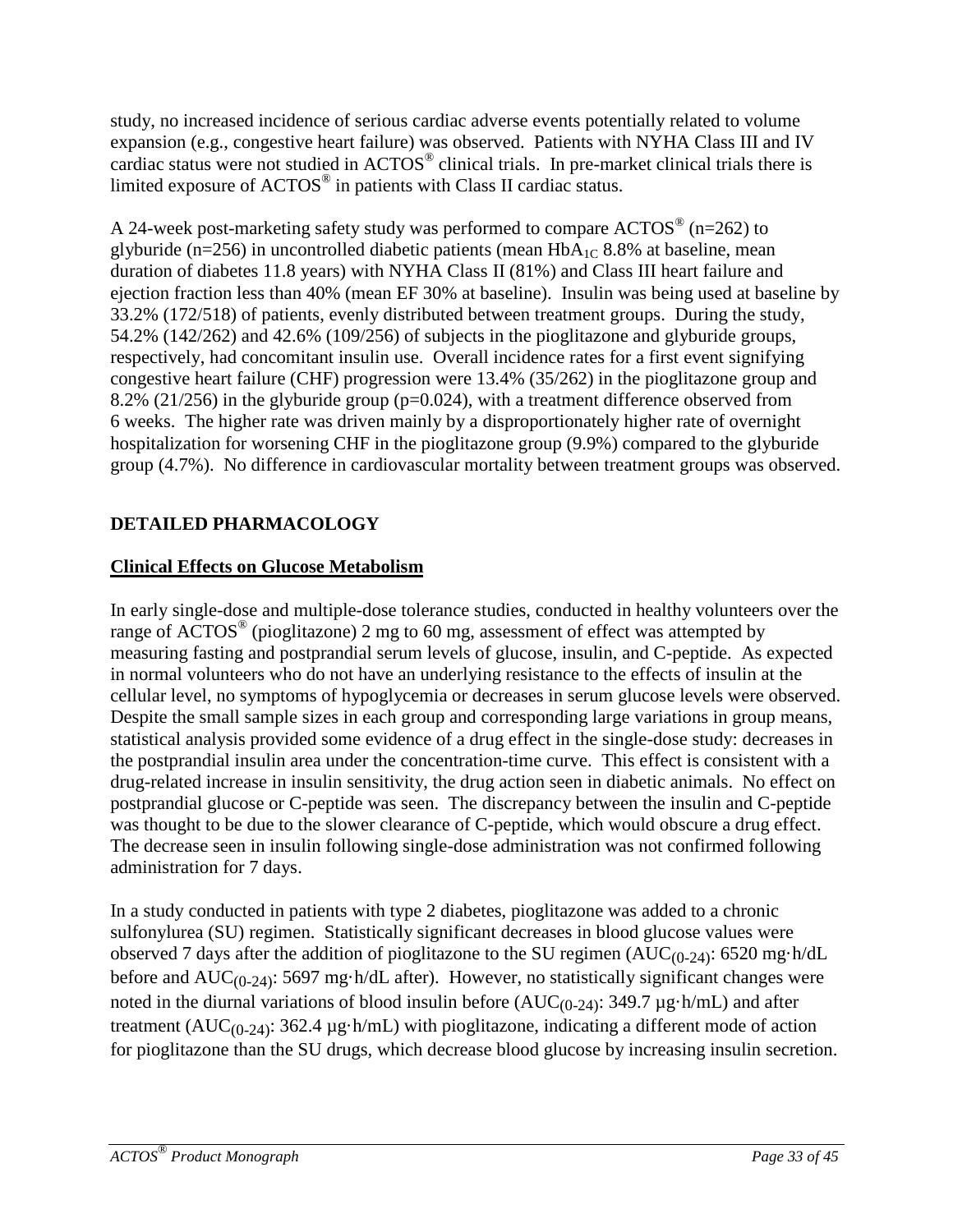Administration of  $\text{ACTOS}^{\circledast}$  as monotherapy improved both FBG and postprandial blood glucose; and the hypoglycemic effect was maintained throughout the day. After 14 days of treatment with pioglitazone 15, 30, and 60 mg, measurements of blood glucose generally decreased at all time points throughout the day. The insulin levels, which were examined in conjunction with the glucose levels, showed no changes in diurnal variation before and after treatment with pioglitazone thus confirming that pioglitazone did not promote insulin secretion.

Statistically significant decreases from baseline in FBG (1.2 mmol/L) were noted as early as 2 weeks of treatment with monotherapy ACTOS<sup>®</sup> 30 mg and 60 mg. In another 8 week study there were dose-dependent reductions in  $HbA_{1C}$  and FBG over the dose range of 7.5 mg to 30 mg; the decreases were statistically significant from baseline for FBG following administration of 30 mg  $(2.3 \text{ mmol/L})$  and for HbA<sub>1C</sub> following administration of 15 mg  $(-0.0023)$  and 30 mg  $(-0.0084)$ . In both studies, the decreases generally were greater in patients with greater body mass index (BMI). These results were confirmed in other studies during which patients received pioglitazone either as monotherapy or in combination with SU drugs. In one study, FBG was significantly reduced by Week 4 and  $HbA_{1C}$  by Week 8.  $HbA_{1C}$  was significantly reduced as early as Week 4 in another.

ACTOS® improves insulin sensitivity and splanchnic glucose uptake in insulin-resistant patients with type 2 diabetes. Pioglitazone increases insulin-dependent glucose disposal and enhance cellular responsiveness to insulin and thus, improves dysfunction in glucose homeostasis. The decreased insulin resistance results in lower blood glucose, insulin, and  $HbA_{1C}$ .

ACTOS® significantly increases insulin sensitivity and improves pancreatic beta cell function in short term studies. In clinical studies, patients with type 2 diabetes were randomized to placebo or to pioglitazone 30 mg daily as monotherapy or in combination with a stable dose of a sulfonylurea or metformin. After 16 weeks, homeostasis model assessments (HOMA) showed that pioglitazone significantly reduced insulin resistance  $(p<0.05)$  and improved beta cell function (p<0.001) in all pioglitazone treatment groups.

Improvements in hepatic and peripheral tissue insulin sensitivity with ACTOS® have been shown to correlate with reductions in visceral fat. In one study, insulin sensitivity was determined from an oral glucose tolerance test and a 2-step, euglycemic insulin clamp with  ${}^{3}H$ -glucose while changes in abdominal fat depots were measured with MRI. Patients with type 2 diabetes receiving a stable sulfonylurea dose or diet alone were treated with pioglitazone 45 mg daily. After 16 weeks, pioglitazone significantly decreased visceral fat 10% (144 to 131 cm<sup>2</sup>; p<0.05), while increasing extra-abdominal fat, including muscle and subcutaneous fat 11% (301 to 342 cm<sup>2</sup>; p<0.01). Pioglitazone also significantly reduced both the basal endogenous glucose production and plasma insulin concentration, but significantly increased the glucose metabolic clearance rate (all  $p<0.05$ ). The reduction in visceral fat correlated with both the reduction in basal insulin resistance and the increase in peripheral tissue insulin sensitivity.

In another study that also used MRI to measure fat stores, patients with type 2 diabetes were randomized to placebo or to pioglitazone 45 mg daily for 18 weeks. Relative to the control, pioglitazone significantly reduced intra-abdominal fat but increased subcutaneous fat and hip circumference while significantly decreasing  $HbA_{1c}$  (-0.015), and FBG (-2.4 mmol/L).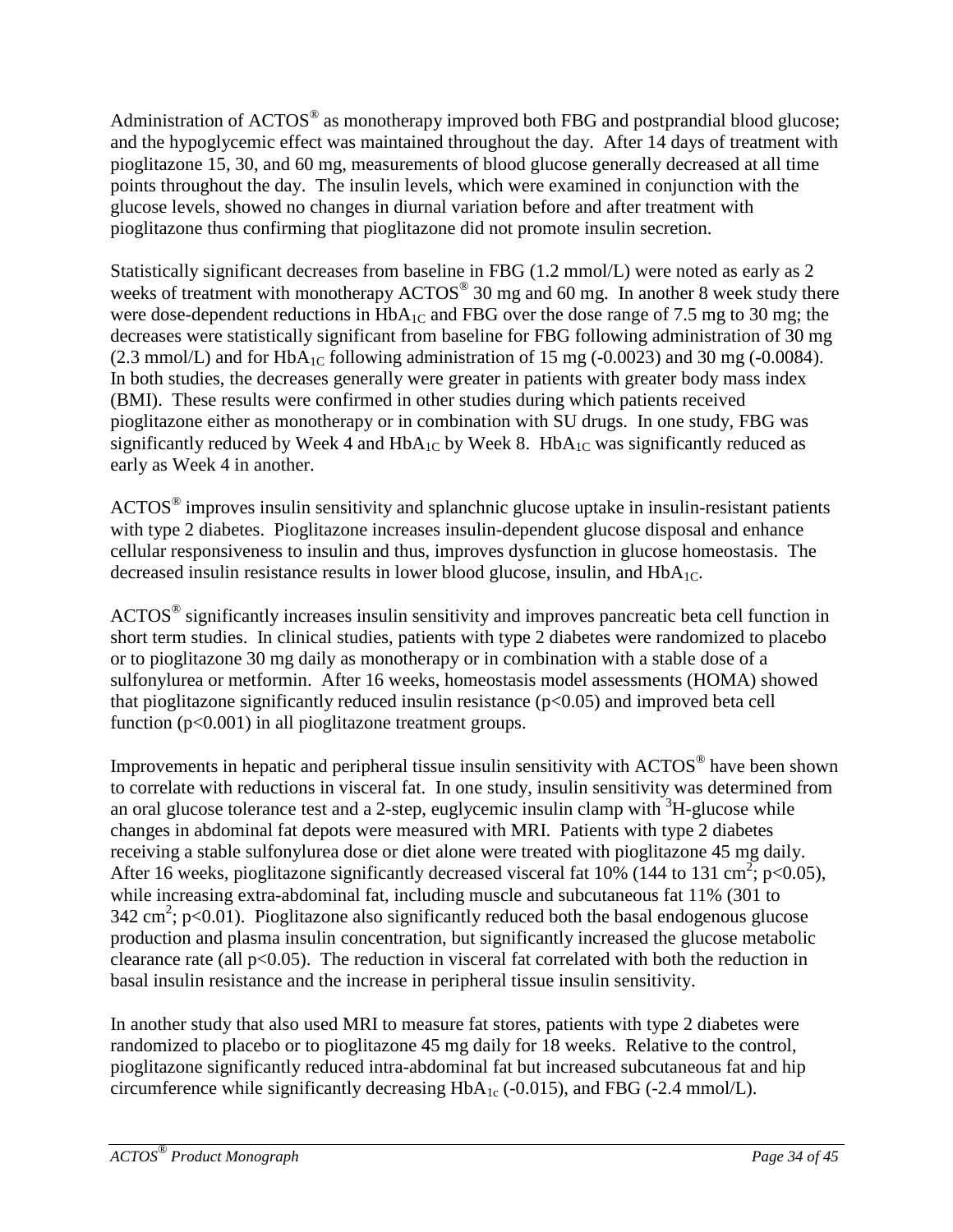Another study has shown that muscle fat content correlates with the clinical efficacy of patients with type 2 diabetes poorly controlled with sulfonylurea. Visceral, subcutaneous, and muscle fat density were determined with CT scanning. After treatment with pioglitazone 30 mg daily for 6 months, multiple regression analysis showed a significant correlation between the improvement in  $HbA_{1c}$  and initial thigh and hip muscle density (thigh, R2=0.59; hip, R2=0.72).

## **Other Clinical Pharmacodynamic Effects**

Several clinical studies have also shown that  $\text{ACTOS}^{\circledast}$  significantly increases LDL particle size. In one study, pioglitazone 15 mg or 30 mg daily for 16 weeks significantly reduced the Atherogenic Index of Plasma, which correlates inversely with LDL particle size. In a second study, pioglitazone 45 mg daily for 6 months significantly reduced Apo-B [from the small, dense (L6), most atherogenic subfraction of LDL], and also increased the average diameter of LDL particles.

ACTOS® significantly decreases carotid arterial intima-media thickness [IMT]. Patients with type 2 diabetes on a stable sulfonylurea dose were randomized to placebo or to pioglitazone 30 mg daily. Relative to control, the mean IMT reduction for the pioglitazone group was statistically significant at 3 months (p<0.005), but even greater at 6 months (IMT change at 6 months: pioglitazone, -0.084±0.023 mm; control, 0.022±0.006 mm; p<0.001).

Clinical studies have also shown that ACTOS® results in modest, but significant reductions in blood pressure. In one study, patients were randomized to pioglitazone 45 mg daily for 26 weeks. Relative to baseline, pioglitazone significantly reduced median systolic BP in normotensive and hypertensive patients  $(-5 \text{ and } -10 \text{ mm Hg})$ , respectively;  $p < 0.05$ ). In a second study, pioglitazone 15 mg daily for 12 weeks significantly reduced both mean systolic and diastolic BP  $(-10 \text{ and } -4 \text{ mm Hg respectively; } p<0.05)$  in patients with type 2 diabetes.

ACTOS® significantly reduces markers of early diabetic nephropathy in patients with type 2 diabetes. In one study, pioglitazone 30 mg daily for 3 months reduced mean urinary albumin excretion (UAE) from 142.8 to 48.4  $\mu$ g/min (p<0.01), and mean urinary endothelin (ET)-1 levels from 8.6 to 3.4 ng/g urinary creatinine ( $p<0.01$ ). In a second study, normotensive patients with type 2 diabetes and healthy controls were randomized to pioglitazone 30 mg daily or to placebo for 6 months. At baseline, urinary podocytes were present in the urine of 60.7% of the patients with diabetes. Pioglitazone significantly reduced urinary albumin excretion from 96.7 to 39  $\mu$ g/min (p<0.05), and urinary podocytes from 0.9 to 0.1 cells/min ( $p<0.001$ ) in the patients with type 2 diabetes.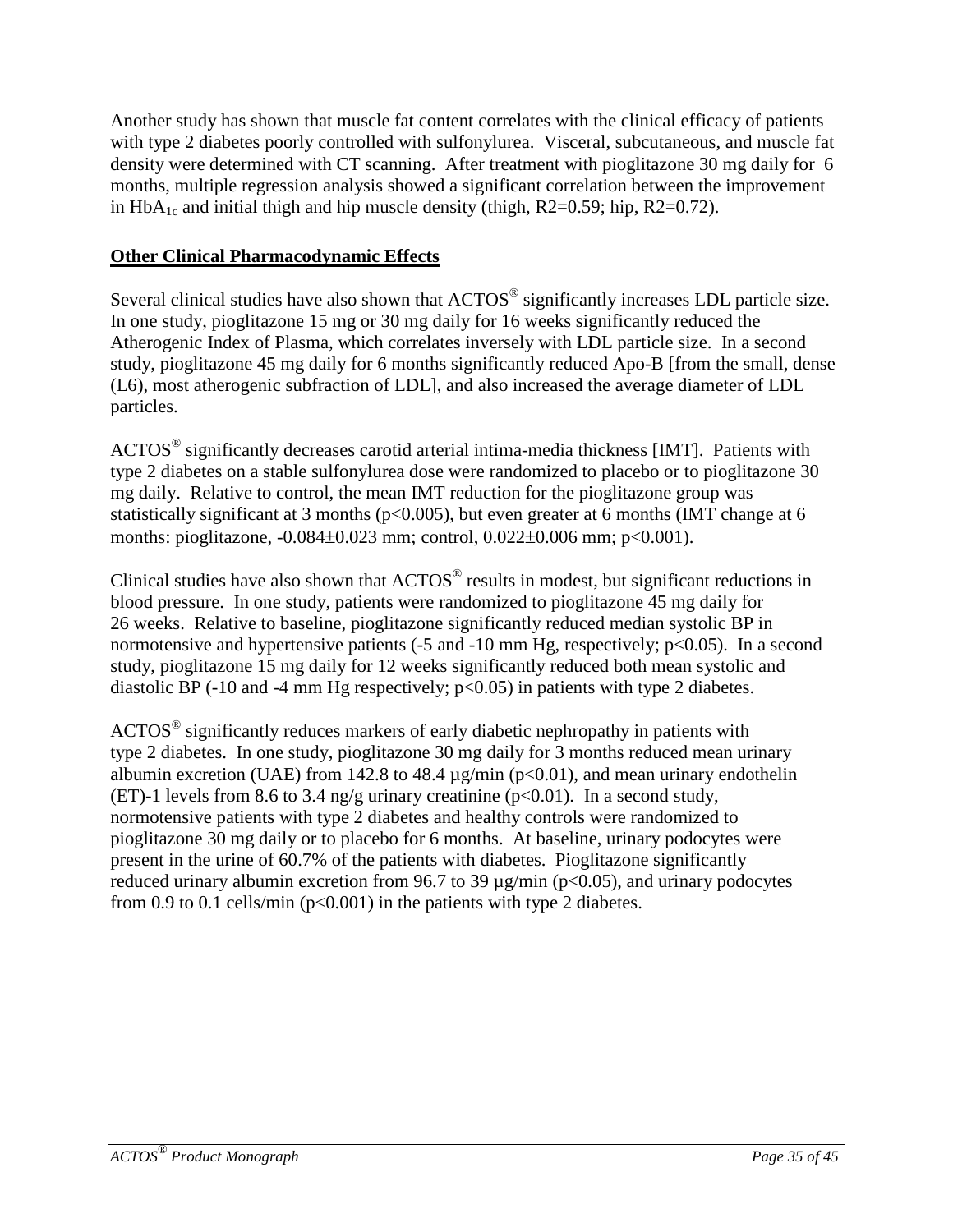### **Pharmacokinetics**

Pioglitazone is metabolized to at least six Phase I metabolites, as well as other Phase II conjugates and products. Pioglitazone and Metabolite II, III, and IV have been shown to have pharmacological activity. Pioglitazone, M-III, and M-IV are found in appreciable concentrations in human serum; M-I, M-II, M-V, and M-VI are found in much lower concentrations.

Following oral administration, pioglitazone is quickly absorbed. Peak serum concentrations are observed about 3 hours post dose. Serum concentrations decline rapidly with a half-life of 8-11 hours. Both M-III and M-IV slowly appear in serum. Concentrations are first measurable 1-2 hours after dosing, and peak concentrations are observed about 16 hours post dose. At 8 hours post dose, M-IV serum concentration surpasses the parent and then declines slowly with a half-life of about 28 hours. Serum concentrations of M-III are much lower than the concentrations of M-IV (M-III's precursor), but they decline slowly and parallel the terminal slope of M-IV, suggesting that M-III is a formation-limited metabolite. The AUC for M-IV is approximately 3-fold greater than the AUC for pioglitazone, while the AUC for M-III is comparable to the AUC for pioglitazone.

From 2 mg to 60 mg, AUC and  $C_{\text{max}}$  for pioglitazone and total pioglitazone increase linearly with increasing dose, although above 30 mg, the increase was less than proportional. In general, trough serum concentrations of pioglitazone and total pioglitazone in diabetic patients during clinical trials also increased proportionally with increasing dose.

Pioglitazone does not alter its own pharmacokinetics. No accumulation has been observed, and serum concentrations are predictable within the dose range studied. The pioglitazone serum profile following repeated administration was similar to the serum profile following single-dose administration. Trough serum concentrations of pioglitazone and total pioglitazone in diabetic patients during clinical trials were relatively stable over 26 weeks of therapy.

Although pioglitazone serum levels increase and decline rather quickly during a once-a-day dosing interval, the contributions of M-III and M-IV to the overall serum concentration profile supports a once-a-day dosing regimen. After single dosing, the relative concentrations of M-III and M-IV are substantial at the end of the dosing interval. Therefore, at steady-state, the contributions of M-III and M-IV result in serum concentrations remaining stable throughout a 24 hour dosing interval.

After administration of a 45-mg dose of pioglitazone in 60 healthy male volunteers, mean  $C_{\text{max}}$ was 1384.7 ng/mL either in 2 hours after fasting or 3 hours if administered with food. The derived oral clearance CL/F (mean) was 0.0484 L/h/kg with a mean apparent volume of distribution, Vd/F, of 0.617 L/kg. The oral clearance value was only a fraction of hepatic blood flow suggesting that pioglitazone is a low clearance drug. The Vd/F value is comparable to the body water space of 0.7 L/kg suggesting that pioglitazone is not extensively distributed. Based on the animal pioglitazone IV data, the volume of distribution at steady state,  $V_{ss}$ , ranged from 0.223 to 0.466 L/kg, suggesting that pioglitazone distributes only within the blood volume space. Furthermore,  $^{14}$ C tissue distribution study in rats confirmed that pioglitazone was not distributed extensively in tissues except for highly perfused organs.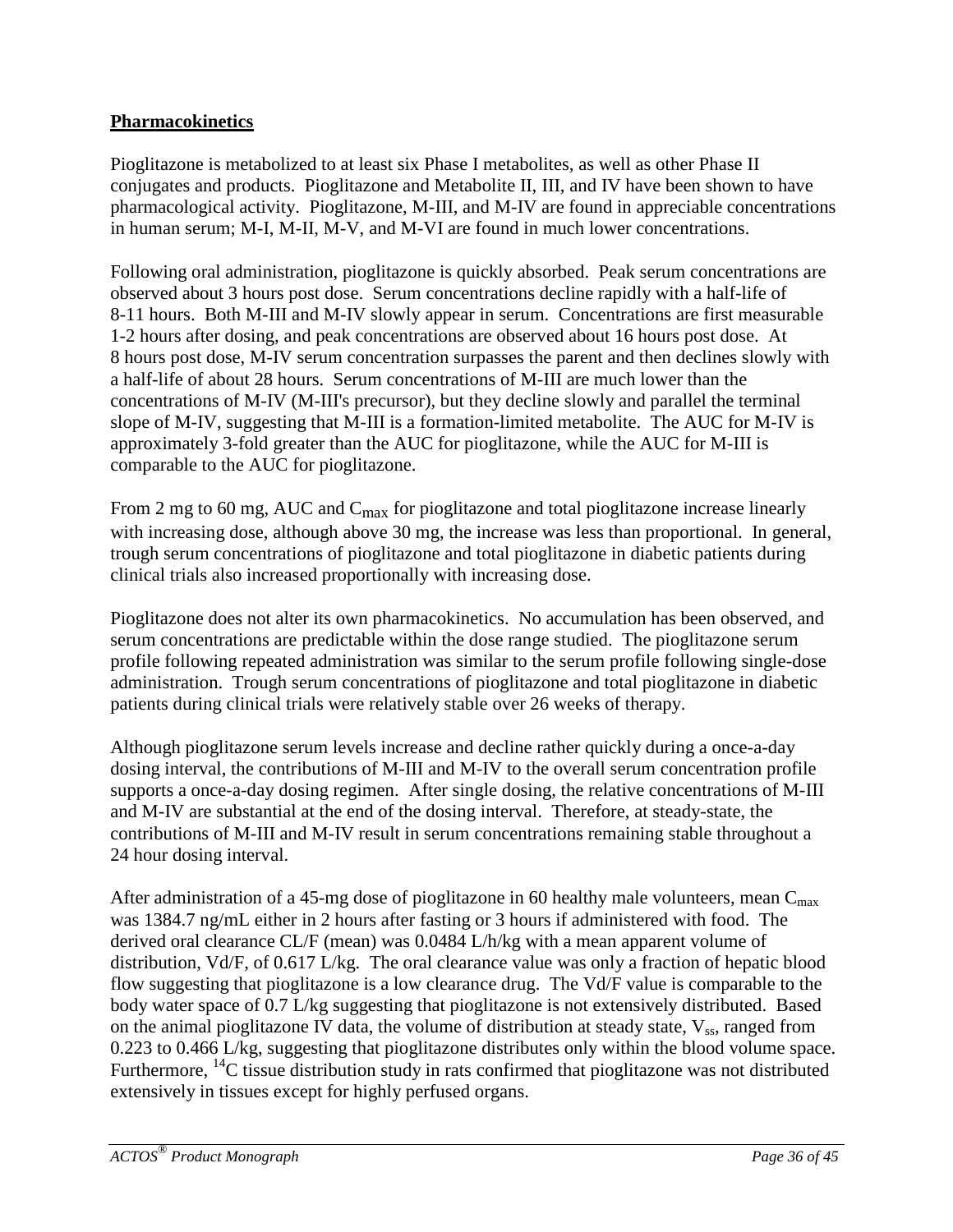A small volume of distribution is expected, since pioglitazone is extensively bound (>99%) in human serum, principally to serum albumin, but also to  $\alpha_1$ -acid glycoprotein and  $\alpha$ - and βglobulins, all lower affinity sites than albumin. Both  $α_1$ -acid glycoprotein and β-globulins are non-saturable, high-capacity sites such that significant displacement would not be expected. Both M-III and M-IV also are highly protein bound (>98%). Pioglitazone also has limited partitioning, approximately 4%, into red blood cells.

Based on animal models, the metabolism of pioglitazone primarily occurs in the liver; however, the kidney could also play a role. Metabolic studies using both cultured microsomes and specific liver microsomes have identified cytochrome P450 isozymes CYP2C8 and CYP3A4 as accounting for more than 50% of the compound's metabolism, but other isozymes are involved. These isozymes may serve as compensatory pathways to blunt the effect of concomitant medications on the metabolism of pioglitazone. In vitro studies illustrated that pioglitazone did not inhibit or induce any P450 isozymes.

Following oral administration, less than 30% of the dose was recovered in the urine as metabolites, either in the conjugated or non-conjugated form. M-V was the major species (12.4%) in urine, followed by M-VI (7.8%) and M-IV (5.8%). It is presumed that the remaining fraction was excreted in feces via the biliary route, similar to that observed in animals. Renal elimination of unchanged pioglitazone itself was negligible. The derived oral clearance of unchanged pioglitazone is accounted for by the metabolic clearance after correction for bioavailability. Pioglitazone and its metabolites are cleared from the serum slowly despite a relatively small apparent volume of distribution. The slow elimination of pioglitazone and its metabolites is explained by the low metabolic or intrinsic clearance and the high protein binding of the compound.

The administration of multiple doses of pioglitazone did not alter the anticoagulant activity of phenprocoumon or warfarin. The estimated ratios of individual geometric means with pioglitazone vs without pioglitazone were within the predefined limits of equivalence (70% to 143%) for both PT and INR.

## <span id="page-36-0"></span>**TOXICOLOGY**

## **Acute Toxicity**

Comparing the acute intraperitoneal toxicity of pioglitazone (HCl) to four of its metabolites (M-II, M-III, M-IV, and M-V) revealed comparable toxicity for pioglitazone, M-II and M-III and less toxicity for M-IV and M-V. Overall, data indicated that pioglitazone (HCl) has minimal acute oral or intravenous toxicity in mice, rats and monkeys, that most of the observed toxicity is associated with the vehicle used, and that two metabolites (M-II and M-III) exhibit comparable toxicity to the parent drug.

## **Long-term Toxicity**

Heart enlargement has been observed in mice (100 mg/kg), rats (4 mg/kg and above) and dogs (3 mg/kg) treated orally with pioglitazone HCl (approximately 11, 1, and 2 times the maximum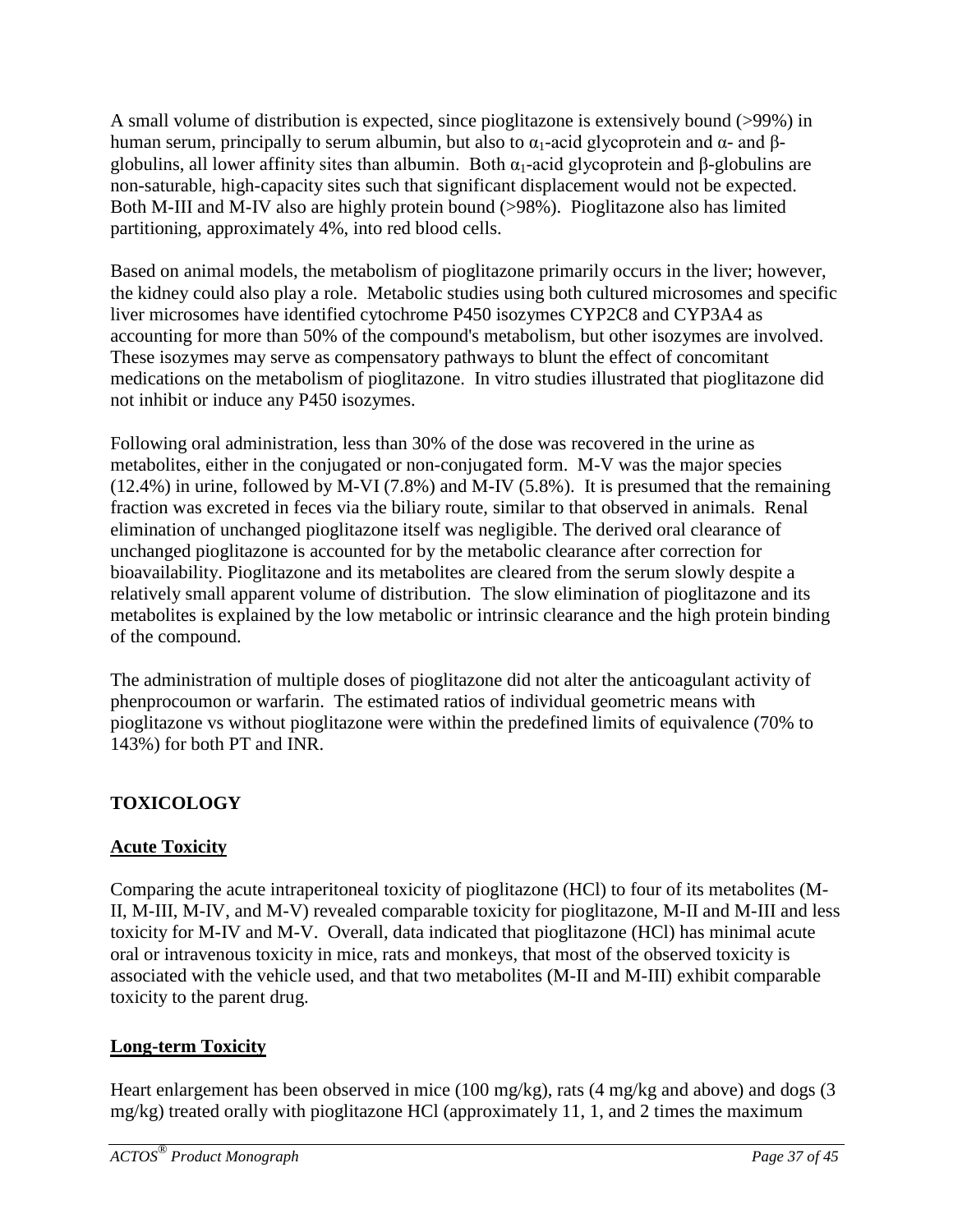recommended human oral dose for mice, rat, and dogs, respectively, based on mg/m<sup>2</sup>). In a oneyear rat study, drug-related early death due to apparent heart dysfunction occurred at an oral dose of 160 mg/kg/day (approximately 35 times the maximum recommended human oral dose based on mg/m<sup>2</sup>). Heart enlargement was seen in a 13-week study in monkeys at oral doses of 8.9 mg/kg and above (approximately 4 times the maximum recommended human oral dose based on  $mg/m<sup>2</sup>$ ), but not in a 52-week study at oral doses up to 32 mg/kg (approximately 13 times the maximum recommended human oral dose based on mg/m<sup>2</sup>).

## **Mutagenicity**

Pioglitazone HCl was not mutagenic in a battery of genetic toxicology studies, including the Ames bacterial assay, a mammalian cell forward gene mutation assay (CHO/HPRT and AS52/XPRT), an in vitro cytogenetics assay using CHL cells, an unscheduled DNA synthesis assay, and an in vivo micronucleus assay.

### **Carcinogenicity**

During prospective evaluation of urinary cytology involving more than 1800 patients receiving  $\text{ACTOS}^{\circledast}$  in clinical trials up to one year in duration, no new cases of bladder tumours were identified. Occasionally, abnormal urinary cytology results indicating possible malignancy were observed in both ACTOS®-treated (0.72%) and placebo-treated (0.88%) patients.

## **Reproduction and Teratology**

No adverse effects upon fertility were observed in male and female rats at oral doses up to 40 mg/kg pioglitazone HCl daily prior to and throughout mating and gestation (approximately 9 times the maximum recommended human oral dose based on mg/m<sup>2</sup>).

Pioglitazone was not teratogenic in rats at oral doses up to 80 mg/kg or in rabbits given up to 160 mg/kg during organogenesis (approximately 17 and 40 times the maximum recommended human oral dose based on  $mg/m^2$ , respectively). Delayed parturition and embryotoxicity (as evidenced by increased post-implantation losses, delayed development and reduced fetal weights) were observed in rats at oral doses of 40 mg/kg/day and above (approximately 10 times the maximum recommended human oral dose based on  $mg/m<sup>2</sup>$ ). No functional or behavioural toxicity was observed in offspring of rats. In rabbits, embryotoxicity was observed at an oral dose of 160 mg/kg (approximately 40 times the maximum recommended human oral dose based on mg/m<sup>2</sup>). Delayed postnatal development, attributed to decreased body weight, was observed in offspring of rats at oral doses of 10 mg/kg and above during late gestation and lactation periods (approximately 2 times the maximum recommended human oral dose based on mg/m<sup>2</sup>).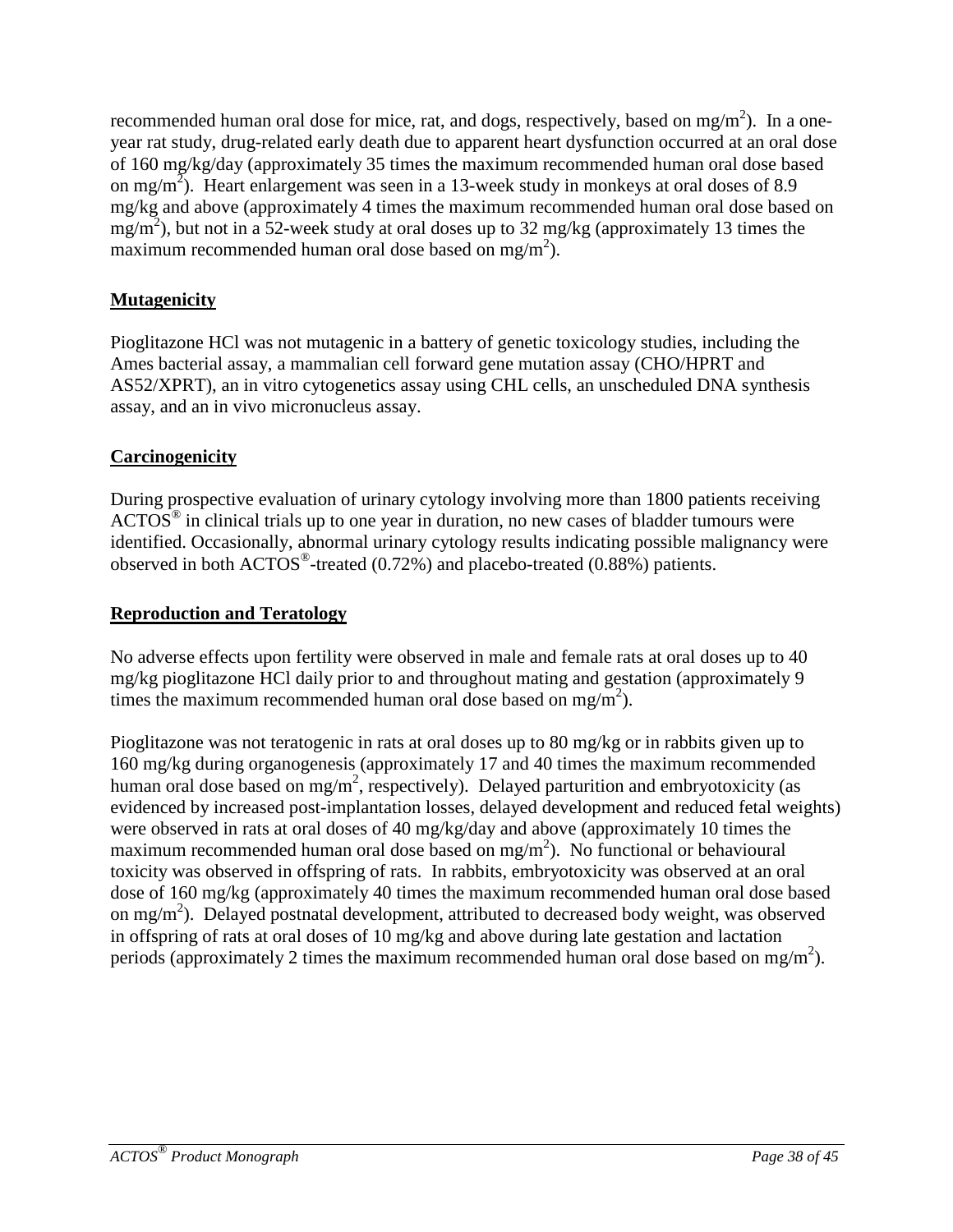#### <span id="page-38-0"></span>**REFERENCES**

- 1. Aronoff S, Rosenblatt S, Braithwaite S, et al. Pioglitazone 001 Study Group. Pioglitazone hydrochloride monotherapy improves glycemic control in the treatment of patients with type 2 diabetes. Diabetes Care 2000;23:1605-1611.
- 2. Buse JG. Pioglitazone in the treatment of type 2 diabetes mellitus: US clinical experience. *Exp Clin Endocrinol Diabetes 2000;108[suppl 2]:S250-S255.*
- 3. Buchanan TA, Meehan WP, Jeng YY, et al. Blood pressure lowering by pioglitazone. Evidence for a direct vascular effect. *J Clin Invest 1995;96(1):354-360.*
- 4. The DCCT Research Group. The effect of intensive treatment of diabetes on the development and progression of long-term complications in insulin-dependent diabetes mellitus. *N Eng J Med 1993;329(14):977-986.*
- 5. Deng LJ, Wang F, Li HD. Effect of gemfibrozil on the pharmacokinetics of pioglitazone. *Eur J Clin Pharmacol 2005;61:831–836.*
- 6. Einhorn D, Rendell M, Rosenzweig J, et al. The Pioglitazone 027 Study Group. Pioglitazone hydrochloride in combination with metformin in the treatment of type 2 diabetes mellitus: a randomized, placebo-controlled study. *Clin Ther 2000;22:1395-1409.*
- 7. Einhorn D, Kipnes M, Glazer B. Pioglitazone 031 Study Group. Durability of glycemic control with pioglitazone in long-term combination and monotherapy. *Diabetes 2001; 50[suppl 2]: 443-P.*
- 8. Fodor JG, Frohlich JJ, Genest Jr JJ, McPherson PR for the Working Group on Hypercholesterolemia and Other Dyslipidemias. Recommendations for the management and treatment of dyslipidemias. *CMAJ 2000;162(10):1441-1447.*
- 9. Gegick CG, Altheimer MD. Comparison of effects of thiazolidinediones on cardiovascular risk factors: Observations from a clinical practice. *Endocrine Prac. 2001;7(3):162-169.*
- 10. Grossman LD. New solutions for type 2 diabetes: The role of pioglitazone. *Pharmacoeconomics 2002;20(Suppl 1):1-9.*
- 11. Haffner SM et al. Insulin sensitivity in subjects with type 2 diabetes. *Diabetes Care 1999;22:562-568.*
- 12. Hagiwara T, Mikami H, Azuma J, et al. Pharmacokinetic study of AD-4833 in the elderly. *Jpn J Clin Exp Med 1997;74(5):1307-1318.*
- 13. Hiraga K. Clinical phase I study of AD-4833 single-dose and repeated-dose studies. *Jpn J Clin Exp Med* 1997;74(5):1884-1201.
- 14. Jaakkola T, Backman J, Neuvonen M, et al. Effect of rifampicin on the pharmacokinetics of pioglitazone. *Br J Clin Pharmacol 2006;61:70–78.*
- 15. Jaakkola T, Backman J, Neuvonen M, et al. Effects of gemfibrozil, itraconazole, and their combination on the pharmacokinetics of pioglitazone. *Clin Pharmacol & Therapeutics 2005;77:404-414.*
- 16. Kamada T, Kamikubo T, Tokuda T, et al. Muscle fat content predicts clinical efficacy of pioglitazone in type 2 diabetic patients. *Diabetol 2001;44[suppl 1]:A846.*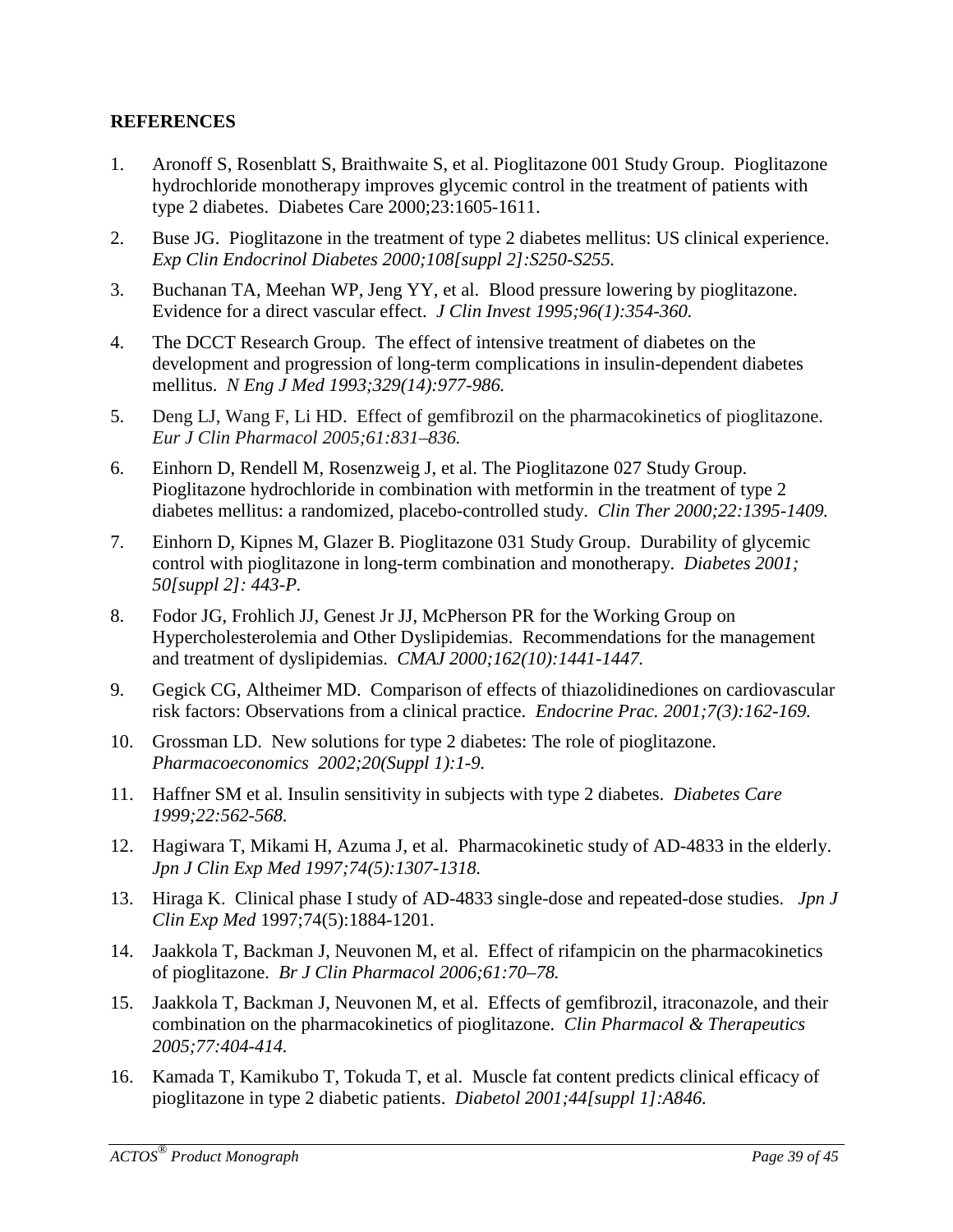- 17. Kaneko T, Baba S, Toyota T, et al. Clinical evaluation of an insulin resistance-improving drug, AD-4833 in patients with non-insulin dependent diabetes mellitus (NIDDM) on diet therapy alone. *Jpn J Clin Exp Med* 1997;74(5):1227-1249.
- 18. Kaneko T, Baba S, Toyota T, Akanuma Y, et al. Dose finding study of AD-4833 in patients with NIDDM on diet therapy alone - double-blind comparative study on four dosages. *Jpn J Clin Exp Med 1997;74(5):1250-1277.*
- 19. Kaneko T, Suzuki A, Inoue T, et al*.* Clinical evaluation of an insulin-resistance improving drug, AD-4833, in patients with non-insulin-dependent diabetes mellitus by concomitant administration with Basen® tablets - An open-labeled phase III study. *Jpn J Clin Exp Med 1997;74(6):1540-1556.*
- 20. Khan M, St.Peter J, Xue J. A prospective, randomized comparison of the metabolic effects of pioglitazone or rosiglitazone in patients with type 2 diabetes who were previously treated with troglitazone. *Diabetes Care 2002;25(4):708-711.*
- 21. Kipnes MS, Krosnick A, Rendell MD, et al. Pioglitazone hydrochloride in combination with sulfonylurea therapy improves glycemic control in patients with type 2 diabetes mellitus: a randomized, placebo-controlled study. *Am J Med 2001;111:10-17.*
- 22. Koshiyama H, Shimono D, Kuwamura N, et al. Inhibitory effect of pioglitazone on carotid arterial wall thickness in type 2 diabetes. *J Clin Endocrinol Metab 2001;86(7):3452-3454.*
- 23. Lawrence JM, Reckless JPD. Pioglitazone. *Int J Clin Pract. 2000;54(9):614-618.*
- 24. Lean ME, Priest M, Stump S. Pioglitazone reduces intra-abdominal fat. *Diabetol 2001;44[suppl 1]:A847.*
- 25. Lebrizzi R, Egan J. Pioglitazone Study Group, 2000. The  $HbA_{1c}$  and blood glucose response to pioglitazone (ACTOS®) in combination with insulin in patients with type 2 diabetes. *Diabetes Res Clin Pract. 2000;50[suppl 1]:S58.*
- 26. Maruyama H, Terauchi M, Hayashi M, et al. Relation between the effect of pioglitazone treatment on glucose-lipid metabolism, blood pressure and abdominal fat distribution in type 2 diabetes. *Diabetes 2001;50 [suppl 1]:A503-P.*
- 27. Meltzer S, Leiter L, Daneman D, et al. Clinical practice guidelines for the management of diabetes in Canada. *CMAJ 1998;159[suppl 8]:S1-S29.*
- 28. Miyazaki Y, Mahankali A, Matsuda M, et al. Improved glycemic control and enhanced insulin sensitivity in type 2 diabetic subjects treated with pioglitazone. *Diabetes Care 2001;24:710-719.*
- 29. Miyazaki Y, Mahankali A, Matsuda M, et al. Effect of pioglitazone on abdominal fat distribution and insulin sensitivity in type 2 diabetic patients. *J Clin Endocrinol Metab 2002;87(6):2784-2791.*
- 30. Nakamura T, Ushimyama C, Shimada N, et al. Comparative effects of pioglitazone, glibenclamide, and voglibose on urinary endothelin-1 and albumin excretion in diabetes patients. *J Diabetes Complications 2000;14:250-254.*
- 31. Nakamura T, Ushiyama C, Osada S, et al. Pioglitazone reduces urinary podocyte excretion in type 2 diabetes patients with microalbuminuria. *Metab 2001;50(10):1193-1196.*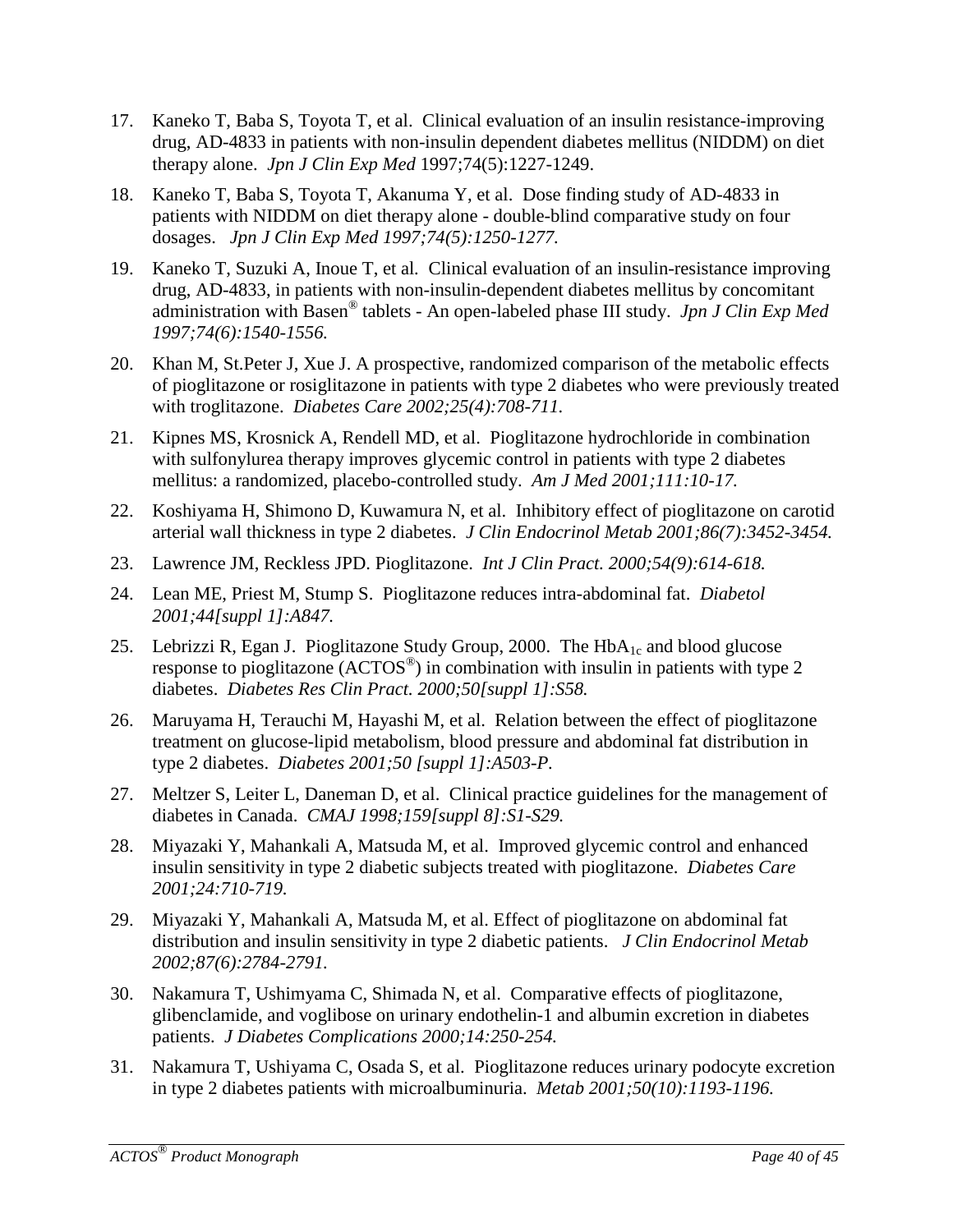- 32. Rosenblatt S, Miskin B, Glazer NB for the Pioglitazone 026 Study Group. The impact of pioglitazone on glycemic control and atherogenic dyslipidemia in patients with type 2 diabetes mellitus. *Coronary Art Dis 2001;12(5):413-423.*
- 33. Rosenstock J. Pioglitazone 001 Study Group. Improved insulin sensitivity and beta-cell responsivity suggested by HOMA analysis of pioglitazone therapy. *Diab Res Clin Prac 2001;40[suppl 1]:S61.*
- 34. Rubin CJ, Shaffer S. Echocardiographic assessment in patients with type 2 diabetes mellitus treated with pioglitazone. *Diabetes 2000;49[suppl 1]:A364-A365.*
- 35. Scherbaum W and Goke B. Pioglitazone reduces blood pressure in patients with type 2 diabetes mellitus. *Diabetes 2001;50(suppl 2)A462.*
- 36. Takashina S, Ishida K, Kubo K. Clinical pharmacology of long-term treatment with AD-4833 - A study on the effects of the drug concentrations and blood glucose levels. *Jpn J Clin Exp Med 1997;74(6):1614-1626.*
- 37. Tan M. Current treatment of insulin resistance in type 2 diabetes mellitus. *Int J Clin Pract 2000;[suppl 113]:54-62.*
- 38. Tan M. How pioglitazone affects glucose and lipid metabolism. *Exp Clin Endocrinol Diabetes 2000;108[Suppl 2]:S224-S233.*
- 39. UK Prospective Diabetes Study (UKPDS) Group. Intensive blood-glucose control with sulphonylureas or insulin compared with conventional treatment and risk of complications in patients with type 2 diabetes (UKPDS 33). *Lancet 1998;352:837-53.*
- 40. UK Prospective Diabetes Study (UKPDS) Group. Effect of intensive blood-glucose control with metformin on complications in overweight diabetes type 2 patients (UKPDS 34). *Lancet 1998;352:854-965.*
- 41. Winkler K, Friedrich I, Nauck M, et al. Pioglitazone reduces dense LDL particles in patients with type 2 diabetes. *Diabetes 2001;50[Suppl 2]:592-P.*
- 42. Yoshimoto T, Naruse M, Shizume H, et al. Vasculo-protective effects of insulin sensitizing agent pioglitazone in neointimal thickening and hypertensive vascular hypertrophy. *Atherosclerosis 1999;3145:333-340.*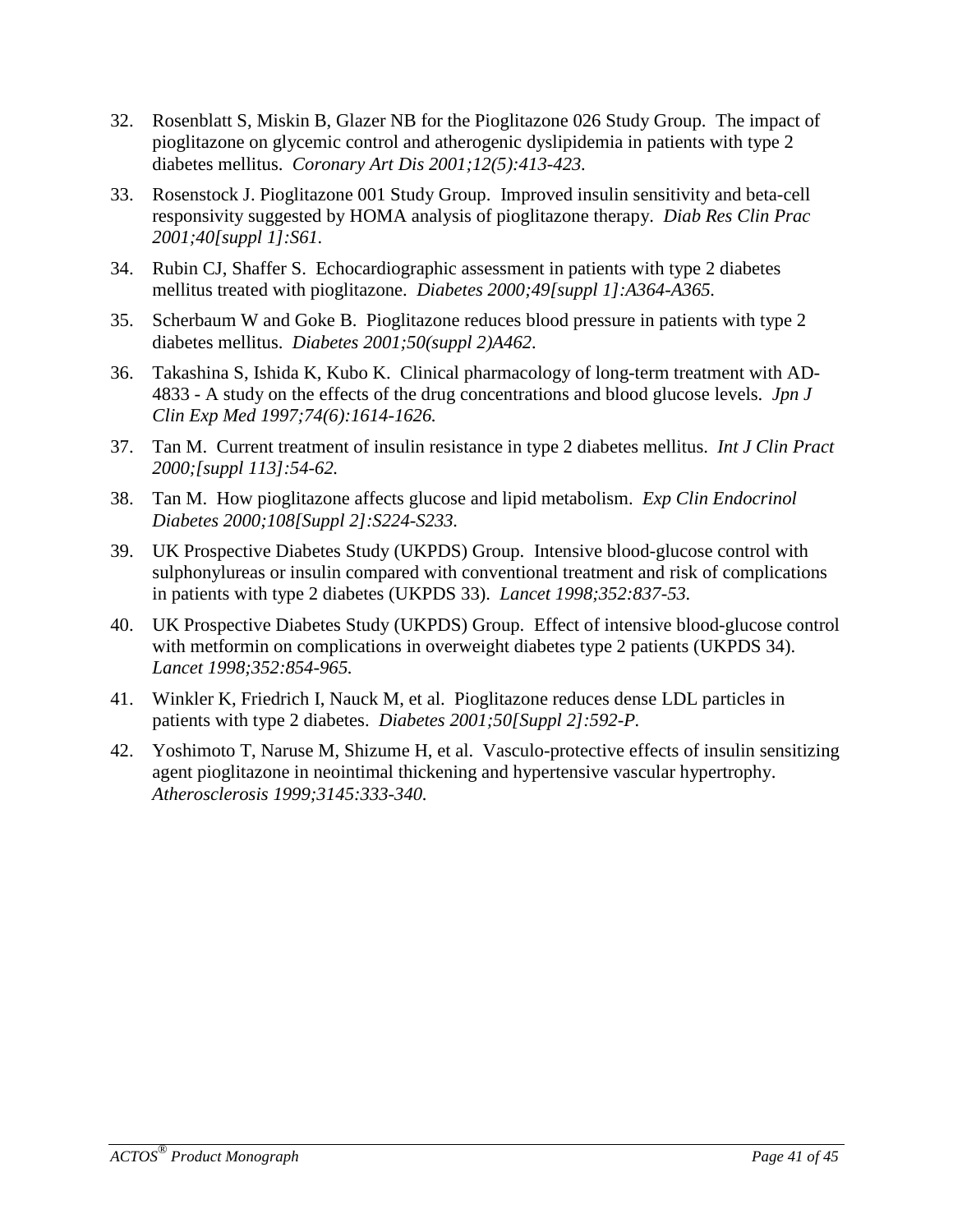#### <span id="page-41-0"></span>**PART III: CONSUMER INFORMATION**

#### **PrACTOS® (pioglitazone hydrochloride)**

**This leaflet is part III of a three-part Product Monograph for ACTOS**® **that is designed specifically for Consumers. This leaflet summarizes medical information from the Product Monograph in commonly used terms. Not all scientific information is included. Contact your doctor or pharmacist if you have any questions about ACTOS**®**.** 

#### **ABOUT THIS MEDICATION**

#### **What ACTOS**® **is used for:**

Your doctor has prescribed ACTOS<sup>®</sup> to treat type 2 diabetes, as an addition to diet and exercise, in order to improve your blood sugar control. ACTOS<sup>®</sup> may be used alone or in combination with a sulfonylurea or metformin.

#### *What Is Type 2 Diabetes?*

Insulin is a hormone that the body makes to help use food for energy. There are two types of diabetes: in type 1 diabetes, the body stops producing insulin. In type 2 diabetes, the body does not respond to insulin as well as it should, and/or cannot make enough insulin on its own. When this happens, glucose (sugar) builds up in the blood. This can lead to serious medical problems, including kidney damage, eye damage, nerve damage, heart disease, or stroke. The main goal of diabetes treatment is to lower blood sugar to a normal level.

#### *How Is Type 2 Diabetes Usually Controlled?*

Treatment of type 2 diabetes must always include proper diet, exercise and weight control under the guidance of your physician.

#### **What ACTOS® does:**

 $\text{ACTOS}^{\circledast}$  is a member of a class of drugs that are insulinsensitizing agents. ACTOS® helps your body respond better to its own insulin, thereby reducing blood sugar levels in the body. Because ACTOS<sup>®</sup> does not cause your body to produce more insulin, it rarely causes hypoglycemia (low blood sugar) when used alone. Even if you are taking  $\text{ACTOS}^{\circledast}$ , you should still exercise and follow the recommended nutritional plan for your diabetes.

#### **When ACTOS® should not be used:**

 $\text{ACTOS}^{\circledast}$  should not be used by patients who:

- have or have had heart problems or heart failure
- have serious liver damage
- are pregnant
- are allergic to pioglitazone hydrochloride or any other ingredients of ACTOS®
- have or have had bladder cancer
- have blood or a red colour in their urine

#### **What the medicinal ingredient is:**

Pioglitazone hydrochloride

#### **What the nonmedicinal ingredients are:**

Lactose monohydrate, hydroxypropylcellulose, carboxymethylcellulose calcium, magnesium stearate.

#### **What dosage forms it comes in:**

 $\text{ACTOS}^{\circledast}$  is available as tablets of 15 mg, 30 mg or 45 mg.

#### **WARNINGS AND PRECAUTIONS**

Because ACTOS® works only in the presence of insulin, it should not be used if you have type 1 diabetes (when the pancreas does not produce insulin).

#### **Serious side effects with ACTOS® include:**

- heart failure. Symptoms of heart failure include shortness of breath, weakness, tiredness, swelling (edema), or unusual weight gain
- liver problems. Symptoms of liver problems include tiredness, lack of appetite, dark urine, yellowing of the skin or the white part of the eye
- bladder cancer. Symptoms of bladder cancer include blood or a red colour in your urine, an increased need to urinate, or pain while you urinate

ACTOS® is not approved for use with metformin and a sulfonylurea, therefore  $\angle$ ACTOS<sup>®</sup> should not be taken with metformin and a sulfonylurea.

 $\text{ACTOS}^{\circledast}$  is not approved for use with insulin therapy, therefore  $\text{ACTOS}^{\circledast}$  should not be taken with insulin.

If you are taking  $\text{ACTOS}^{\circledast}$  with a sulfonylurea, you may develop low blood sugar. Make sure to ask your doctor, pharmacist, or diabetes educator what to do if your blood sugar is low. Teach you friends, coworkers, and family members what they can do to help you if you have low blood sugar.

Consult your doctor promptly during periods of stress, such as fever, trauma, infection or surgery, since your medication requirements may change during these times.

Fractures, usually in the hand, upper arm or foot, have been seen with  $\text{ACTOS}^{\circledast}$  use in women. Talk to your doctor about the risk of fracture.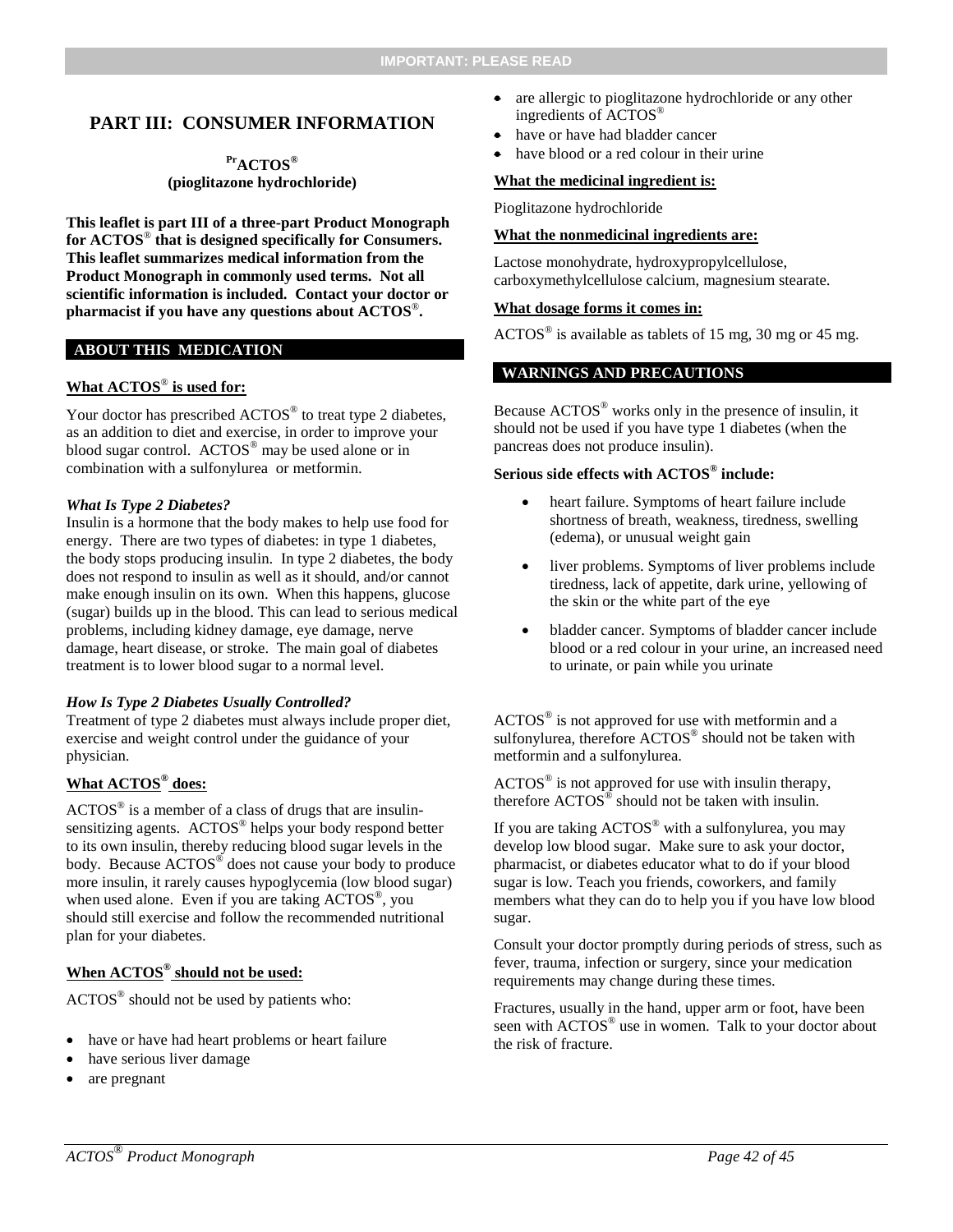Before or while taking ACTOS®, talk to your doctor or pharmacist if you:

- *have liver disease.* ACTOS<sup>®</sup> is not recommended in patients with liver disease.
- *are planning to become pregnant*. Only insulin should be used during pregnancy to maintain blood glucose levels as close to normal as possible.
- *are breastfeeding*
- *are a woman who has not reached menopause but have no menstrual periods.* You may become pregnant unless you use an effective method of birth control. ACTOS®, like other drugs in this class, may cause women with insulin resistance to ovulate again.
- *have edema (water retention)*

ACTOS® should not be used in children under 18 years of age.

#### **INTERACTIONS WITH THIS MEDICATION**

#### **Drugs that interact with ACTOS® include:**

**Oral Contraception.** Women using oral birth control pills should check with their doctor about the possible need to adjust the dose or use alternative methods of contraception when taking ACTOS®. Women should also inform their doctors of any changes in their monthly cycle.

ACTOS® may also interact with some other drugs such as gemfibrozil, rifampicin, nifedipine and atorvastatin calcium. Tell your doctor if you are taking these medicines.

#### **PROPER USE OF THIS MEDICATION**

#### **Usual dose:**

ACTOS® should be taken once daily without regard to meals. The initial dose is 15 or 30 mg once daily. Do not exceed 45 mg once daily.

Take your ACTOS<sup>®</sup> each day, as instructed by your doctor or pharmacist. ACTOS® can help you control your blood glucose levels only if you take it regularly. ACTOS® should generally be taken at the same time each day at whatever time you find most convenient to remember.

Your doctor has prescribed ACTOS® specifically for you. Do not give your medicine to anyone else, even if they have a similar condition.

#### **Overdose:**

In case of drug overdose, contact a health care practitioner, hospital emergency department or regional Poison Control Centre immediately, even if there are no symptoms.

In the event of overdosage, consult your doctor, pharmacist, or contact a poison control centre immediately.

#### **Missed dose:**

If you miss a dose of ACTOS®, do not take a double dose to make up for the missed dose. Take your dose at the regular time on the following day.

#### *Monitoring:*

- *Fasting blood glucose*: Test your blood sugar levels with your personal glucose meter as often as your doctor recommends.
- *Glycosylated hemoglobin (HbA<sub>1c</sub>)*: This blood test is done periodically to determine the average control of your blood sugar levels.
- *Liver Enzymes:* Your doctor may recommend a blood test to monitor your liver function before you start  $\text{ACTOS}^@$ and may repeat this test occasionally while you take ACTOS®.
- *Eye:* should be checked regularly. Rarely, some patients have experienced vision changes due to swelling in the back of the eye while taking ACTOS®.

#### **SIDE EFFECTS AND WHAT TO DO ABOUT THEM**

The following side effects have been commonly reported with  $\text{ACTOS}^{\circledast}$  (could affect up to 1 in 10 patients):

- Edema (fluid retention or swelling) which could lead to heart failure. If you notice swelling in extremities (arms and legs, hands and feet), unusually rapid increase in weight, tiredness, trouble breathing or shortness of breath, call your doctor. These symptoms, although not specific, may signal heart problems or heart failure.
- Low blood sugar (hypoglycemia) if you are taking ACTOS® in combination with another diabetes medicine (e.g., metformin or a sulfonylurea). Dizziness, lack of energy, drowsiness, headache, trembling, sweating, or hunger may mean that your blood sugar is too low. This can happen if you skip meals, drink alcohol, use another medicine that lowers blood sugar, exercise (particularly hard or long), or if you have certain medical problems. Call your doctor if you feel that your symptoms of low blood sugar are uncomfortable. If you are using ACTOS<sup>®</sup> by itself, there is less risk of having low blood sugar.
- Increased weight. Tell your doctor if you gain a lot of weight in a short period of time.

The following side effects have been reported rarely with ACTOS® (could affect up to 1 in 1000 patients):

- Liver problems. If you experience nausea, vomiting, stomach pain, lack of appetite, tiredness, dark urine, or yellowing of the skin, stop taking ACTOS® and call your doctor right away.
- Breakthrough bleeding (unexpected vaginal bleeding or spotting) while using oral contraceptives, or generally, if you experience any symptoms that persist or become troublesome, these should be discussed with your doctor.
- Blurred vision due to swelling (or fluid) in the back of the eye.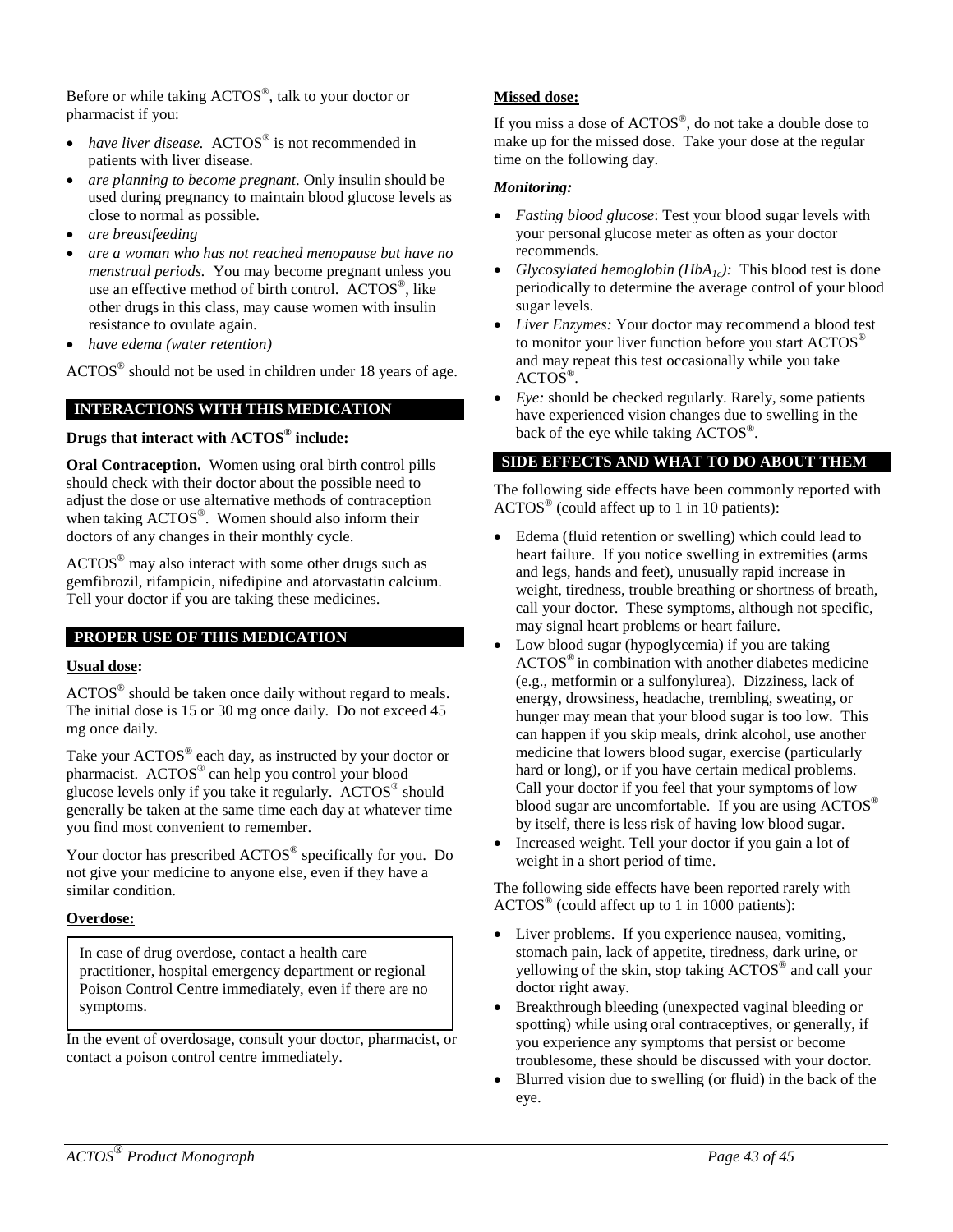- Fractures, usually in the hand, upper arm or foot, have been seen with ACTOS® use in women. Talk to your doctor about the risk of fracture.
- Bladder cancer. If you experience blood or a red colour in your urine, an increased need to urinate, or pain while you urinate, stop taking  $\angle ACTOS^{\circledcirc}$  and call your doctor right away.

The following side effects have been reported very rarely with  $\text{ACTOS}^{\circledast}$  (could affect up to 1 in 10,000 patients):

- Heart failure or pulmonary edema (fluid accumulation in the lungs). Symptoms of heart failure include shortness of breath, getting tired easily after light physical activity such as walking, waking up short of breath at night and swollen ankles or feet. Symptoms of fluid in the lungs are breathlessness, which may be very severe and usually worsens on lying down. Stop taking ACTOS® and call your doctor right away if you experience these symptoms.
- Anemia (low red blood cell count) which may make you feel very weak or tired.
- Swelling of the face, lips, mouth, tongue or throat (which may cause difficulty in swallowing or breathing); hives or rash (which may be itchy). Stop taking ACTOS® and call your doctor right away if you experience these symptoms.

|                                                                   |                                                                                                                               | <b>Talk with</b><br>vour doctor |                 | <b>Stop taking</b><br>$\mathbf{A}\mathbf{C}\mathbf{T}\mathbf{O}\mathbf{S}^{\mathfrak{C}}$ |
|-------------------------------------------------------------------|-------------------------------------------------------------------------------------------------------------------------------|---------------------------------|-----------------|-------------------------------------------------------------------------------------------|
|                                                                   | Symptom / effect                                                                                                              | Only if<br>severe               | In all<br>cases | and call<br>vour doctor<br>immediately                                                    |
| Common                                                            | Fluid retention or<br>swelling in extremities<br>(arms and legs, hands<br>and feet)                                           |                                 |                 |                                                                                           |
| Common<br>(when taken<br>with other<br>antidiabetic<br>medicines) | Low blood sugar<br>(hypoglycemia):<br>Dizziness, lack of<br>energy, drowsiness,<br>headache, trembling<br>sweating, hunger    |                                 |                 |                                                                                           |
| Rare                                                              | Liver problems: nausea,<br>vomiting, stomach pain,<br>lack of appetite,<br>tiredness, dark urine, or<br>yellowing of the skin |                                 |                 |                                                                                           |
|                                                                   | Blurred vision or<br>decreased vision [which<br>may be due to swelling<br>(or fluid) in the back of<br>the eye].              |                                 |                 |                                                                                           |
|                                                                   | Fractures, usually in the<br>hand, upper arm or foot,<br>in women.                                                            |                                 |                 |                                                                                           |
|                                                                   | Bladder cancer: blood or<br>red colour in urine.<br>increased need to<br>urinate, pain while you<br>urinate                   |                                 |                 |                                                                                           |
| Very rare                                                         | Heart failure or fluid in<br>the lungs (pulmonary<br>edema): trouble                                                          |                                 |                 |                                                                                           |

#### **SERIOUS SIDE EFFECTS, HOW OFTEN THEY HAPPEN AND WHAT TO DO ABOUT THEM**

| breathing or shortness of<br>breath, getting tired<br>easily after light<br>physical activity,<br>unusual tiredness.<br>waking up short of<br>breath at night, swollen<br>ankles or feet, unusually |  |  |
|-----------------------------------------------------------------------------------------------------------------------------------------------------------------------------------------------------|--|--|
| rapid increase in weight<br>Allergic reactions:<br>swelling of the face, lips,<br>mouth, tongue or throat<br>(may cause difficulty in<br>swallowing or<br>breathing), hives or rash                 |  |  |

*This is not a complete list of side effects. For any unexpected effects while taking ACTOS*®*, contact your doctor or pharmacist.*

#### **HOW TO STORE ACTOS®**

Store ACTOS® in its bottle with the cap tightly closed at room temperature (15°-30°C). Protect from moisture.

#### **REPORTING SUSPECTED SIDE EFFECTS**

**You can report any suspected adverse reactions associated with the use of health products to the Canada Vigilance Program by one of the following 3 ways:** 

- **Report online at www.healthcanada.gc.ca/medeffect**
- **Call toll-free at 1-866-234-2345**
- **Complete a Canada Vigilance Reporting Form and:**
	- **Fax toll-free to 1-866-678-6789, or**
		- **Mail to: Canada Vigilance Program Health Canada Postal Locator 1908C Ottawa, Ontario K1A 0K9**

**Postage paid labels, Canada Vigilance Reporting Form and the adverse reaction reporting guidelines are available on the MedEffect™ Canada Web site at www.healthcanada.gc.ca/medeffect.**

*NOTE: Should you require information related to the management of side effects, contact your health professional. The Canada Vigilance Program does not provide medical advice.*

#### **MORE INFORMATION**

[This](http://this/) document plus the full product monograph, prepared for health professionals can be found at:

http://www.takedacanada.com

or by contacting the sponsor, Takeda Canada Inc., at 1-866-295-4636

This leaflet was prepared by Takeda Canada Inc., Oakville, Ontario L6H 0J8.